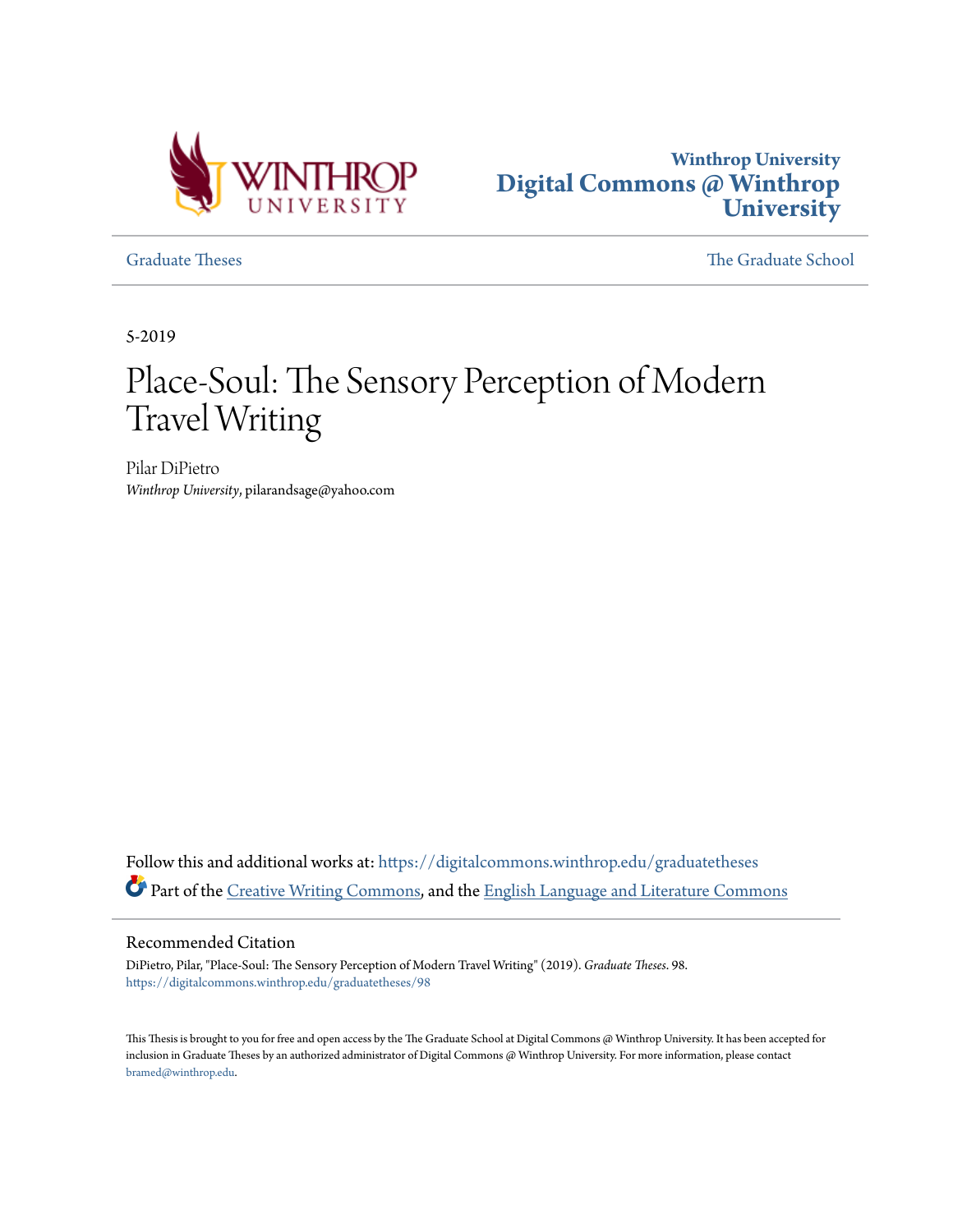**May 2019** 

To the Dean of the Graduate School:

We are submitting a thesis written by Pilar G. DiPietro entitled Place-Soul: The Sensory Perception of Modern Travel Writing.

We recommend acceptance in partial fulfillment of the requirements for the degree of Master of Arts in English.



Jack E. DeRochi, Dean, Graduate School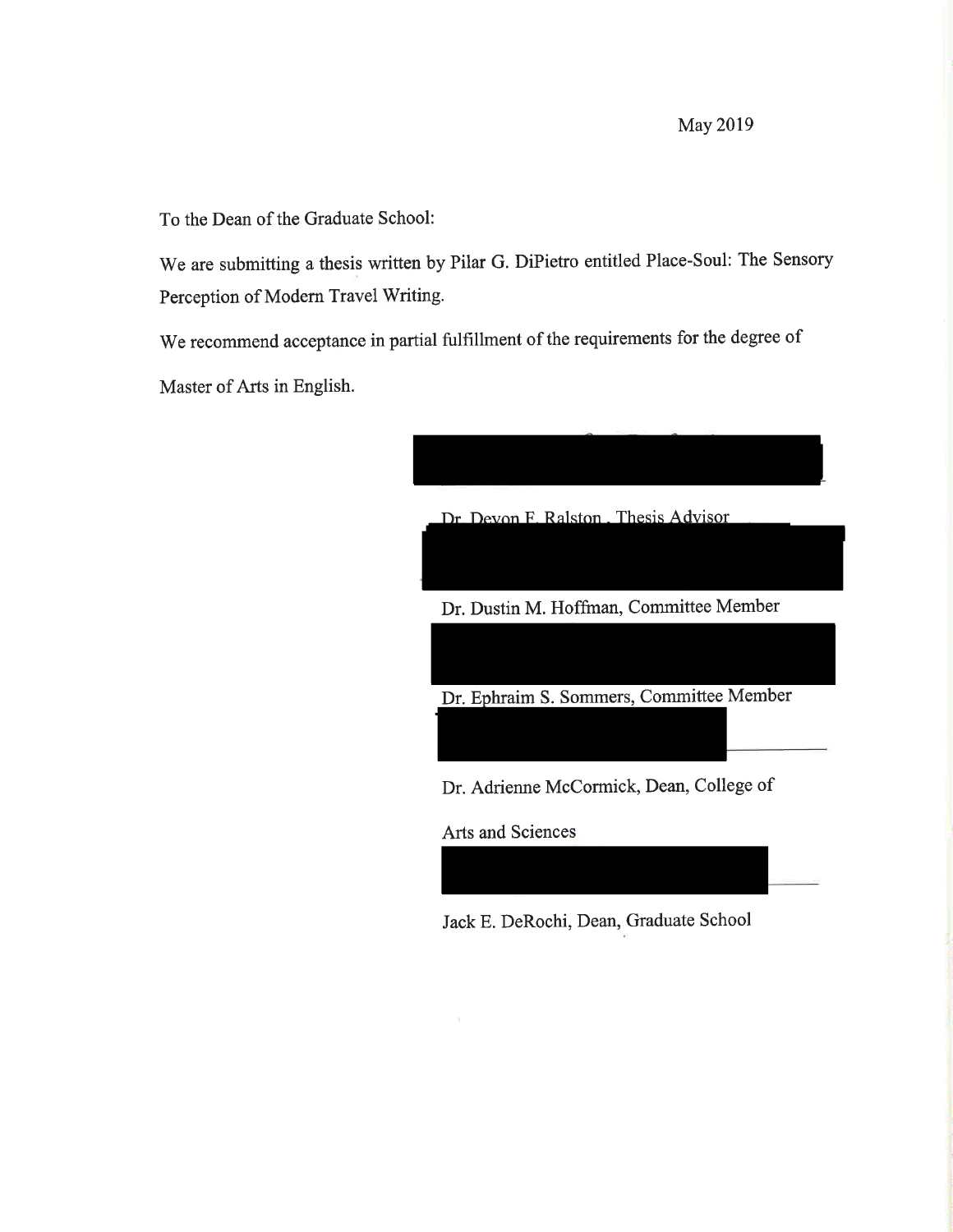## PLACE-SOUL: THE SENSORY PERCEPTION OF MODERN TRAVEL WRITING

A Thesis

Presented to the Faculty

Of the

College of Arts and Sciences

In Partial Fulfillment

Of the

Requirements for the Degree

**Of** 

Master of Arts

In English

Winthrop University

May, 2019

**By** 

Pilar G. DiPietro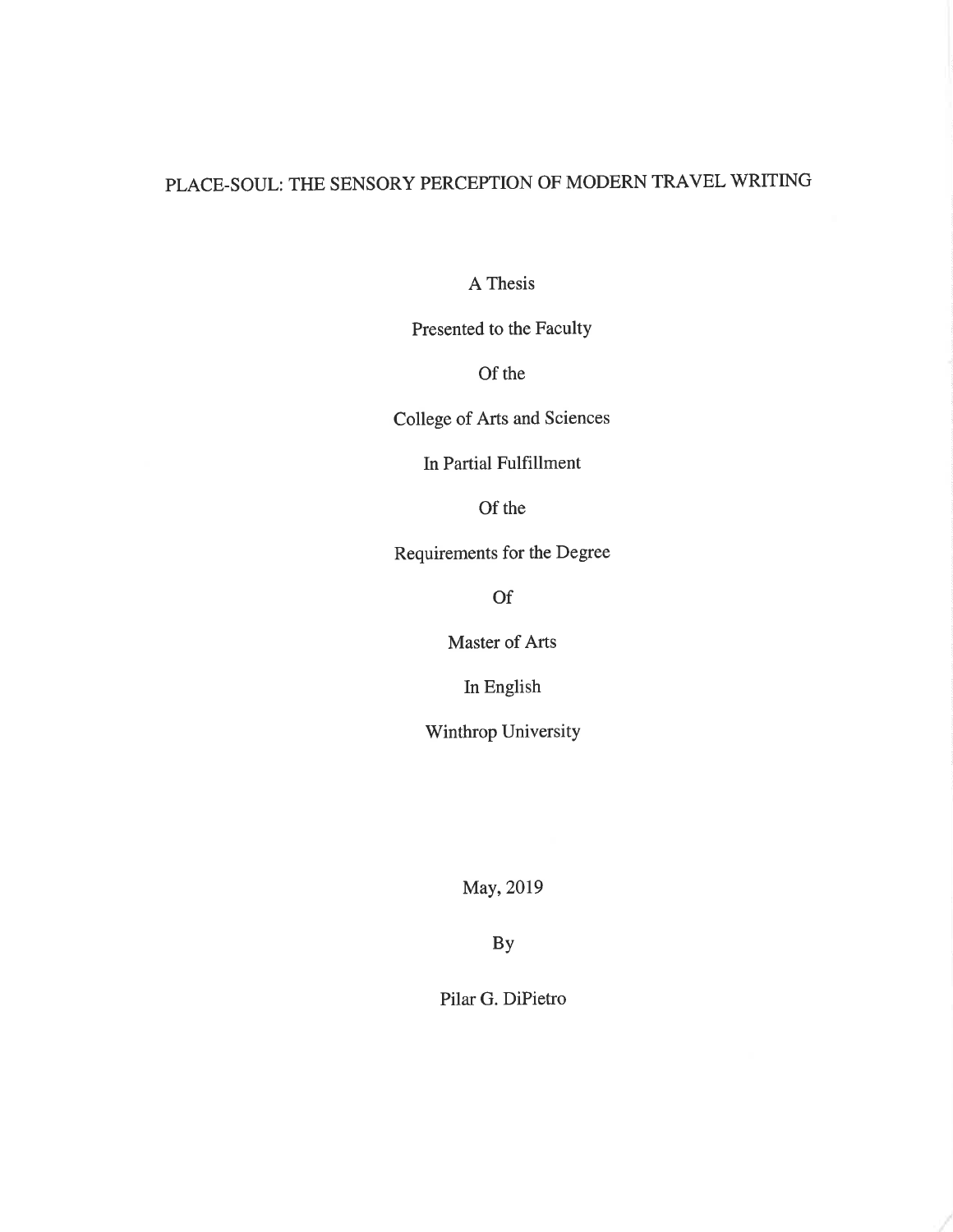Abstract for "Place-Soul": The Sensory Perception of Travel Writing

Place is theorized through many lenses: geographical, sociological, political, and architectural, to name a few, and travel theorists study the economics and production of place. Yet sensory perception of places travelled are understudied. My thesis offers the determination of "place-soul" as an experiment in sensory perception of place, and the accompanying South Carolina travelogues exemplify case studies of place-soul's revealing. By successfully ascertaining the essence of place by marrying objective and subjective lenses, and accurately describing the belongingness and connections uncovered, the reader will identify with me through words, and travel may be inspired by a shared sense of belonging. I submit that by authentically determining and articulating place-soul, a bridge of connection and belonging is built between place and writer, and, in turn, writer and reader, which will propel future travel.

Keywords: Authenticity; Belonging; Connectivity; Essence; Farm-to-Fork; Perception; Place; Place-ful-ness, Placelessness; Senses; South Carolina; Travel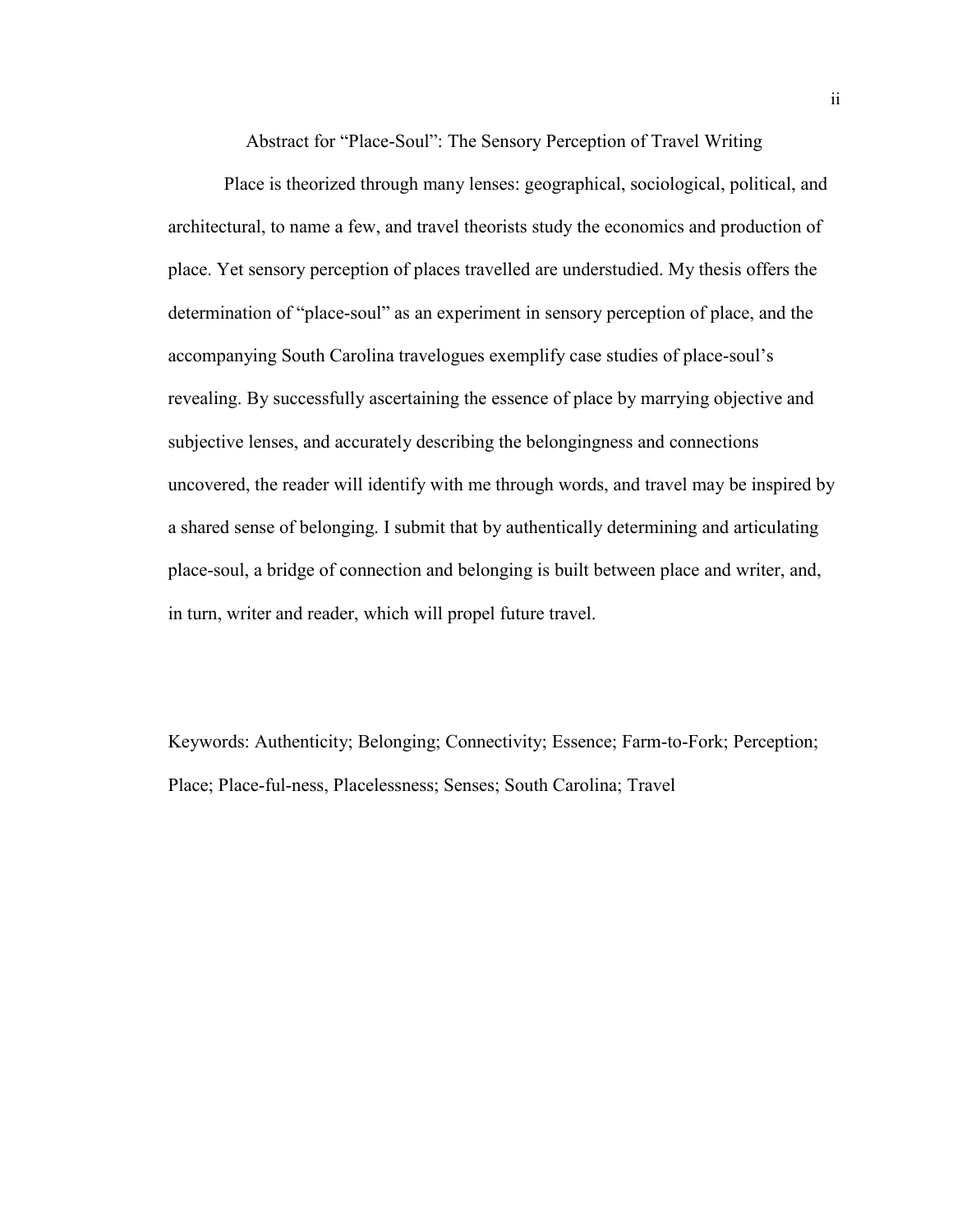### TABLE OF CONTENTS

|                                                              | Page |
|--------------------------------------------------------------|------|
| Abstract                                                     | 11   |
| A Note on the Text                                           | iv   |
| Chapter One: Place Theory and Introduction to Place-soul     | 1    |
| Chapter Two: Place-soul and Belonging                        | 16   |
| Chapter Three: Farm-to-Fork: The Search for "Place-ful-ness" | 32   |
| Chapter Four: Greer Is Peachy                                | 40   |
| Chapter Five: Charleston's Soul Is in Its Soil               | 46   |
| Chapter Six: Breeches and Boots in Aiken                     | 56   |
| References                                                   | 63   |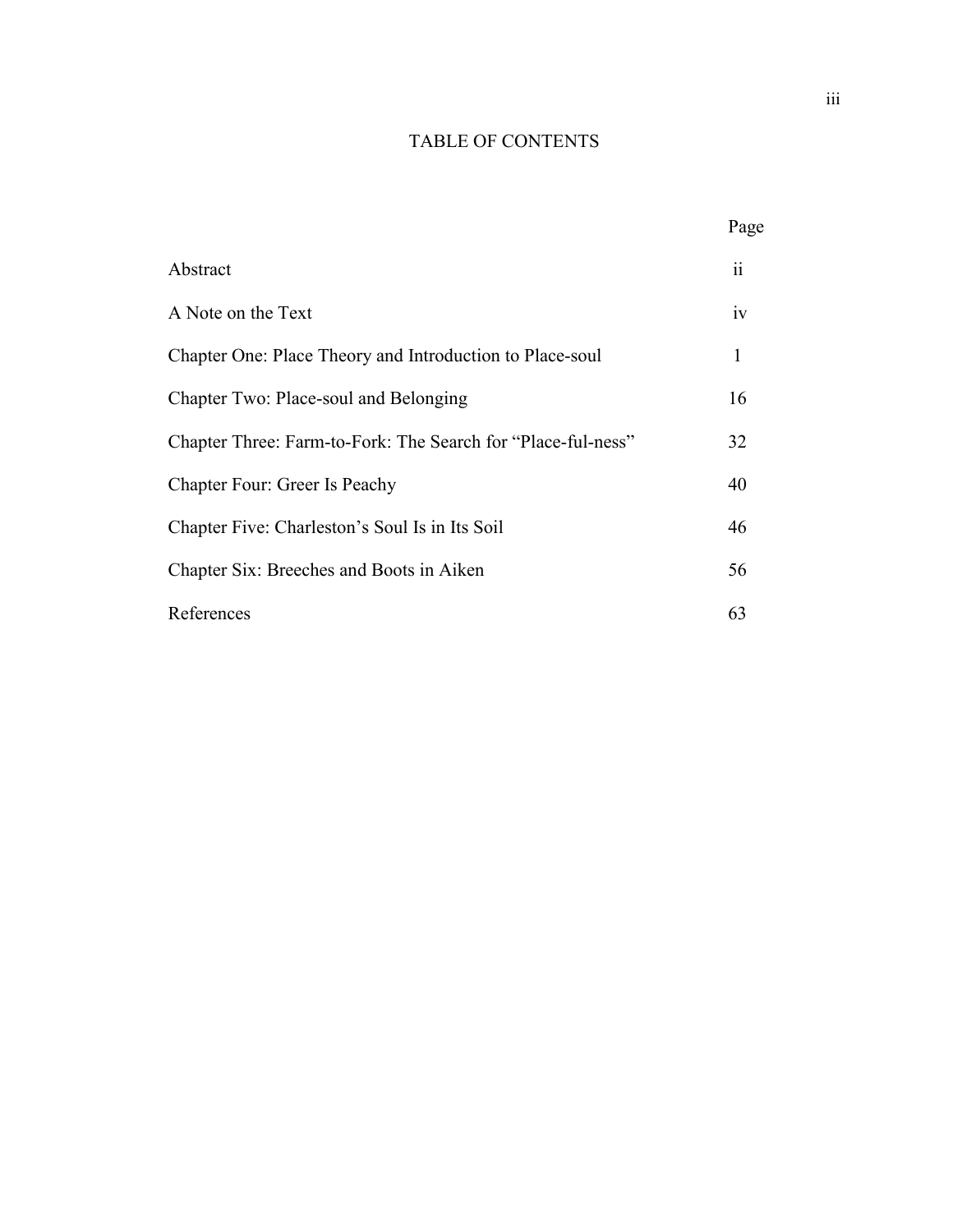#### A Note on the Text

Adventure Awaits! So goes the slogan for every travel advertisement ever. But how much adventure is one experiencing glued behind the camera, recording only an instant of the wondrous, magnificent place you find yourself in? What is so fascinating about place? Is it the monuments, the history, the people, the food? All of these? What draws any one person to any one place?

Ironically, although we may travel to someplace out of the ordinary, it is unnecessary to do so to detect place. Place can exist in your own backyard, in your own town and in your own state. Although "sights" may propel us to place, and differing cultures may intrigue us upon our arrival, it is the sense of belonging we perceive from place that connects us. Often, we feel an immediate connection, or we don't. But

we can't determine the authentic essence of place unless we sensuously immerse ourselves.

This is where place-soul comes in. Immersing yourself in place requires you to come out from behind the camera. It requires you to be there, present in place, and not viewing from a computer screen. Place-soul requires you to fully experience place using all five senses, in addition to instantaneous reaction. The melding of sensory perceptions with unconscious, reflexive, or primal intuitions allows for the unearthing of the authentic nature of place. Travel, too, becomes more meaningful when you experience place's odor, its sounds, its taste and textures, along with its sights.

Many travel writers direct you where to go and suggest things to do. Others have specific message intents. Still others are recording their humanitarian efforts. My purpose is to show readers how to fully immerse themselves in place. My expectation is to authentically bridge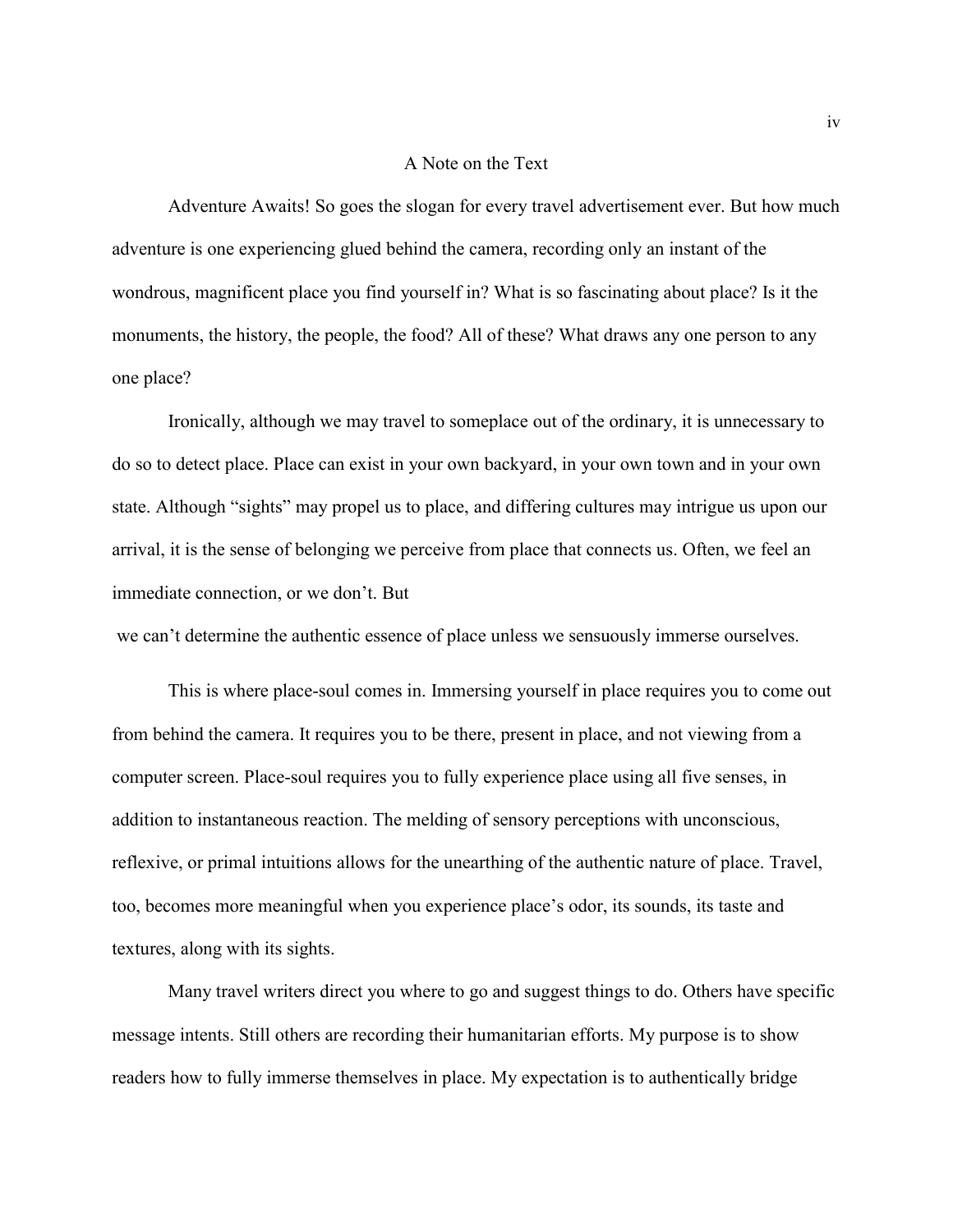connectivity between place and myself, and from myself to the reader, through sensory perceptions and distinctive and descriptive language. My recipe for success is driven by sensuously determining place-soul and authentically sharing the properties discovered, revealing the essence of place and giving measure to belonging, and by connecting with the reader, through language, on intrinsic levels.

Discovering place-soul demands digging in, often literally. Allowing your senses to reveal place in this manner takes awareness and training. Even if instant perception is arbitrary, and recognition of feelings and connections inherent, describing the physical begs for authenticity. If place-soul is portrayed properly, then any place may be irresistible if it exudes belonging.

My strategy is simple. In each of my excursions, I aim to establish place-soul and relate my findings in travelogue form. It is my intent to uncover the true connections of place and offer up these slices of recognition to the reader. I propose to discover place's essence—what drives and what differentiates it from other places. Beyond viewing place through any lens, it is my objective to truly reveal place; to discover it viscerally, to touch and breathe it, to live it. And to perhaps find surprises along the way.

Armed with minimal research—in most cases simply a local place to stay, a local farmto-table restaurant, and an ecological point of interest, it is my wish to drop myself into place and, quite literally, see what happens. I hope to arrive with an open slate and leave knowing place-soul.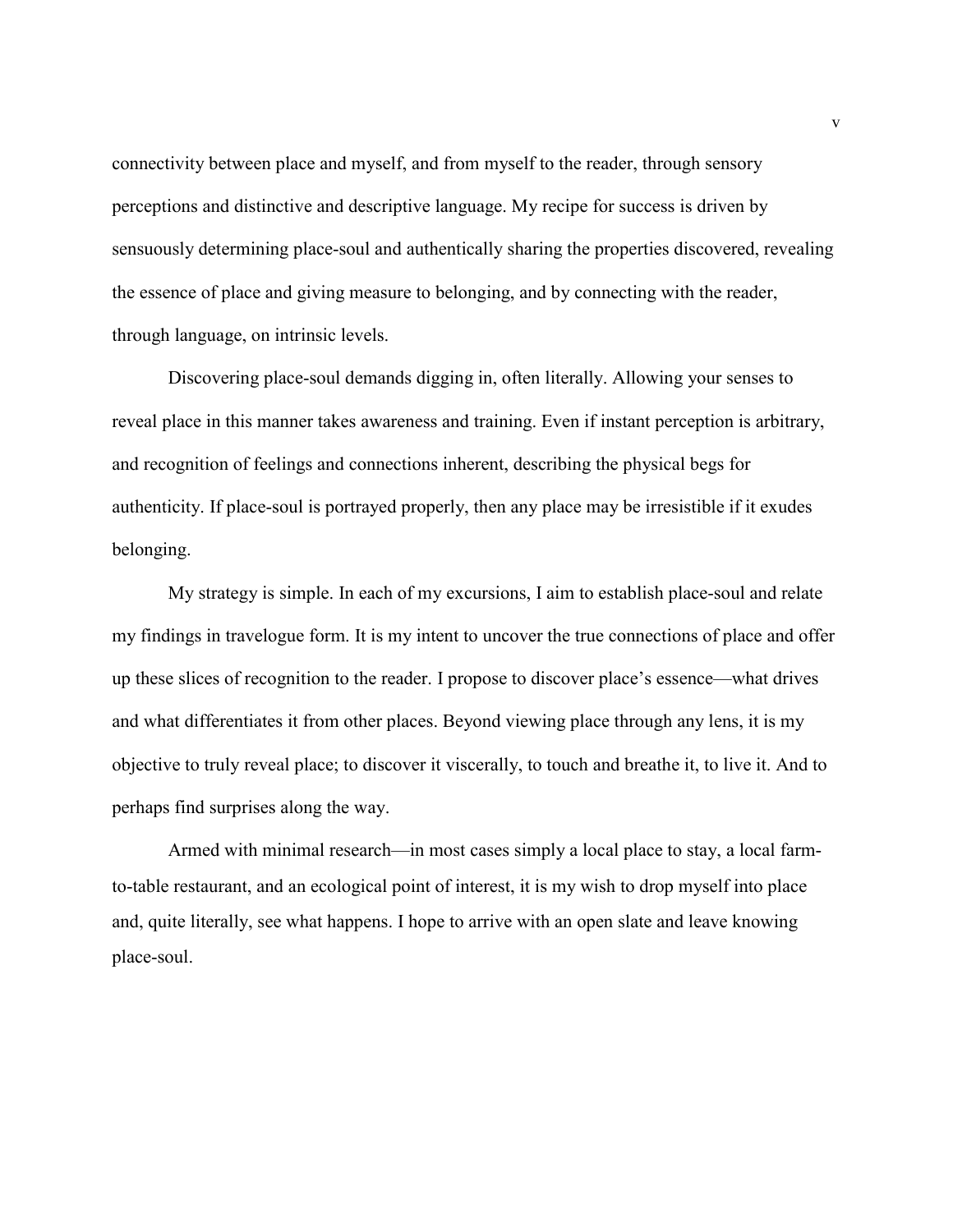Chapter One: Place Theory and Introduction to Place-soul

Open to any given travel article, in any given publication, at any given time of year, and you'll be treated to the amazing sights of a particular place that evoke feelings of grandeur or nostalgia or concern. Indeed, the sights a travel writer experiences are often the most readily conveyed to the reader and perhaps the most expected and available way to demonstrate, along with photos, what the potential traveler may miss if they do not visit.

To capture the essence of a place a writer must not only have an awareness of how their senses react to a place's stimuli, but must describe their impressions naturally, fittingly and authentically. Before the travel writer describes any subjective reactions, whether pleasant or unpleasant, the sensory perceptions of all six senses must be employed. In order to understand any particular place completely, to discover a place's "place-soul," you must explore it fully by using sensory awareness that will in every way reveal the individuality or specialness of any place. These sensuously-immersed perceptions convey meanings that reach beyond the text on the page. Only armed with this knowledge can descriptive words emerge and be employed to portray specific meanings that will resonate with the perspective traveler, or arm-chair traveler.

Before sensory immersion may happen, place must be defined. Place means different things to the different people who exist in and out of any particular place. This paper will examine the manners in which defining the place-soul enriches understanding of place. My six-sense determination and evaluation of place will not only uncover what a place feels, looks, or smells like, but will use perceptions to illicit common evocations in the reader. This study will attempt to answer questions like: What does it mean to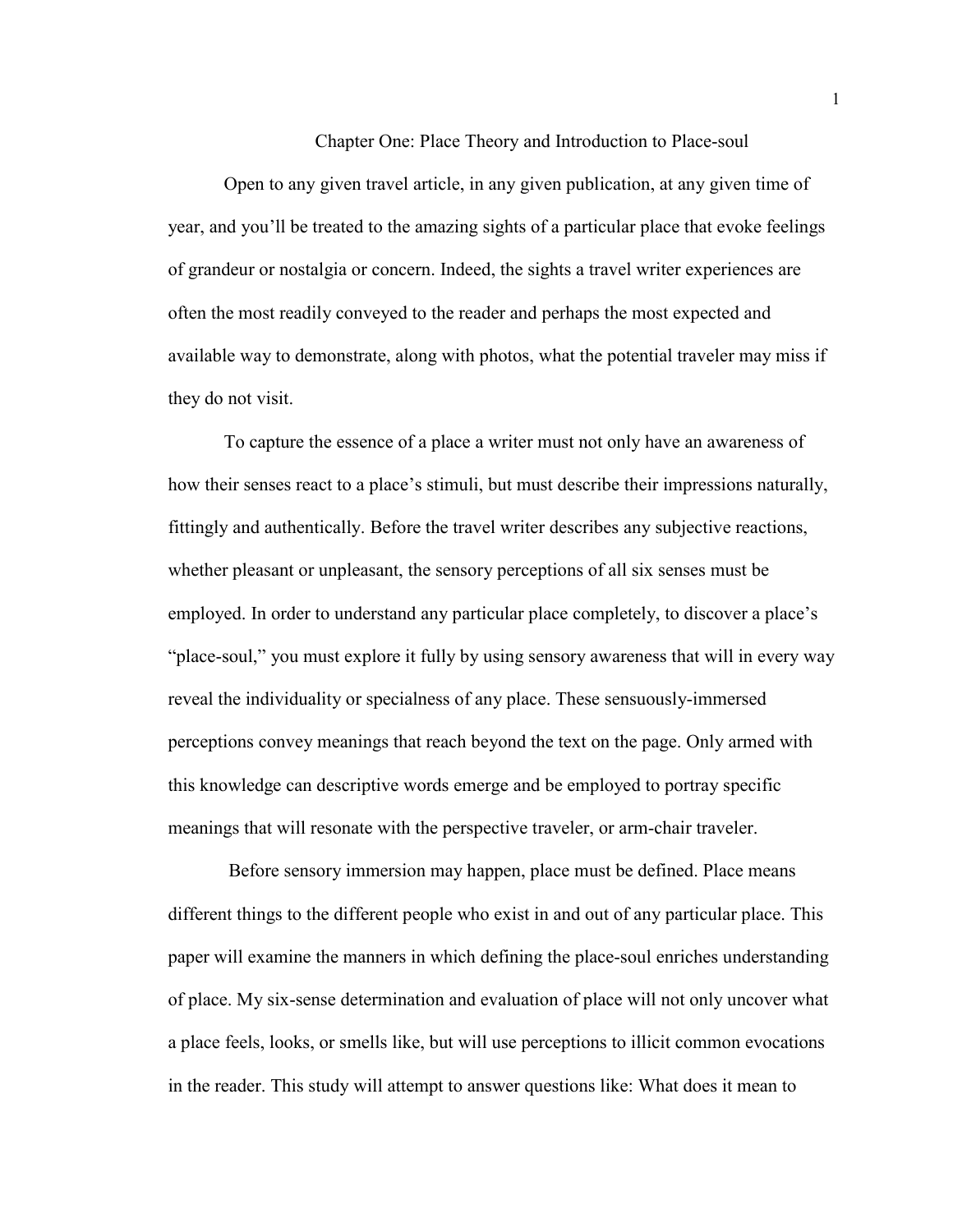describe the place-soul and how will prospective travelers benefit from these descriptions? What connotations can the travel writer use to introduce place-soul to the reader and how will the writer relate meaning from their perceptions with enough accuracy to convince the reader of a place's "worthiness" to travel? How does a writer bond with the reader through their description of place-soul and what level of trust can the reader obtain through the writer's authentic descriptions? It becomes my aim to present not a how-to or where-you-must-go, -see, -do laundry list of place, but by summoning and sharpening perception, determining place-soul, and sharing authentic, intuitive and accurate descriptions, the inherent value, or deep-rootedness of place will emerge and connect the writer with the reader. If writer and reader meet aesthetically through the sensory perceptions that uncover thought, remembrance, or like-mindedness, then certain visitation to that place would necessarily follow.

To summarize, in this theoretical examination, I will demonstrate and cite scholarly theories of place study as they apply to my own theory of place-soul. Further, I will explore the formation of place-soul connectivity and sense of belongingness that should be used in the travel writing genre, overview why authentic description of place is important, and finally, present three case studies which test my place-soul theory in real time.

#### Place Theory

Any outsider's sense of place, including the travel writer's, cannot easily be pinpointed or defined and this slender viewpoint is understudied among the vast amounts of space and place theories. If we use the generalization that "places" are perhaps rooted and

2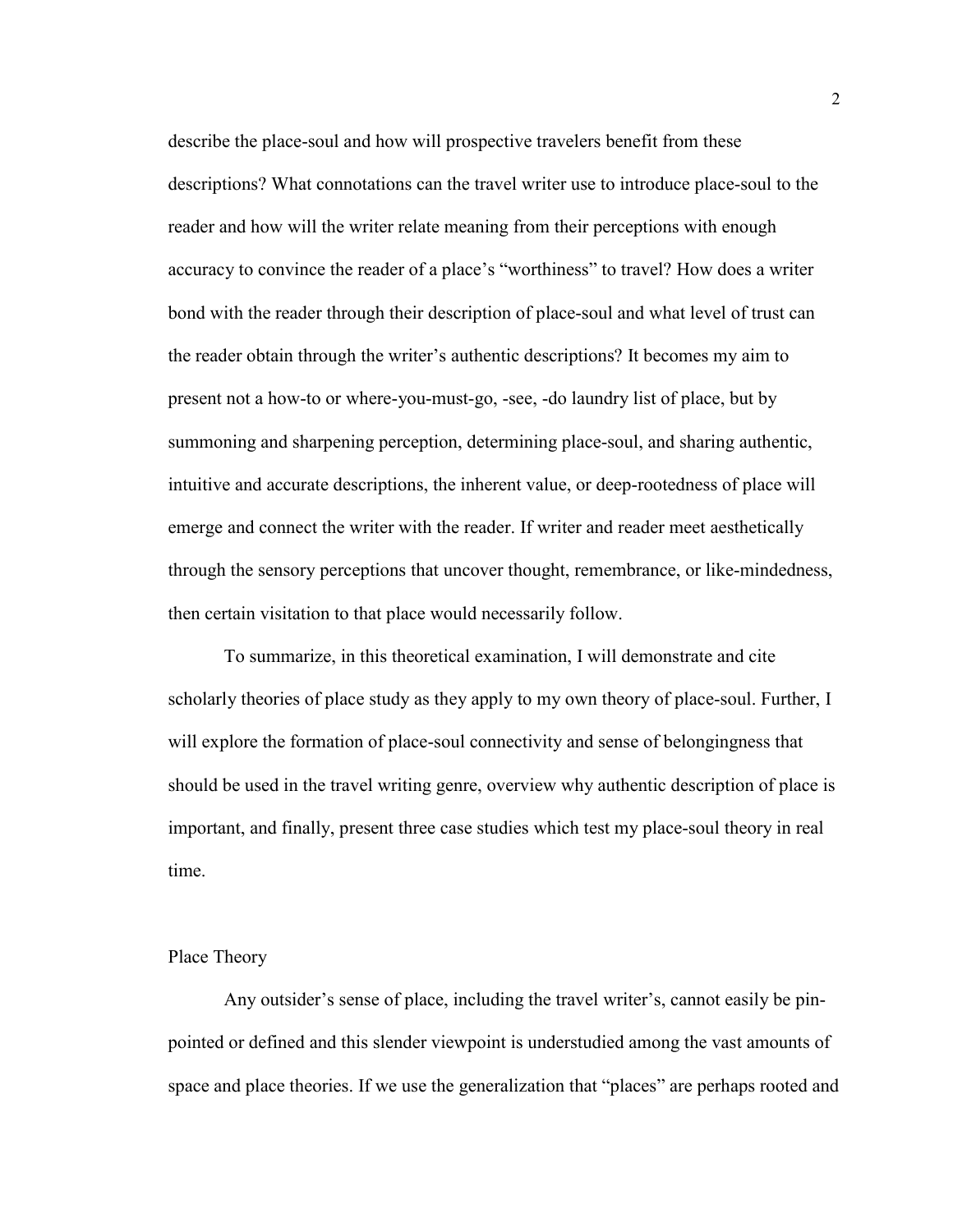deeply felt in one's psyche and that "spaces" are vast and more abstract, then it behooves the travel writer to speak to the place specifically and the way it makes one feel to be in that place. In this way, it is the place in the space that has the tangible quality that may be able to be felt, or smelt, or tasted, or heard. In fact, notable human geographer Yi-Fu Tuan writes:

An object or place achieves concrete reality when our experience of it is total, that is, through all the senses as well as with the active and reflective mind. Long residence enables us to know a place intimately, yet its image may lack sharpness unless we can also see it from the outside and reflect upon our experience. Another place may lack the weight of reality because we know it only from the outside—through the eyes as tourists, and from reading about it in guidebooks. (18)

Although a travel writer cannot be anything but an outsider, a place's identity, and especially the portion of it that promotes "belongingness," comes into play. Sense of place begins with the instinctual, gut reaction that presents itself the moment you enter an establishment, a town or city, or even the instant that you meet a person in a particular place. In these cases, the place acts as "a special kind of object. It is a concretion of value, though not as valued thing that can be handled or carried about easily; it is an object in which one can dwell" (Tuan 12). This "dwelling" prompts you, as a visitor, to question whether the setting itself is pleasant and safe or if you could eat and sleep comfortably in that particular place at that particular time. You may even ask if you might live in this place or further query how you see yourself "by" this place; whether you like yourself there. You may ask if you like *others* who "dwell" there and whether they are people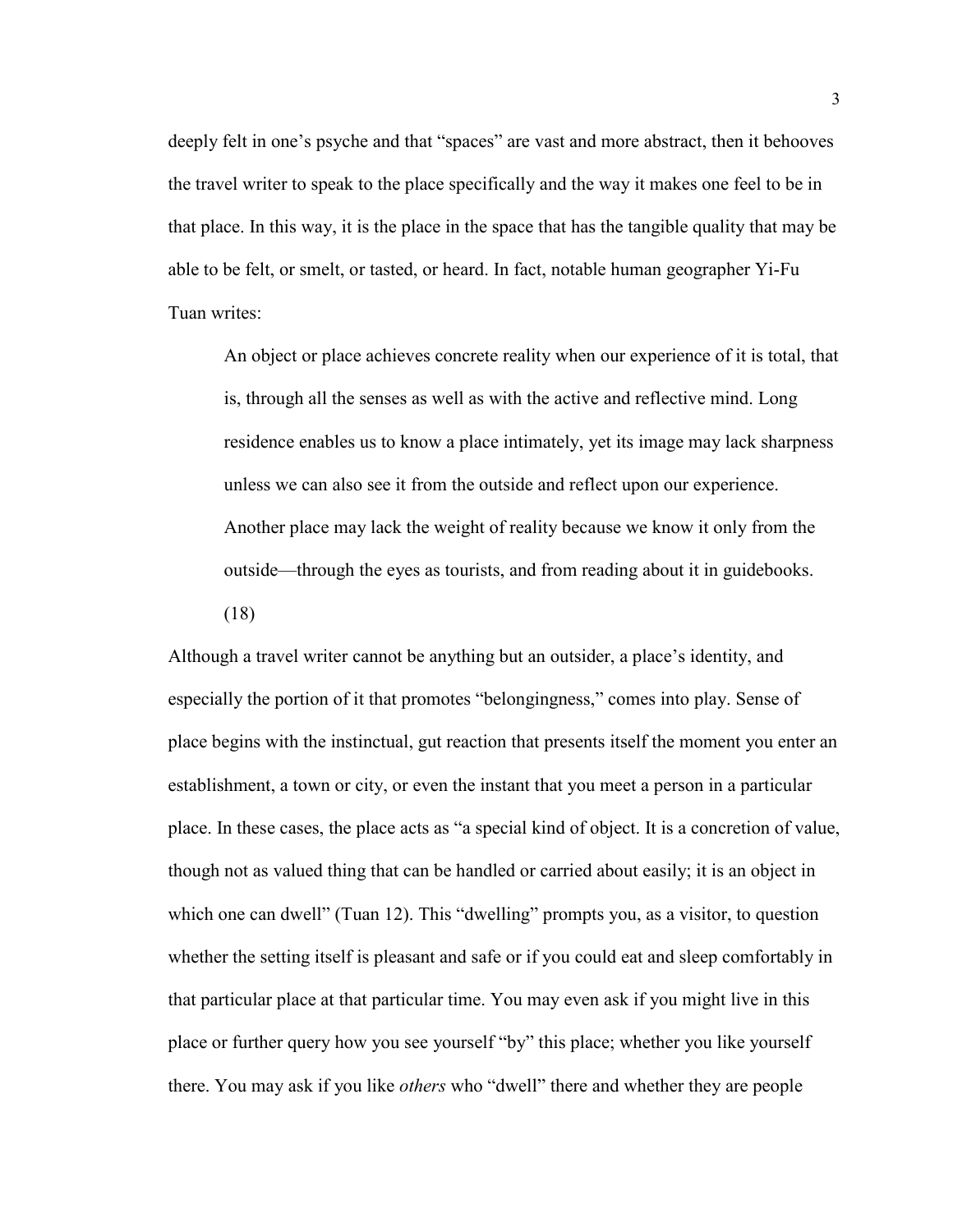with whom you are able to relate. When an objective lens of place is meshed with the sensuously subjective, the true nature or essence of place can be determined. If one appreciates and connects with a photograph, which focuses the eye on a particular subject in a particular place for example, then American writer Lucy R. Lippard's idea is substantiated. She writes: "Family connections and memory draw us into the photographed spaces rather than leaving us gawking at the window. We 'read into' those spaces with vocabularies of our own lives" (58). Even more telling of place could be "read," then, by the descriptions fashioned by the total combination of the senses, rather than a solitary image seen or photographed. By using all available senses, the place-soul uncovered is a more well-rounded indication of place.

Places often remind us of what may be called the fabric of our lives, what we long for, or indeed even what we shy away from. By writing about the sensitive responses to subjective viewpoints, reflexive meanings can bring about conscious feelings of comfort and sense of belonging. Tuan writes: "Experience is compounded of feeling and thought…It is a common tendency to regard feeling and thought as opposed, the one registering subjective states, the other reporting an objective reality. In fact, they lie near the ends of an experiential continuum, and are both ways of knowing" (10). To this end, place-soul exists within the fabric of the experience in and of Tuan's "dwelling." More so, it then becomes the perceptivity of belongingness in tandem with the readers' own desires that will determine the authenticity or inauthenticity of any place that a travel writer describes.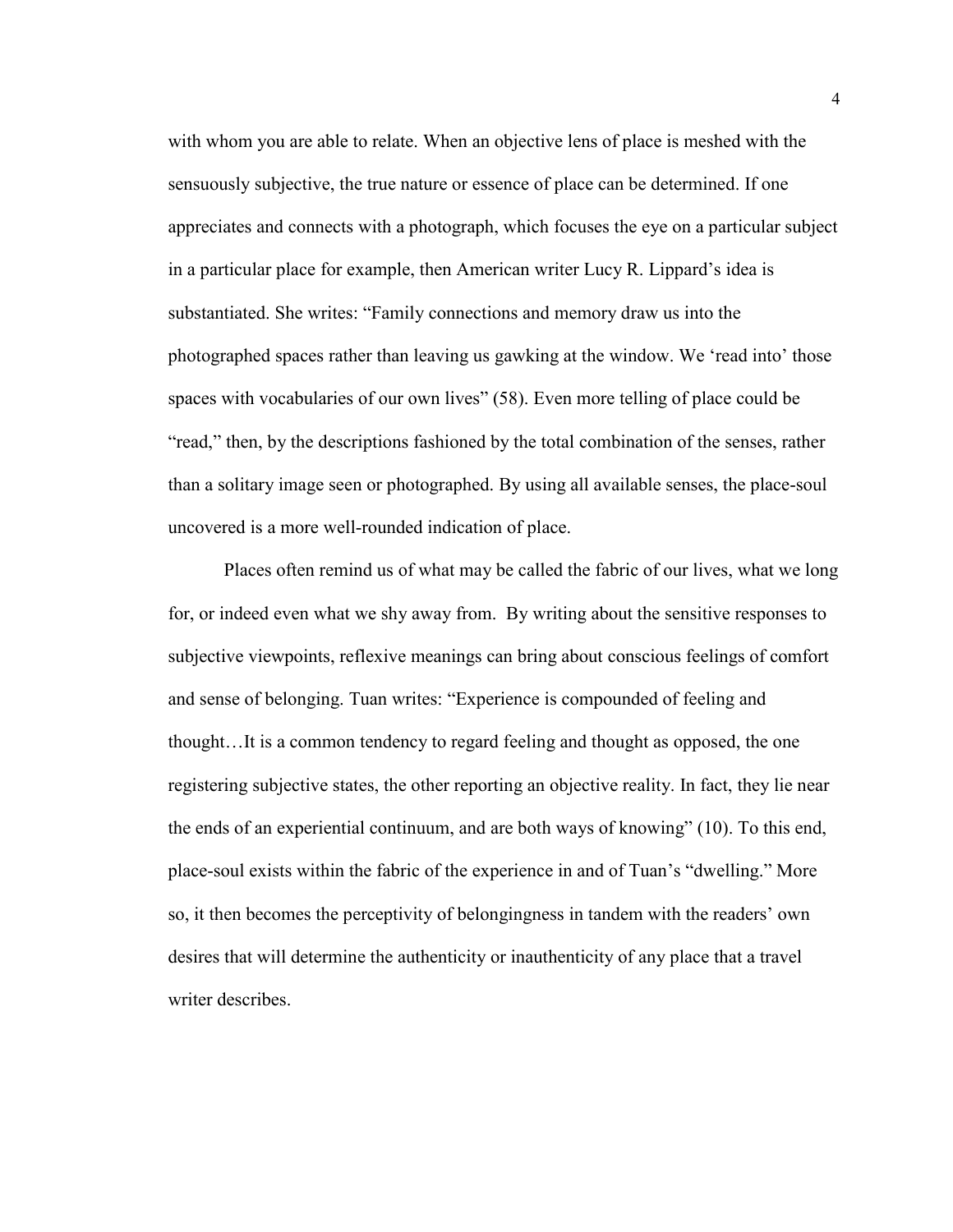In an effort to consider specific politics and geography of places while embracing the place-soul, the travel writer's concern most aptly takes a sociological standpoint. Tuan's study of place asks these questions:

How do we describe "familiarity," that quality of "at homeness" we feel toward a person or a place? Are space and place the environmental equivalents of the human need for adventure and safety, openness and definition? How long does it take to form an attachment to place? Is the sense of place a quality of awareness poised between being rooted in place, which is unconscious, and being alienated, which goes with exacerbated consciousness—and exacerbated because it is only or largely mental? How do we promote the visibility of rooted communities that

lack striking visual symbols? What is the loss or gain of such promotion? (202)

By utilizing sensory awareness to determine place-soul, this meshing of objective and subjective knowing of place can begin answering Tuan's questions and the conscious knowing that is revealed can be realistically and authentically portrayed by the writer. This knowing can set aside the alienation of exacerbated consciousness. Along with a particular level of belongingness, place-soul can connect the traveler with the reader by promoting all sensuous impressions, not just those seen, but felt.

Travel-wise, promoting place is not an inherently bad or inauthentic endeavor. If a geographical monument, for example, is the common denominator that encourages familiarity and travel, then real-time sensory perception adds to the image and understanding of the monument and its truth can be promoted and authentically demonstrated through the writer's words. Skewed facts, slanted pictorials or text, however, undermines the travelers' trust and may alter all immediate visceral perceptions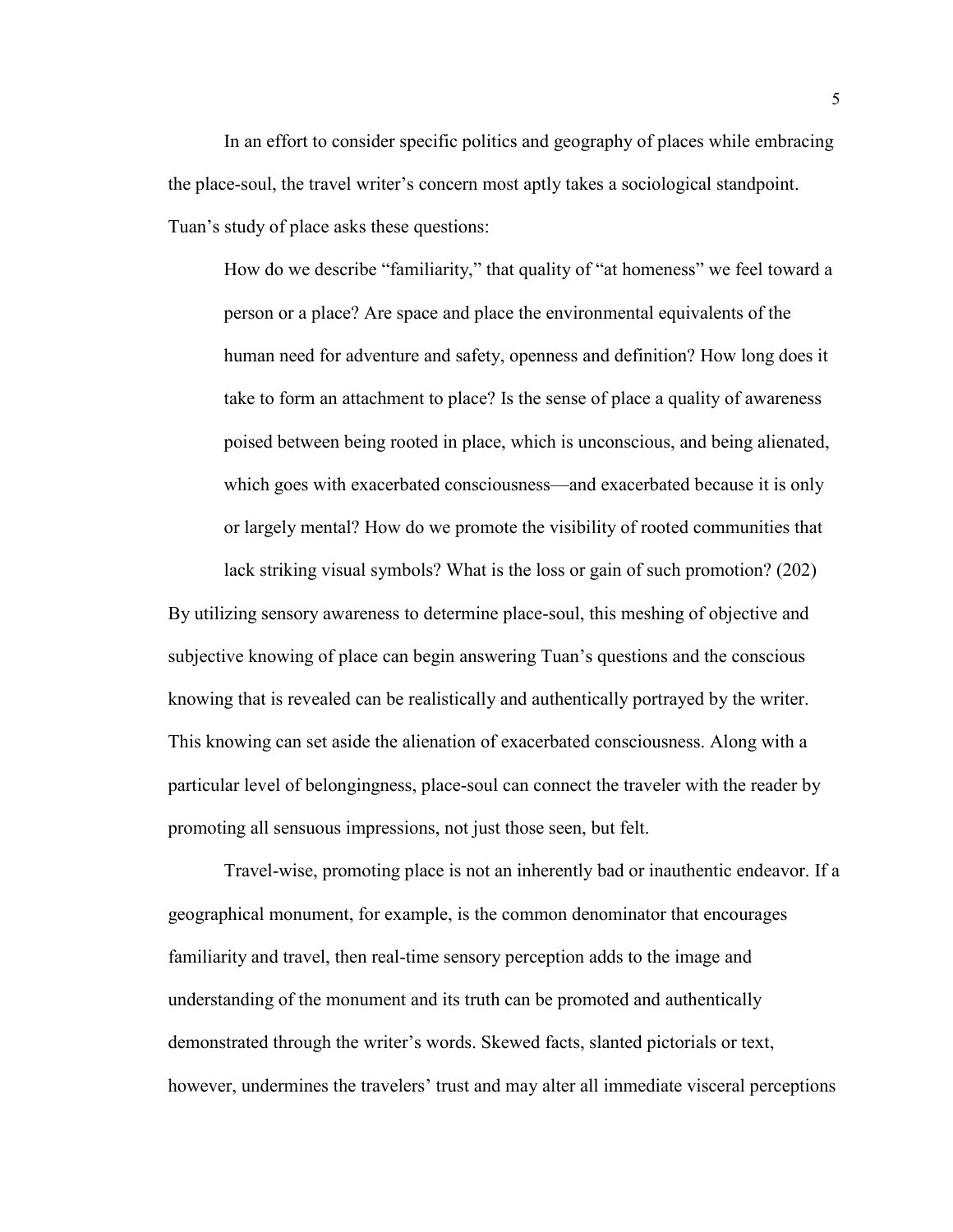of place. Similarly, any activity that "lives" in the place should be portrayed realistically and accurately. The travel writer should not be viewed as the stereotypical used-car salesman, nor should their writing be utilized as a marketing ploy, rallying the easily-led toward places purported to exhibit any false sense of belonging. Determining belonging by sensory perception and disclosing the place-soul is keenly necessary for travel writing integrity. It separates the chaff from the grain.

If a traveler succumbs to marketing ploys meaning to "play up" a sense of belongingness and instead inverts his or her value or belief systems as a whole, the duping becomes not so much a useful angle utilized by the promoted or promoter, but in fact identifies the traveler's susceptibility to cliché. Conversely, a trustworthy promotional travel writing article should authentically describe place. Whether doing so tickles feelings of nostalgia or portrays "home-ness," these values come from within the place-soul. Tuan states: "We are in the habit of denying or forgetting the real nature of our experience in favor of the clichés of speech" (203), and this mantra should be remembered when dealing with an article that uses false values to infer connection or foster sense of community. Sadly, our capitalistic-driven promotional tactics often vilify contemporary travel writing. Suggesting that place may hold something intimate for the traveler is not concretely wrong, but only authentic perceptions determine place-soul. Tuan writes:

Blindness to experience is in fact a common human condition. We rarely attend to what we know about; we are aware of a certain kind of reality because it is the kind that we can easily show and tell. We know far more than what we can tell, yet we almost come to believe what we can tell is all we know…with tiered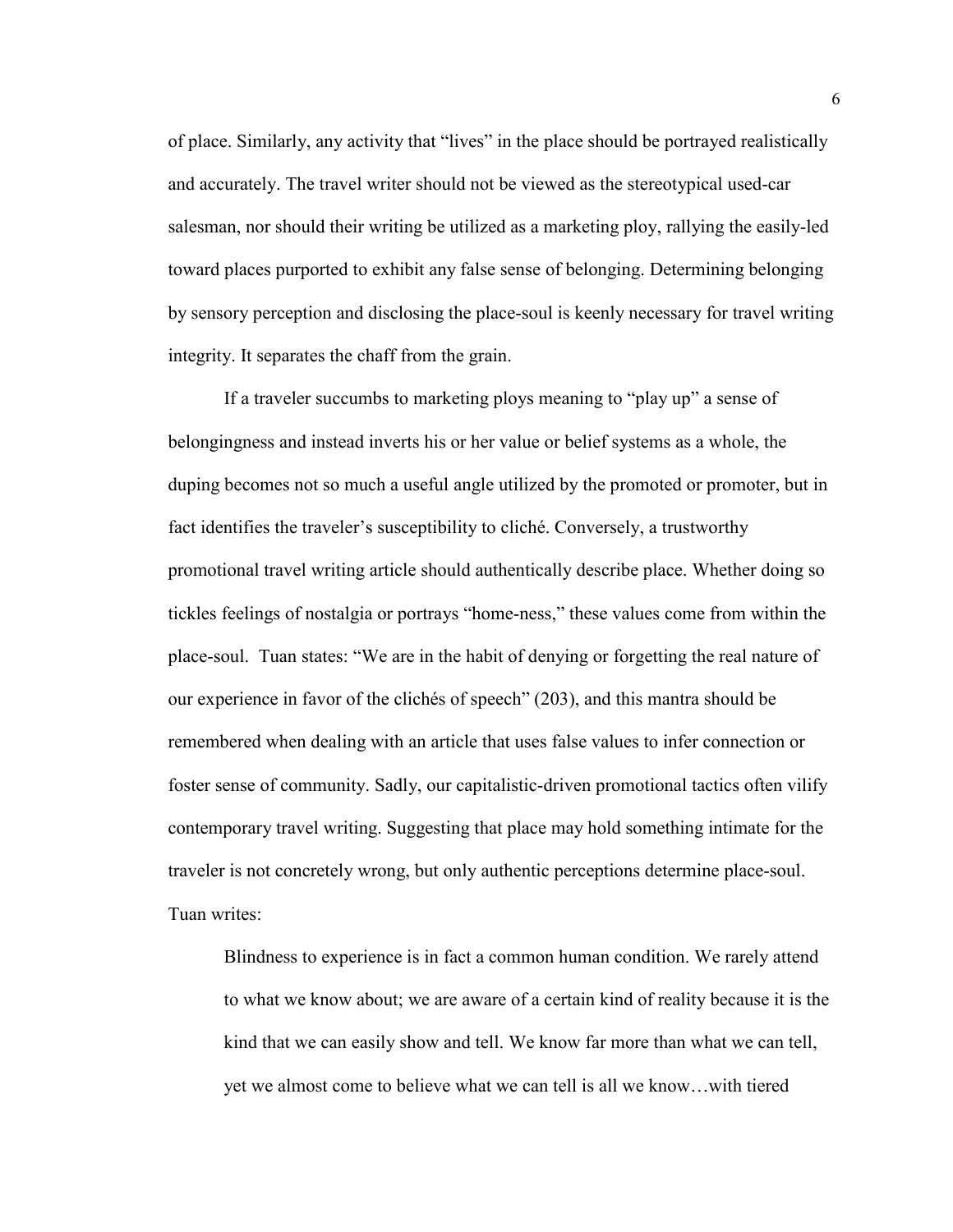phrases our personal and subtle experiences are misrepresented time and again. (201)

The identification of place-soul, and its authentic conveyance, alludes misrepresentation. Similarly, the travel writer as artist has a duty to not only inform authentically, but to gather sensuously-perceived experiences with integrity, allowing for the organic movement of emotions to drive place. For example, travel writer Stephanie Elizondo Griest writes, "The landscapes of Bhutan are a knock-out: rivers saturated with rainbow trout, terraced rice fields, dense forests, cloud-kissing mountains" (186). In this passage, Griest authentically illustrates place. Not only does she portray what is seen, the sentence itself triggers deeper emotions. Recording the landscape of place is paramount for attraction and enticement, but exaggeration of landscape is inauthentic. Lippard writes:

Any place is diminished when it becomes merely a backdrop…It has not escaped the definition of object art as a view, a spectacle, a picture. Land becomes the raw material or the space around the art, a kind of mat within the frame of the photograph. In fact, most of us envision rather than visit…our impressions mediated by the glamorous aerial views we've seen in publications. As tourists, or pilgrims…our expectations determine to a large extent what we see out there in the great unfamiliar, and what we overlook. (189)

A travel writer's job is to glorify the sights *and* entwine *all* the sensory perceptions to allow a sense of connected belongingness to develop organically; to *not* overlook the great familiar; to push against homogenized spaces. The kernels of sensory perceptions, grown and fertilized by the wordsmith's account of the six senses, promotes a healthy offshoot of inauthentic means of promotion. The resulting descriptions spare the reader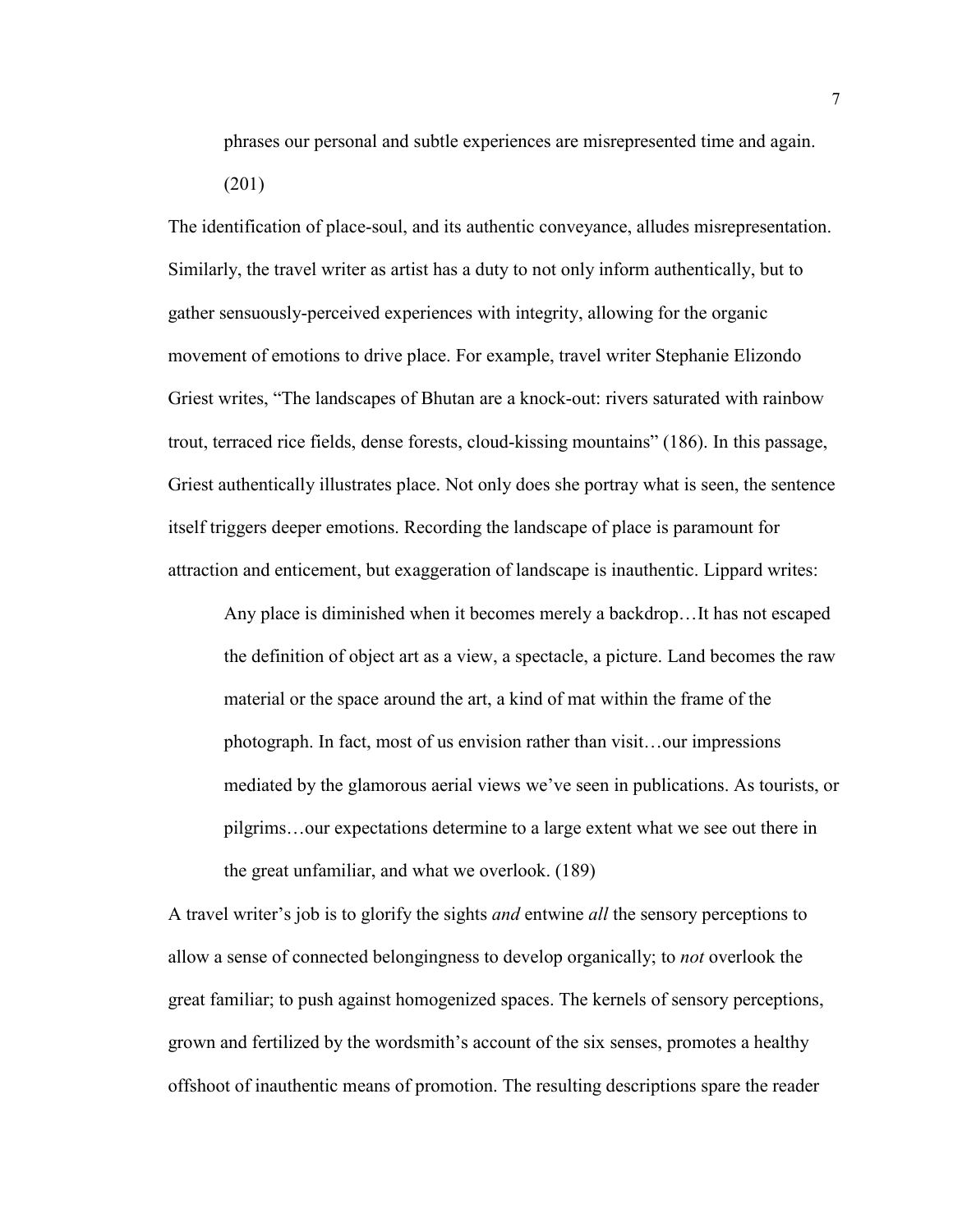any miscommunication or alienation of place. What may be seen can also be heard, tasted, and felt, both sensuously and perceptively. It is from these senses that authenticity bears fruit of the conceptual understanding of place discovery.

#### Sights and Sounds

The sights and sounds of the cityscape and of the countryside evoke different emotions and by various means can be equated with senses of belongingness to place. Yet, place-soul can reveal "hominess" from even the most bustling of cities. Indeed, ecological architect Christopher Day posits: "Part of the individualities of countries, towns, and places depend on the unique soundscapes. How rooms sound—whether they echo, resonate or absorb—makes all the difference to their mood" (68), and mood effects one's sense of belonging. Personal belongingness ranges from one perspective to the next, from one somebody to the next, and the travel writer must claim the responsibility to accurately and intensively hear, as well as see. This awareness does not come easily, therefore active sensory perceptions must be "turned on" and the writer "tuned in" for the most inclusive results. Utilizing all of the senses is a skill that takes practice.

By marrying objective and subjective sensory perceptions, a sensitiveness to the impressions of wholeness and belonging can be cultivated. While we are used to seeing place, sounding-out place is more difficult. Tuan writes: "Visual space tends to be focused and structured around and object or a succession of objects, aural space is less focused. Forest sounds are not precisely located; they yield an ambience rather than a coordinated special system…it signifies the heart of things, the 'inner' aspect of experience" (119). Similarly, German philosopher Martin Heidegger suggests that, "In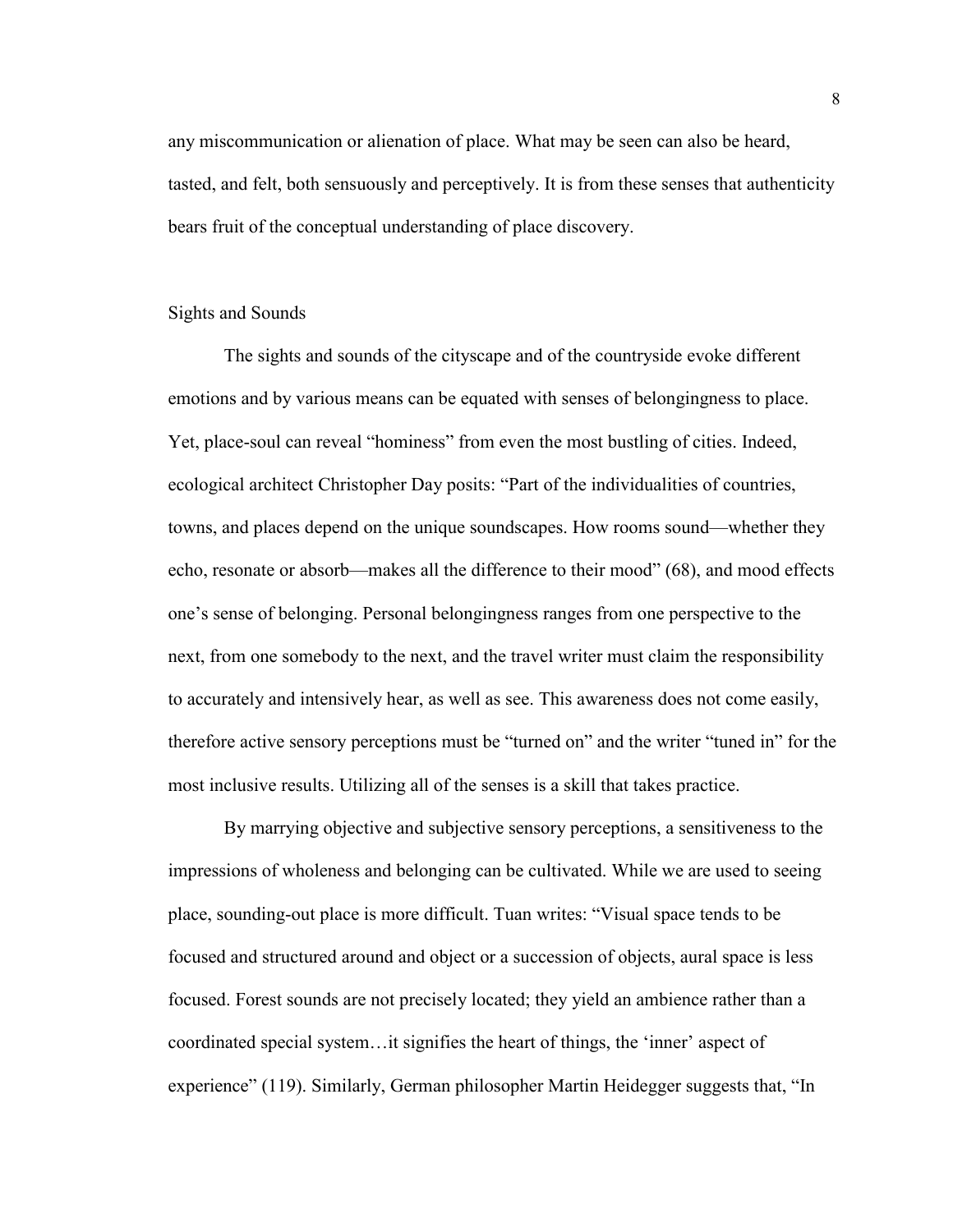order to hear a bare sound we have to listen away from things, i.e., listen abstractly" (25). Often, one must stop and actively listen to what the surroundings are saying. Tuan further observes, "Sounds, though vaguely located, can convey a strong sense of size (volume) and of distance. For example, in an empty cathedral the sound of footsteps tapping sharply on the stone floor creates an impression of cavernous vastness' (14), and "forest sounds [while] not precisely located…yield an ambience rather than a coordinated special system" (119). Therefore, while the combination of both sights and sounds help in appropriately determining the place-soul, sounds are more problematic and subjective when determining cause or relation of distance.

Both man-made structures and natural monuments may evoke personalized meanings or senses of belonging. Sights and images (and their related evocations), spark "a selective and creative process in which the environmental stimuli are organized into flowing structures that provide signs meaningful to the purposive organism" (Tuan 10). These stimulated meanings signify that even if "place is where we stand to look around at landscape or look out to the (less familiar) 'view'" (Lippard 9), an unfamiliar place can inherently be familiar. In this manner, descriptive accuracy of any sight may connote differing attractions for each travel reader. The connectivity the writer attempts to form, through his or her sensuously-perceived responses, must be conveyed in language palpable enough to cause the reader to feel the same sense of belonging. It becomes the responsibility of the travel writer, then, to ferret out the place-soul from "no place" in order to correctly describe the "someplace" that presents itself. Additionally, the marrying of sights with sounds becomes of paramount importance when defining a place's visibility, its familiarity, and its sense of identity. Akin to this notion, Day writes: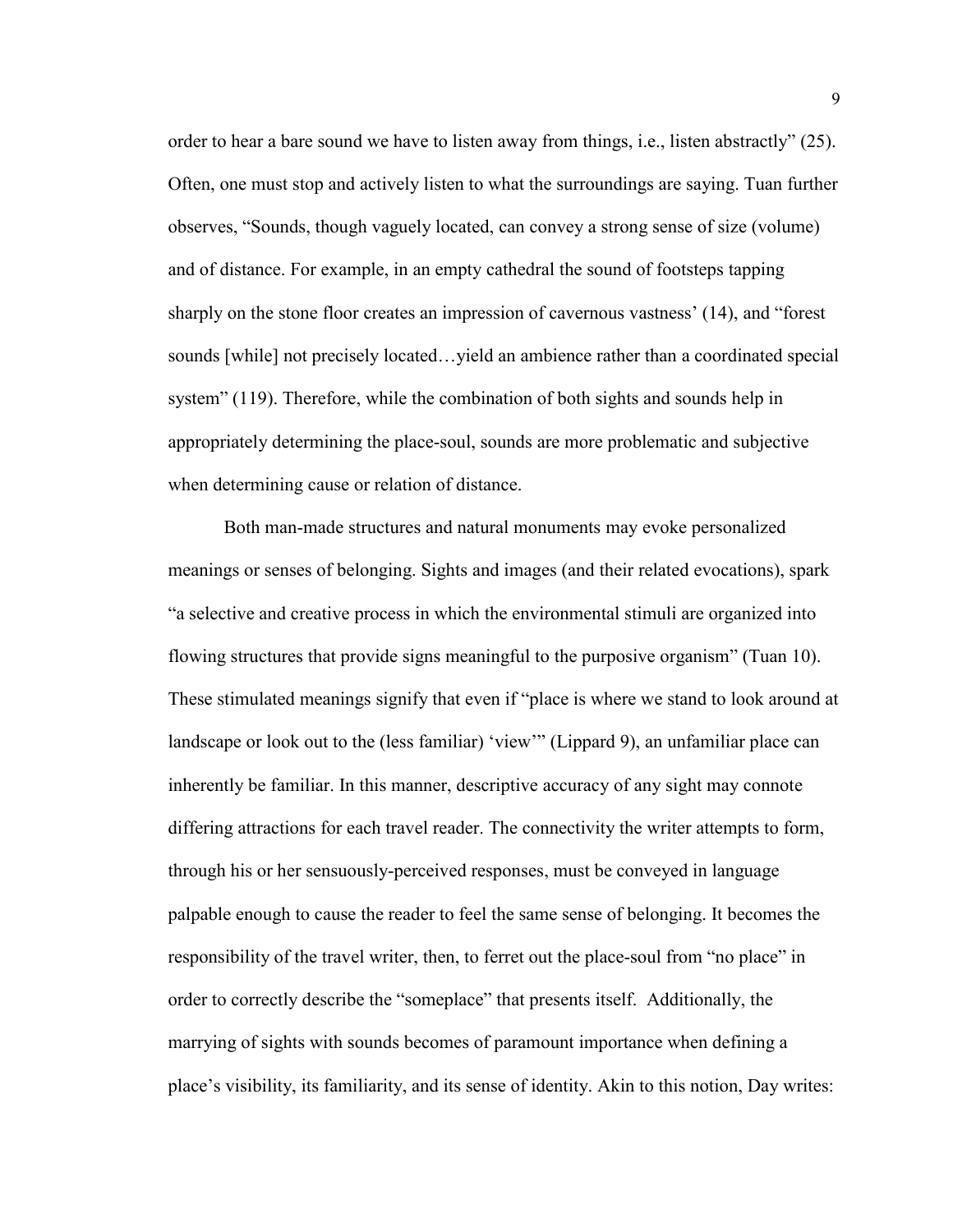Most people…don't normally look at [their] surroundings. We *breathe* them in. Views on postcards or through windscreens can be interesting, even dramatic. But they only touch our hearts when they become a multi-sensory ambience we can breathe. Mostly, however, we barely notice our surroundings. (5)

And indeed, this is true, but mostly when we are looking with objectivity alone. We do not realize that even a trip to a local store can produce new sights and sounds that either promote inclusion and belongingness or estrange us from place. Therefore, an outsider's perspective, by contrast, *must* be reliant on *all* of the senses. Whether the image of roosters ruling the streets in Key West differs from the sound of the train whistle that blows in Rock Hill, SC, both may produce similar effects on the perspective traveler; both may procure happy remembrances that may unfold through the language of the travel writer.

#### Taste and Smell

I am constantly and consistently amazed at the "foodies" that abound in our American society. Many will travel miles out of their way in an effort to locate an eatery with the best "Yelp" reviews, for example. In our age of technology, we often must sift through inauthentic advertising and inaccurate ratings, all supplied with the best intentions, but may pull the unwary traveler off course in their search of a fabulous meal. The use of the senses for accurate determination of place becomes all-important for the travel writer in this regard. While a writer may not be necessarily a gourmand, simply describing the place-soul of an establishment should give the reader an idea of whether they may feel a belonging or kinship with the place and its gastro-offerings. Tuan writes: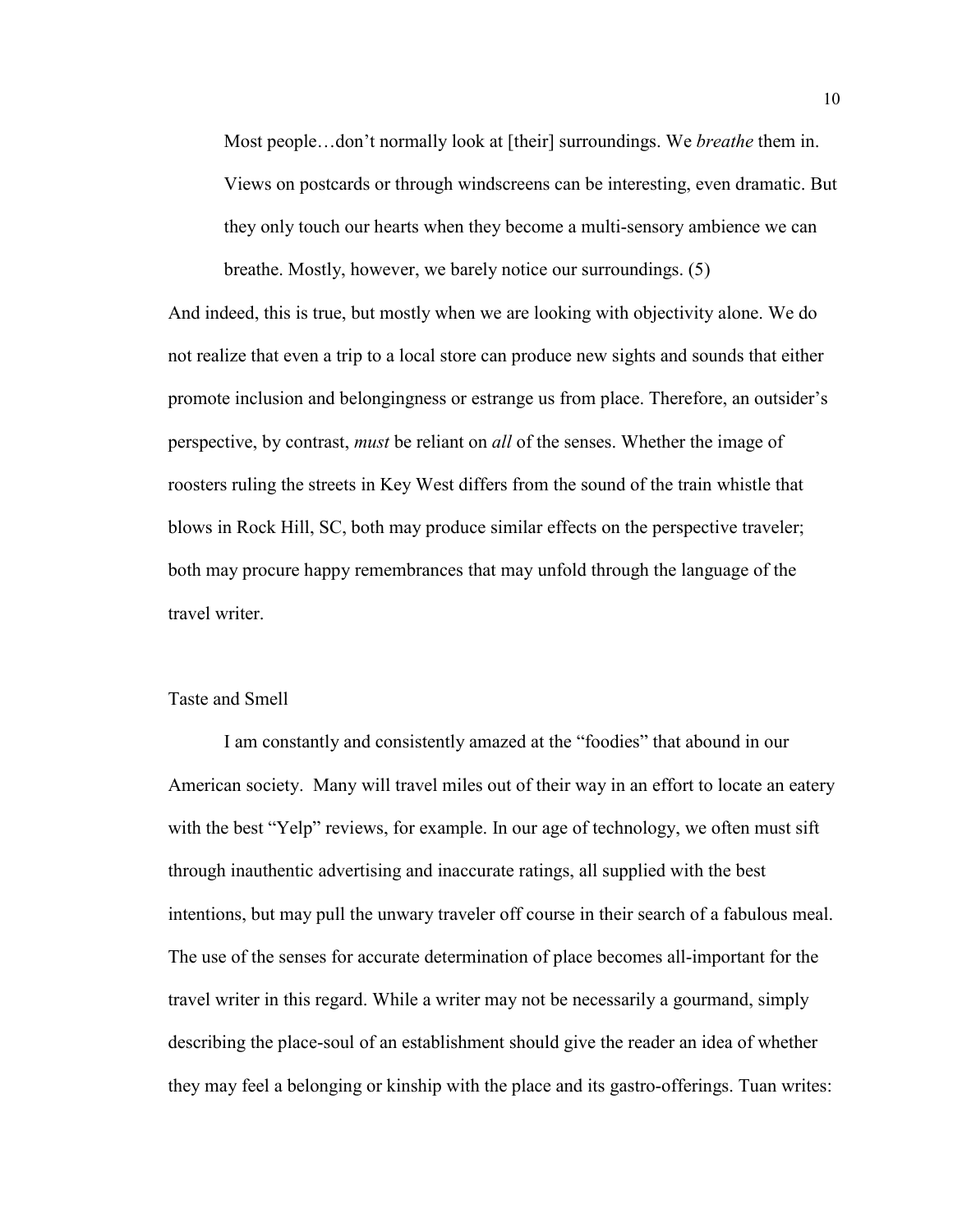"Taste, smell, and touch are capable of exquisite refinement. They discriminate among the wealth of sensations and articulate gustatory, olfactory, and textural world," and "It would seem that our nose, no less than our eyes, seeks to enlarge and comprehend the world" (10). In fact, the smell, rather before any taste, can propel a visitor in to or out of an establishment, whether restaurant or residence, forest or field. As a result, any inconsistency in regards to the taste or smell in a travel writer's description could prove detrimental to the integrity of both the writer and of the place-soul itself.

Since both taste and odor may bring back fond memories of childhood or past times, of grandma's house or mother's perfume, clear descriptions of taste and smell are necessary for accuracy and connectivity. Tuan writes:

Odors lend character to objects and places, making them distinctive, easier to identify and remember. Odors are important to human beings…it is possible to argue that taste, odor, and even hearing cannot in themselves give us a sense of space. The question is largely academic, for most people function with the five senses, and these constantly reinforce each other to provide the intricately ordered and emotionally-charged world in which we live. (11)

The "world" in which a travel writer hopes to portray through their writing, then, must include taste and smell sensory stimuli, accurately and persistently presented, in forms that promote belongingness and inclusivity. Notating tastes and smells takes practice. Indeed, Tuan writes: "Like the intellectual acts of seeing and hearing, the senses of smell and touch can be improved with practice so as to discern significant worlds…It would seem that our nose, no less than our eyes, seeks to enlarge and comprehend the world..." (10). In order to comprehend the place-soul, odors contribute greatly when they resurrect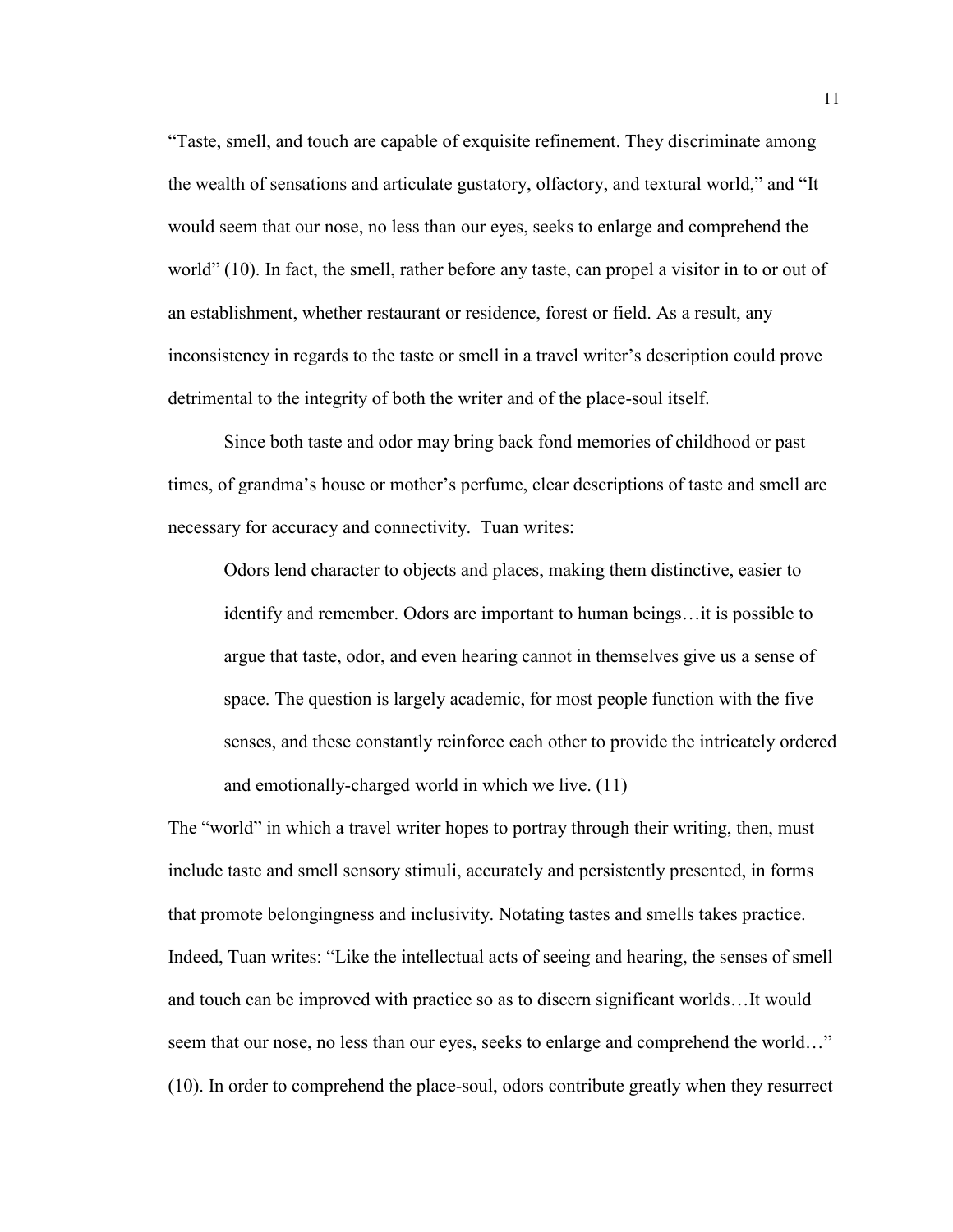nostalgia, particularly. When the travel writer's descriptions of tastes and smells bridge the potential traveler's innate feelings of home or longing for the past, a sense of connectivity is cultivated.

#### Touch and Feel

The cutting edge of a crisp breeze on your cheek or the slapping sting that makes you squeal as your body hits an icy mountain lake are sensations that jar you and make you feel vibrant and alive. The reflexive responses that emanate from the sensory perceptions of the skin are immediately palpable and these perceptions add to the character of place, may adjust visitors' moods and feelings, and give a sense of what the rhythm of life may be in a place. Motor response, therefore, incites passion, which in turn adds a new dimension when determining place-soul. Tuan writes: "Touch articulates another kind of complex world. The human hand is peerless in its strength, agility, and sensitivity" (10) and, correspondingly, by running your hand on the craggy cliffs of Dover or lightly sliding the tips of your fingers across a slick stingray as it swims underhand, proves touch's sensitivity. These sensations may recall the wonderment of childhood and momentarily bring us back in time. Immediately, we may feel youthful and timid, or brave and powerful. Tuan states that "the skin registers sensations. It reports on its own state and at the same time that of the object pressing against it" (14), and our reaction added to the reaction of the object reveals place-soul.

Touch and feel give important insight to place-soul. Day writes: "We notice warmth when we come into a room from the cold, move closer to a fire or step into sunlight" (83) and "The texture we walk on or feel with our hands (and eyes) make all the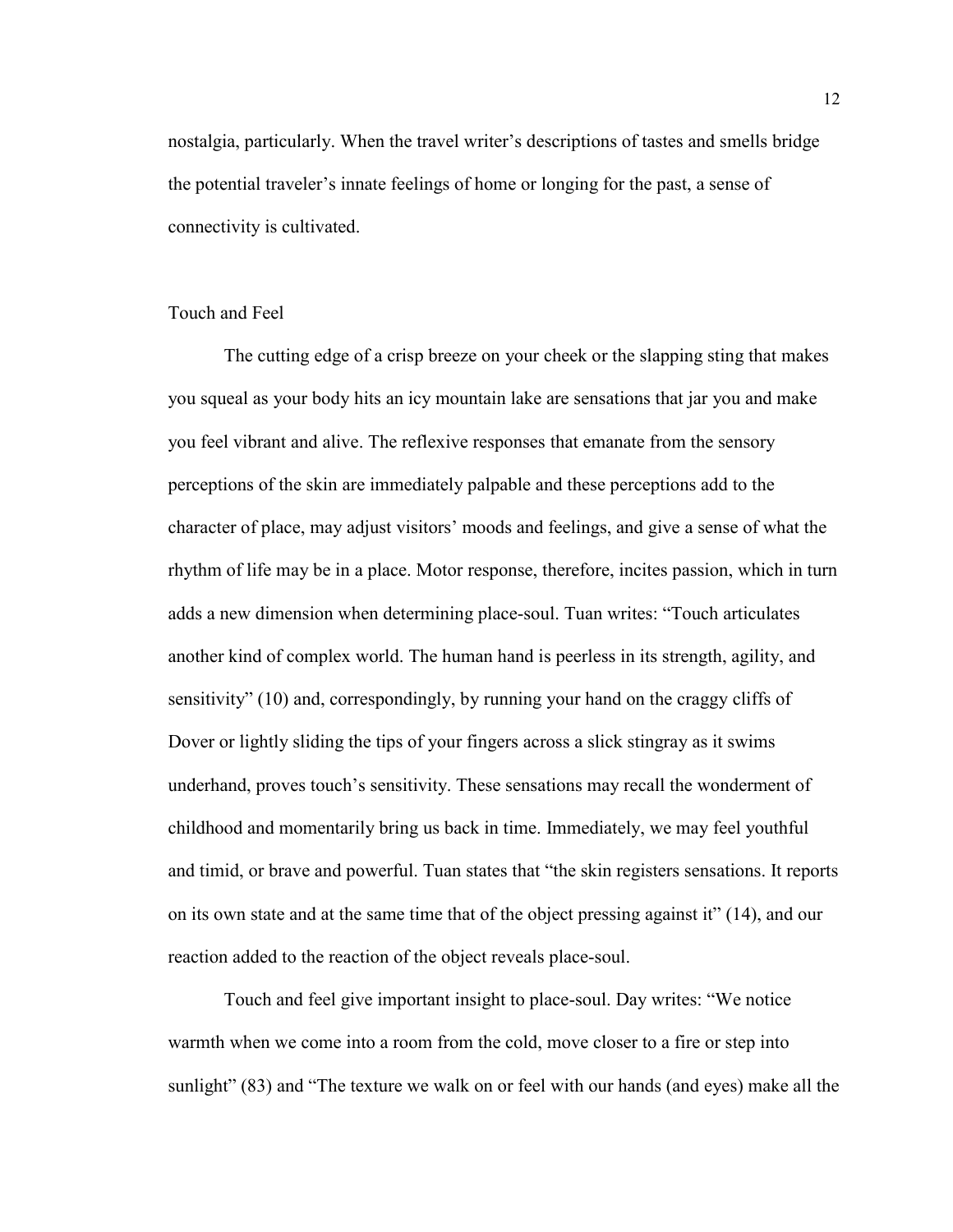difference between places which are approachable and which aren't" (68). Therefore, the accurate descriptions of warmth or texture are instrumental to a travel writer's purpose of authenticity and accuracy.

#### Intuition

Lastly, the sixth sense of intuition emerges the moment we enter a place. Although this sense cannot be as easily measured, explained, or notated as the other five, I believe that it has much to do when determining place-soul. The immediate and inexplicable nature of intuition can elicit a sense of connectivity or belongingness with any particular place, but just as easily may repel you. Again, as with the other senses, practice aids in the awareness of intuition. And while this sense may be debatable by some, the gut reaction that each of us feels upon entering any place is undeniable and holds for each of us our own personal understandings; understandings that are also inexplicable and unmeasurable.

The use of intuitive perception allows for the instant recognition of place's ambience, essence, and authentic nature. This immediate perception is further enhanced by the other senses. Day writes,

We meet the material world through our senses. Our sense perceptions enable us to form concepts: the basis of all thinking, consciousness and attitudes—hence spirit values. The more multiple our sense perceptions, the deeper our understanding of the reality around us. The richer they are, the more deeply they nourish the soul. (69)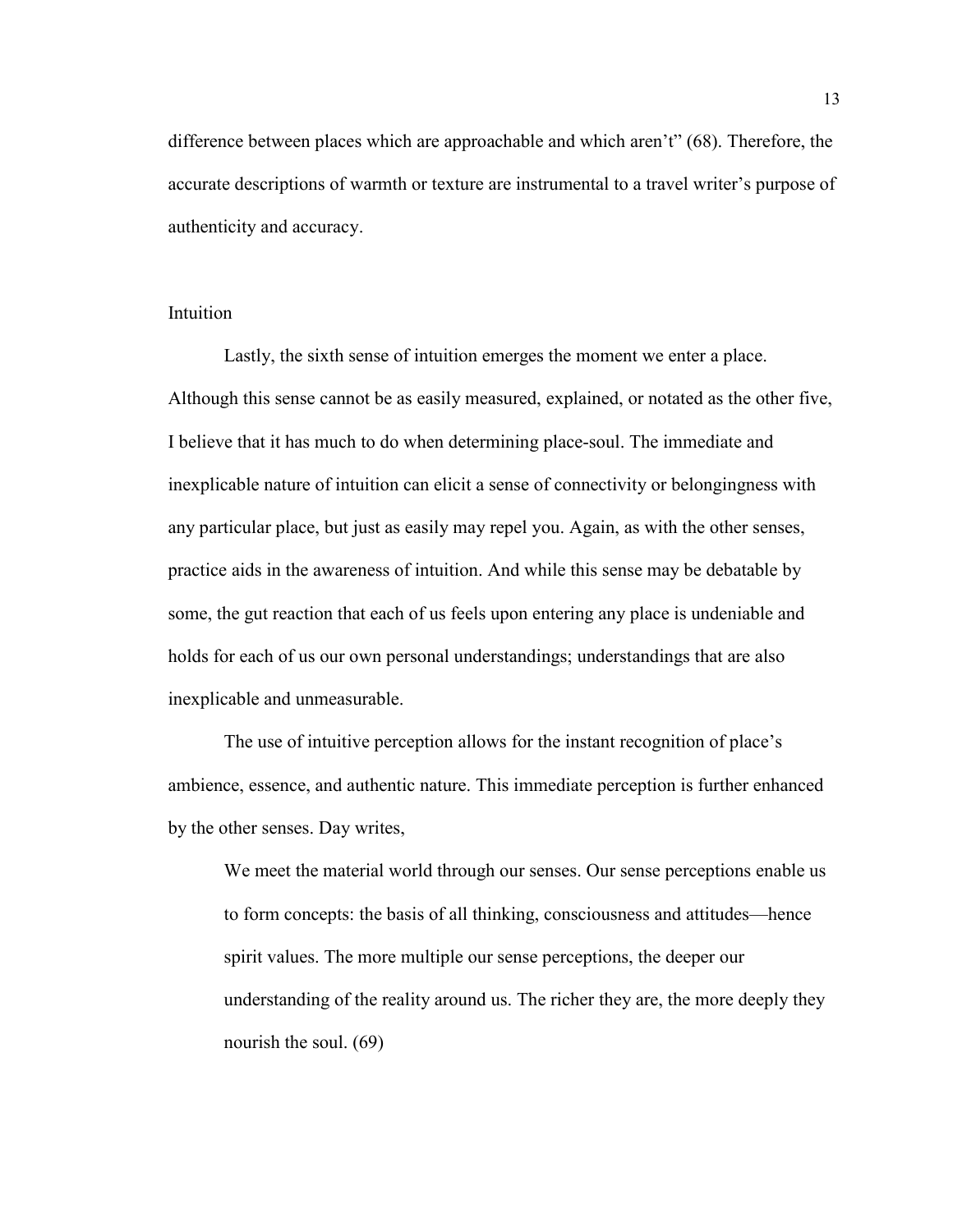To this end, by utilizing the senses to determine place-soul, the travel writer is sensitized and consciously present.

#### Responsibilities

As a travel writer, I see my responsibility a bit differently than others who practice this craft. Rather than simply directing the prospective traveler to certain destinations, it is my intention to allow readers to decide, based upon their own connectivity with the place-soul I describe, whether my sense of belonging corresponds with theirs. It is my belief that readers will be propelled to take my recommendations for travel if their idea of place is consistent with the place-soul that I describe. Because the modern life we lead is often affected by global capitalism, industrialization, and technological globalization, many individuals may be exempt from experiencing the pleasures of travel. The time restraints produced by our modern society presses the travel writer to not only accurately impart the sensory images of place, but to accurately describe how their own senses have reacted to place-soul. By doing so, perhaps the reader can experience both place and belonging without ever having to leave their armchair.

Above and apart from a sense of place that evokes "a feeling that we the reader/viewer know what it's like to 'be there'" (Cresswell 7), the travel writer must be reminded also that "culture and experience strongly influence the interpretation of environment" (Tuan 55). Bearing these two statements in mind, the travel writer must consciously understand where the essence of place may stem from and, in turn, how their own authentic identity and past experiences, combined with the feedback of their senses, can enable the place-soul "reveal." Since, as Lippard writes, "most often place applies to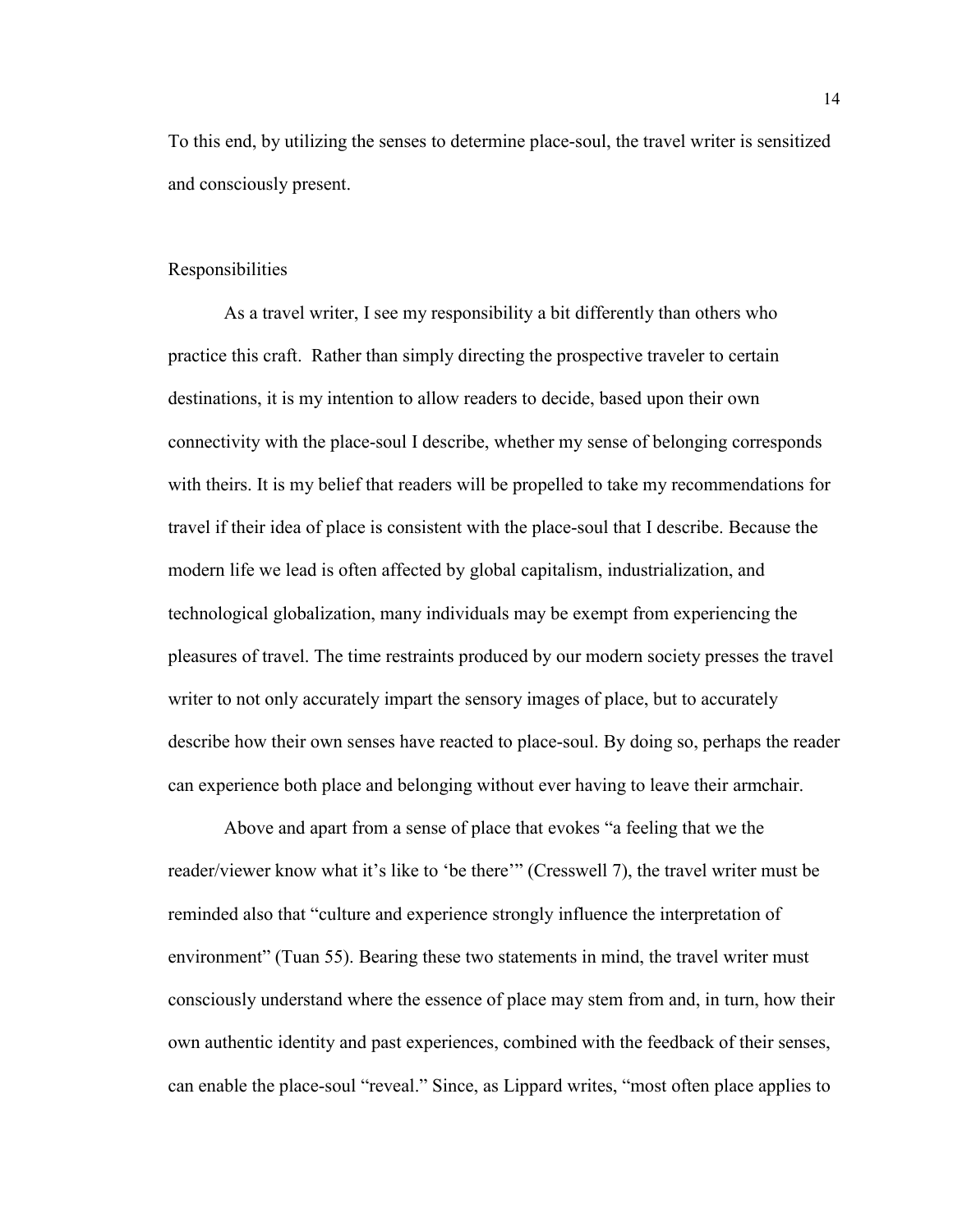our own 'local'—entwined with personal memory, known or unknown histories…it is temporal, personal and political. A layered location is replete with human histories and memories, a place has width as well as depth" (7), and place should be described with this diversity in mind, authentic representation of place begs to be recreated. Justifiably, the travel writer's "imparting the reveal" of place-soul becomes key to the readers' understanding of the writer's intent *and* of the reader's own personal connection with both writer and place. In fact, Day writes, "The senses—all together—give a picture of reality never adequately described by any *one* sense, a reality which we call spirit, the spirit of a person, event or place. More than just appearance or comfort, it is the spirit which affects us deeply" (20). This intuitive and sensuous "spirit" can be connected to the reader by the language of the travel writer.

The responsibility of utilizing descriptive language to properly portray place-soul is a daunting, yet titillating, task. By practicing the identification of sights, sounds, tastes, and the sensations of touch, and focusing on imparting the essence, nature or evocations of place with authenticity, the connectivity between writer and reader is achieved.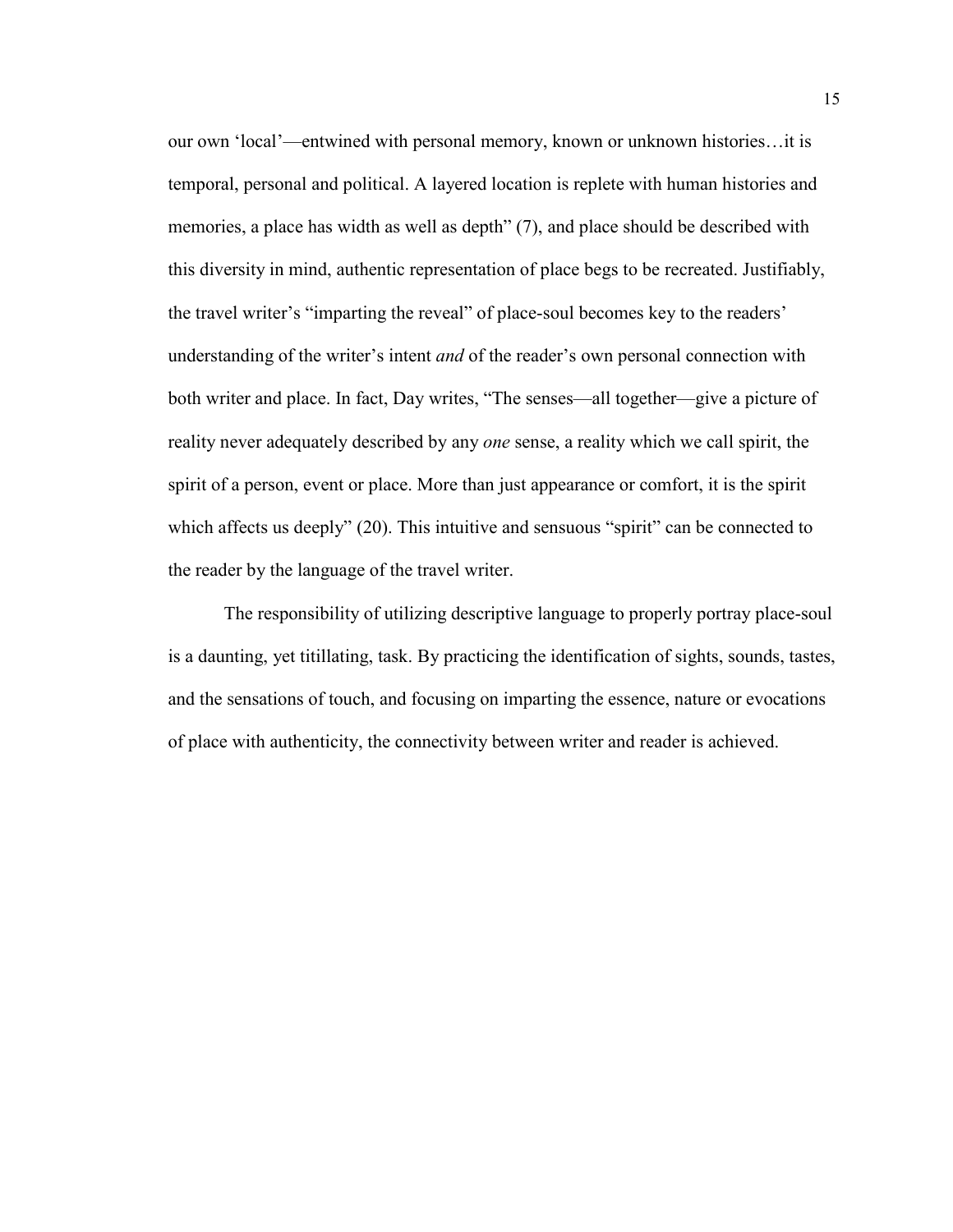#### Chapter Two: Place-soul and Belonging

One of the fabulous things about place-soul is that you don't have to travel around the globe to encounter it. Place-soul exists everywhere you go: in your day-to-day travels to the store, the gas station, the library, or in your own backyard. This is one reason I decided to limit my travel itinerary to my home state of South Carolina. There are so many places to see in South Carolina: places drenched in history, romantic places; places where like minds congregate; natural places where you feel closest to the sublime or at one with the earth, or, conversely, those that make you feel as though you are separated from place. South Carolina's travel possibilities are far-reaching.

#### Place Soul

Place-soul, the way any particular space, place or person makes you feel, can be intrinsically perceived and sensuously fortified, but comes alive in its description. When the travel writer makes the effort to genuinely discern the essence or nature of any place by utilizing the senses, the concrete impressions entwine with visceral insight and are apt to trigger nostalgia or kindle a sense of belonging. When place-soul stimulates these responses the place itself nourishes the soul; completes you in some way, compels you to act in some way, or makes you think either better or worse of yourself for being in that place. Martin Heidegger posits that essence or nature is "what something is, as it is," and that the origin of any one thing "is the source of its nature" (17). This is true of place, as well. He furthers that in order to find this essence, or a thing's "truth," you must sense it. Heidegger asks, "What in truth is the thing, so far as it is the thing?" and answers, "When we inquire in this way, our aim is to come to know the thing-being (thingness) of the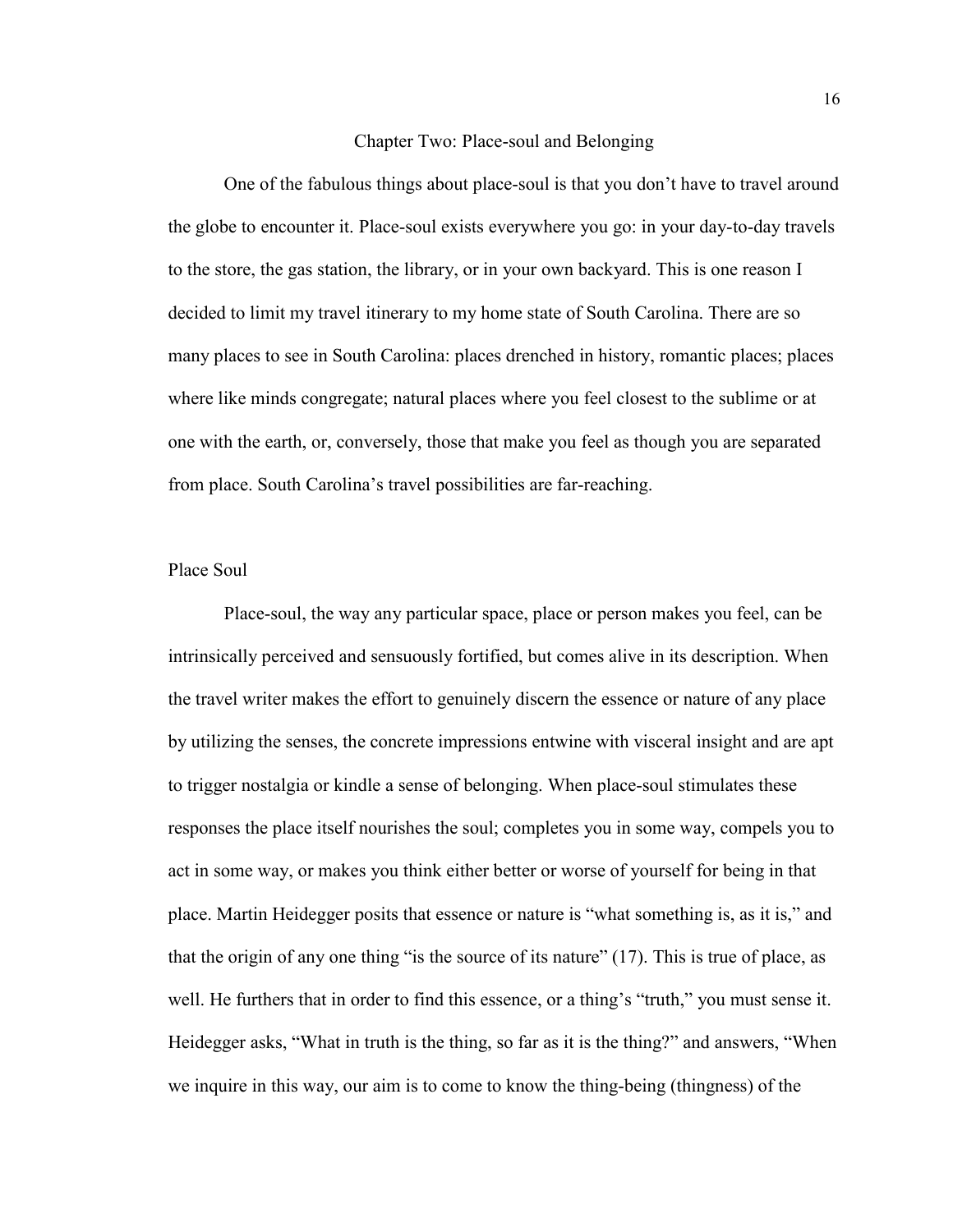thing. The point is to discover the thingly character of the thing" (20). If we consider that any thing may be a person, place, or situation, then Heidegger's theory meshes with the discovery of place-soul. If a travel writer senses place-soul and successfully intuits essence, then describes it authentically, others will want to join in the discovery. Or, perhaps they will not. If the nature or essence of any place, like Heidegger's thing-being, then becomes its truth, then how each person reacts to place's truth, its place-soul, depends on nostalgia for past experiences or even what is wished or imagined for the future. Interestingly, Graham Dann, in his essay "The Green Green Grass of Home," posits that although nostalgia can be related to a separation from place, it also "harbours the unexamined belief that yesterday is always better than today, [and] undoubtedly turns on the issue of personal identity, where the question 'Who am I?' is answered with the reference to 'Who was I?'" (Wahab 258). While Dann's hypothesis of nostalgia surmises that "we filter out negative experiences and imbue the rest with special qualities," rather than seeking "lost childhood" (Wahab 259), place-soul's "truth" enables the travel writer, and in turn the travel reader, to experience a sense of belonging.

Yet, embedded in place-soul are feelings that *are* uncontrollable and it is precisely in this lack of control, in the freeing of the senses, that allows an experience of place's truth. For example, when Leslie Jamison describes her accommodations in her travel story, entitled "The Big Leap," she offers the reader a sense of how she feels about staying in a villa that "represented everything I loathed about travel." She writes:

For me, the manicured feature of our resort challenged my sense of self, or angered the hosts of prior selves: the self who mixed concrete (poorly), the self who taught second-graders (with a hang-over), the versions of me that slept in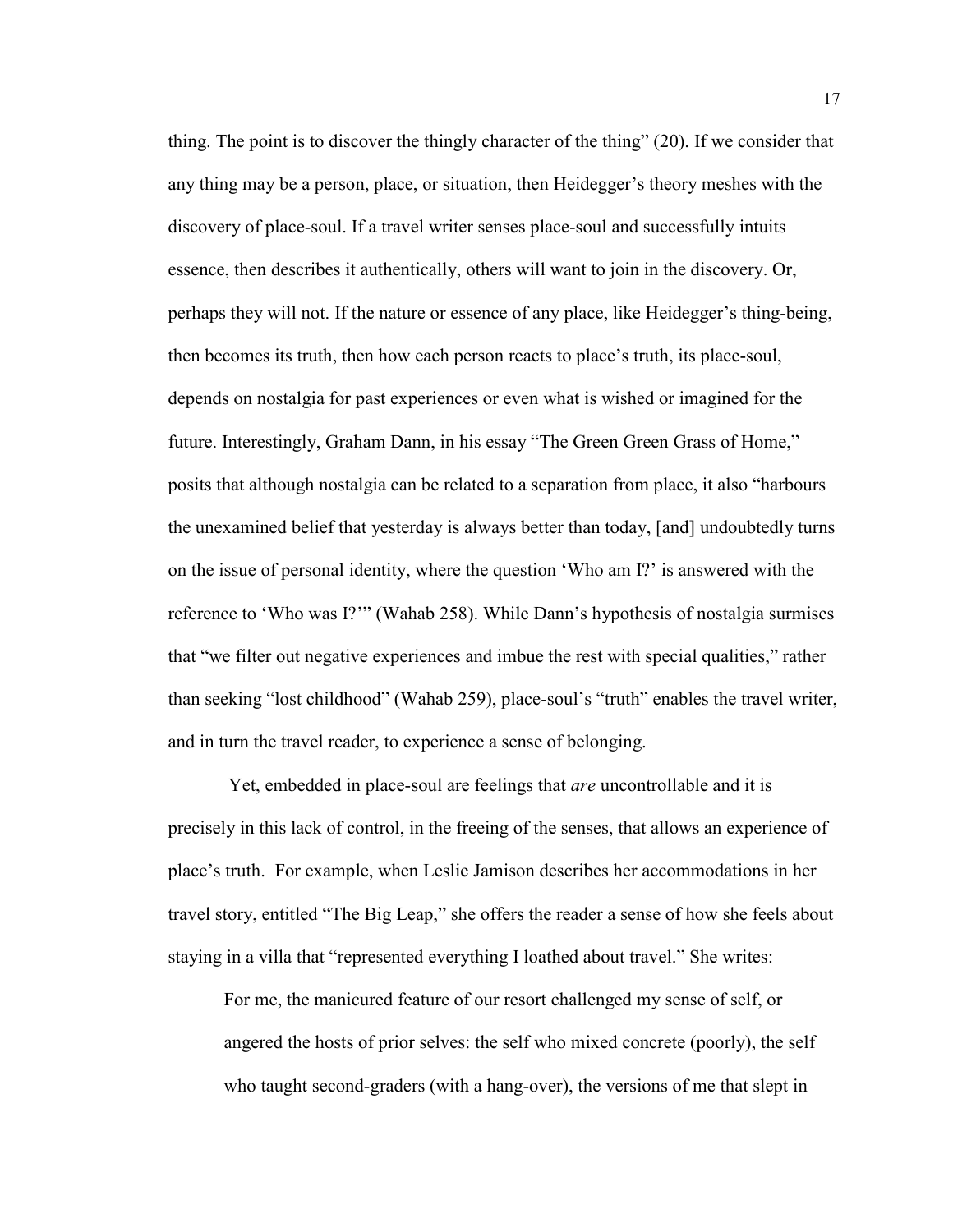beds skittering with cockroaches and ate tamales by candlelight when the power went out  $(91)$ .

Jamison's feelings are conveyed by the exacting use of "manicured" and "skittering." The reader inherently understands that this place is radically juxtaposed with the climate of the country and with the writer herself. This deeply colors the reader's vision of the beach and of the "abandoned shack that had a half-built solar panel lying on its defunct stove" she describes on the previous page. Jamison's feelings of remorse, and the place's "truth," rise above the surface of her words.

Although the chapters of this thesis focus on place and intentionally do not discuss persons but in a very general way, it is worth mentioning that an initial perception or reaction to any person can be attributed to that person's "truth." Intuiting a person's place-soul can frame an essence and may ultimately determine whether you'd like to encounter this person again. Yet, if it is supposed that all people have a true nature, then their essence can be felt both intuitively and sensuously. Persons are similar to place, then, or to Heidegger's point, things. Places have souls, just as Heidegger indicates that things have "beings." When discovering a "thing's thingly character," he suggests that we un-conceal its being. As an example, he specifically examines an artist's rendering of a shoe. Heidegger asks "what is the work in the work?" and suggests that by viewing any particular work of art its essence is revealed. He further contends that the work's nature catapults the viewer to be "suddenly somewhere else than we usually tend to be" (35). Heidegger writes:

This entity emerges into the unconcealedness of its being. The Greeks called the unconcealedness of beings *aletheia.* We say "truth" and think little enough in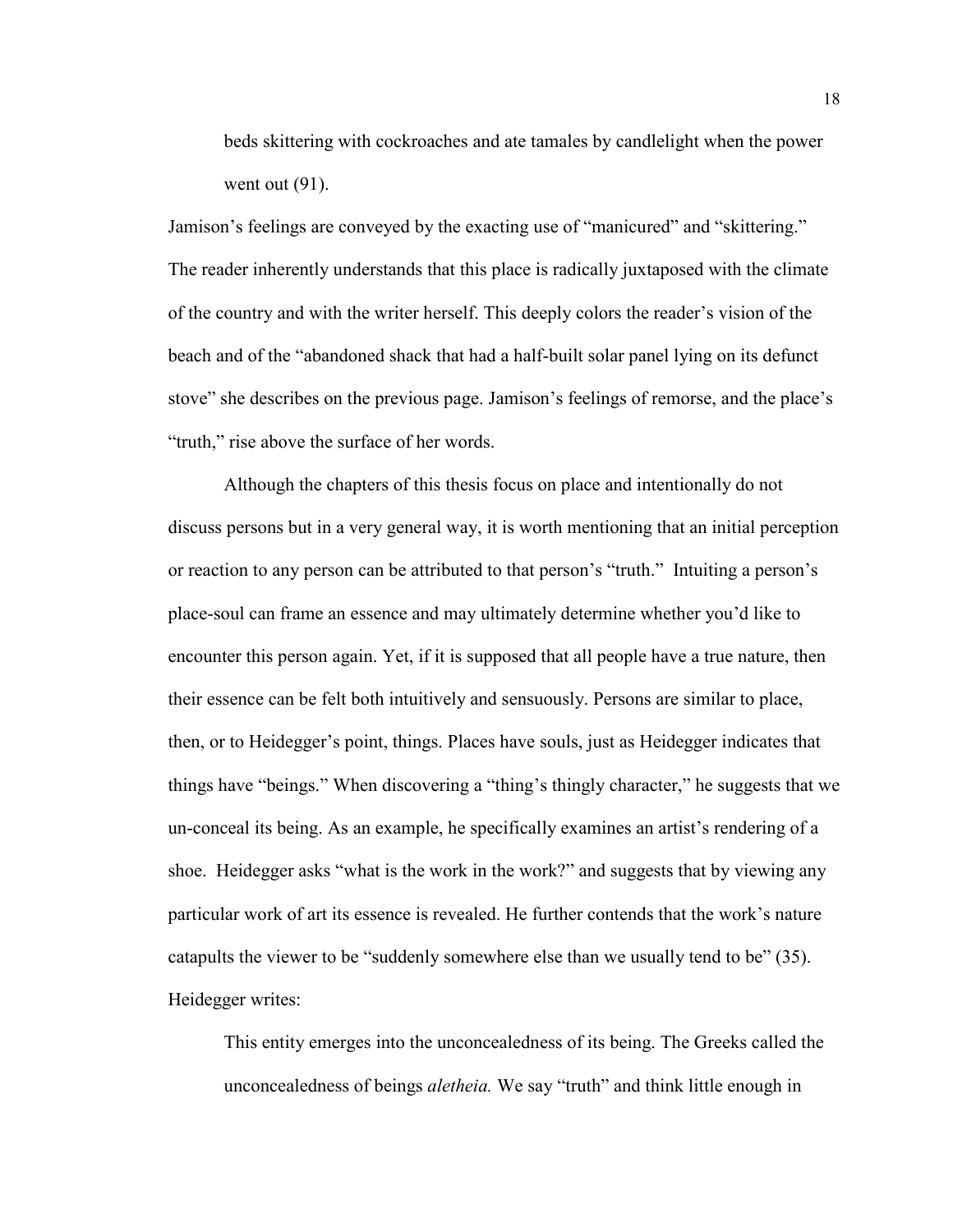using this word. If there occurs in the work a disclosure of a particular being, disclosing what and how it is, then there is here an occurring, a happening of truth at work. (35)

It is specifically this truth that I wish to uncover, or unconceal. By discovering the placesoul of each place, and imparting the sensuously-derived conclusions of place with descriptive and accurate language, readers may determine whether they feel a sense of belonging with, to, or in that place. If this connection is revealed, the travel reader is propelled to visit.

The desire for a sense of belonging is global and far-reaching. Every language has at least one word for an essence of pleasant connection or belonging. By determining a place's truth and sensing its essence, and by imparting its nature descriptively, others may have a chance to feel similarly. Consider this passage from Stephanie Elizondo Griest's book *Mexican Enough*. She writes:

A thirty-something man in glasses approaches us with a small green bottle, dabbles its oil onto our wrists, and blows, emitting a tingly heat. "Lick it," he instructs. It tastes like a Granny Smith apple. He laughs at our animated response. (126)

Here, Griest's description not only imparts sensory response by her use of "dabbles," "tingly," and "Granny Smith," but also indicates an inherent judgement call to trust this stranger. Her senses capture the place-soul of the entire experience: both the person in the place and the thing he offers are understood by the reader as positive, and inclusive. Griest's sense of belonging contributes to the reader's sense of connectivity with place.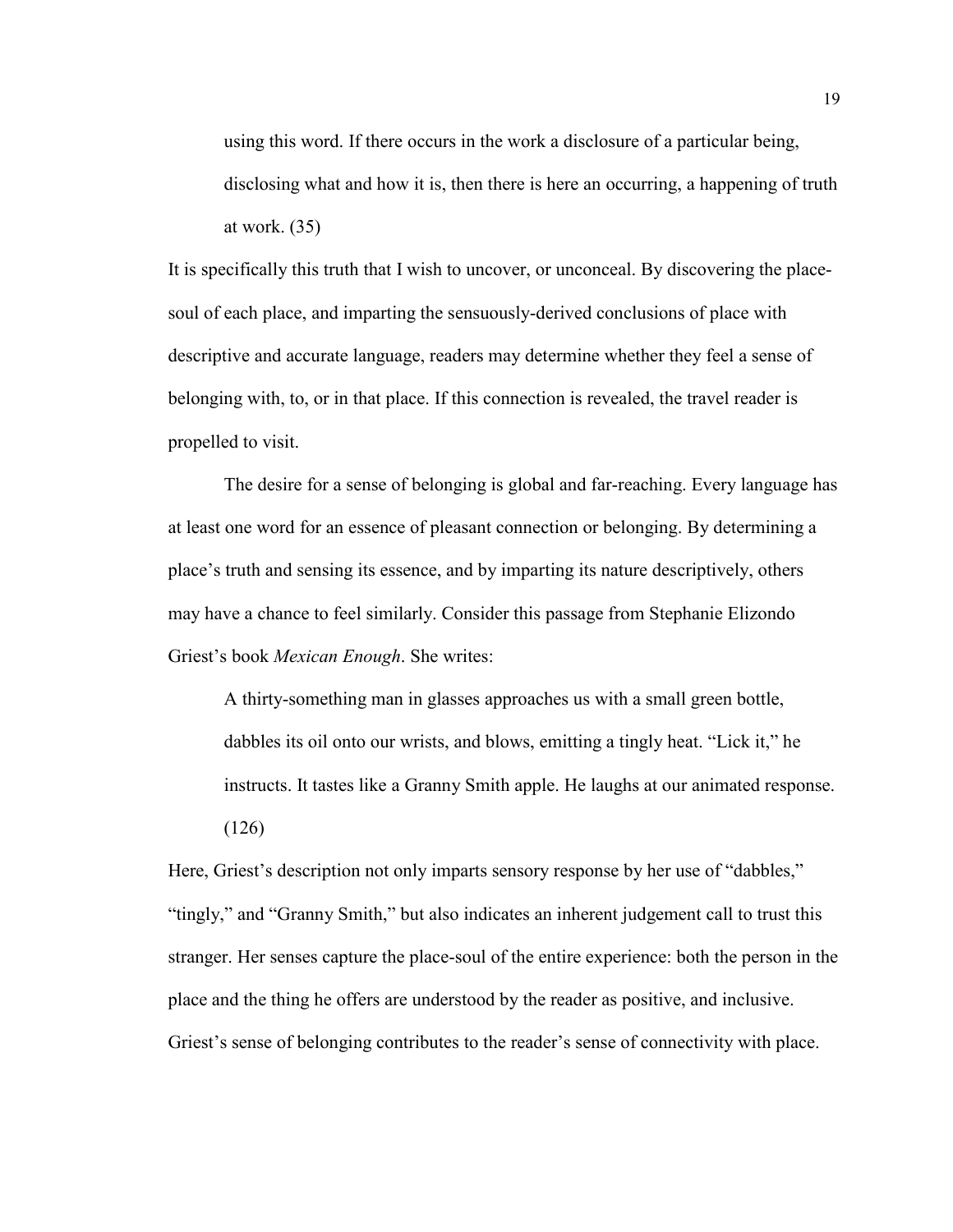Indeed, place-soul affects us on many levels and one may sense place's truth, anyplace or anywhere—in your own backyard, in your own state or country—just as easily as a place far from you. In fact, human ecologist Dean MacCannell notes that "anything is potentially an attraction. It simply awaits one person to take the trouble to point it out to another as something noteworthy, or worth seeing" (*Gaze* 12). Although many place and tourism theorists suggest the reason we travel far away is to experience the exotic, it is more often your local place-soul which has the most effect on your life. Or, as Christopher Day suggests, your soul. He writes:

Places affect us at many levels: how they function and how they make us feel. Our responses therefore intertwine thinking and feeling. But thinking overrides feeling: we think what we should feel. (And, anyway, computers do feelinglessthinking better than we can.) I therefore always start with what *I* feel. Not what I *think* about places, but what I *feel* before I start to think. Where our thoughts stimulate us to think, feelings nourish—or assault—the soul (60).

This idea harkens the nostalgia or the sense of belongingness felt when we first encounter a place, a person, or Heidegger's "thing." But my job as a travel writer, as I see it, is to correctly interpret and describe feelings that can be utilized in order to convey places' truth. Day shares my idea of utilizing the senses to discover place. He writes: "These outer senses are our contact with outer reality, what in India is called *Maya*—illusion though through them we can see beyond it. But we also have finer senses with which we perceive the invisible reality that lies behind this crystallized 'mirage.' This spiritual essence is *very* real" (68). The six senses that I intend to integrate on my journeys are intended to uncover place-soul, the essence, nature, or truth of any place. If truth, then, is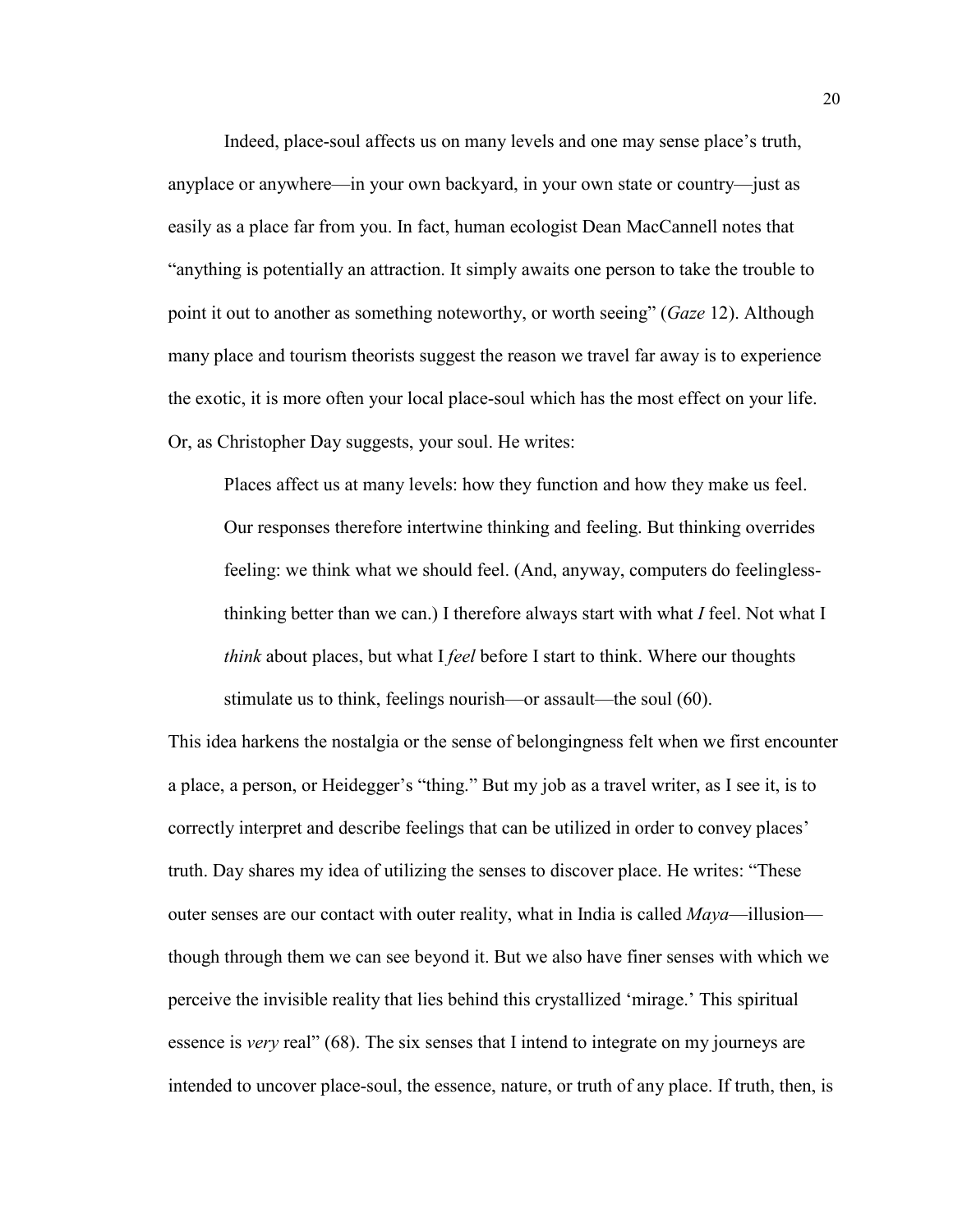deeply embedded and interwoven with nostalgia and belonging, it is precisely nostalgia or belonging that colors our perception of any place.

This unconscious sense of belonging indicates whether we connect with a place. In fact, Tuan writes "that culture and experience strongly influence the interpretation of environment" (55). But place-soul embraces these connections all the time. Everyplace. Everywhere. We become part of place when we determine its place-soul. We become a part of its inside and not simply an outsider looking in. Lippard writes, "Each time we enter a new place, we become one of the ingredients of an existing hybridity, which is really what all "local places" consist of" (6), and this hybridity fosters the sense of belonging. Consider Erika Connor's passage in her story "Winter with Dogs." She writes:

Hidden between the Aravalli Mountains of Rajasthan, behind long stone walls and thistle, is a shelter for street dogs. It looked unremarkable when I first saw it from the road: just a few flat white buildings that housed the kennels, surgery rooms, and office, and some out-lying mud-brick sheds. Hundreds of dogs were baying, calling me in, as the desert wind swept across the yellow dust. (96)

Connor's language describes the way she is being drawn in from outsider to insider. Additionally, Connor utilizes sensory depictions in her story as she herself transitions from outsider to insider. She writes, "Anjou's soft bells tinkled in the evening as she met us at the gate" (98), and "The night smelled of roses" (98). From these descriptions the reader senses that Connor's gaze is undergoing a transition. She becomes increasingly immersed as evidenced by her sensuous descriptions. She writes: "Even in my exhaustion I was softened by the smell of milk on my hands, their warm bodies, white-tipped tails, and white paws, beige and black, pink noses, little white needle claws that scratched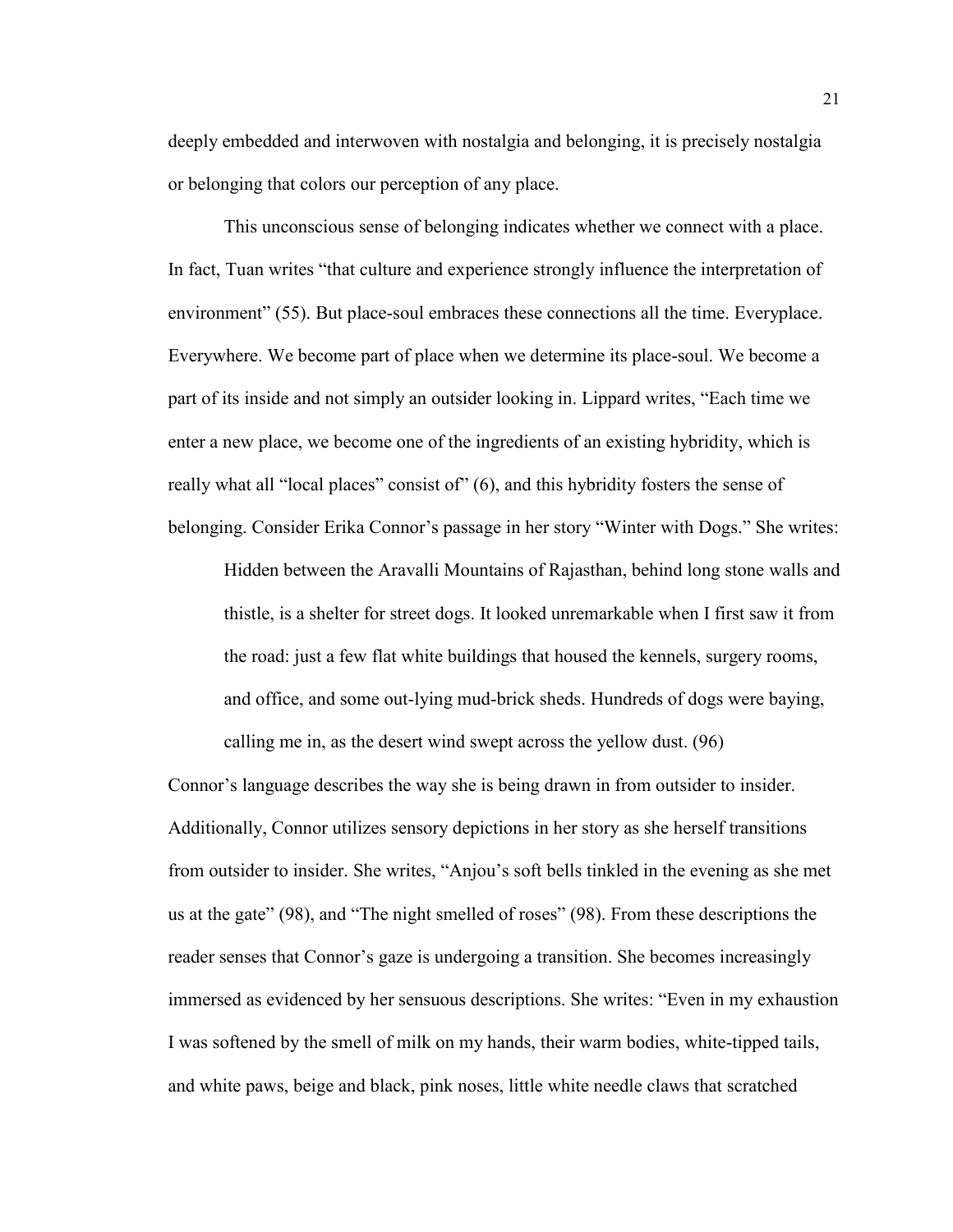across my raw chapped skin" (98). Connor's words describing her visit to Rajasthan convey that she no longer feels like a tourist. Her sensuous descriptions: the "smell of milk," "warm," and "needle," draw the reader in as well. Connor's authentic portrayal of place-soul demonstrates her newly-found sense of belongingness and engages the reader's sense of belonging, as well. Contrary to this sense of belongingness in travel experience, tourism researchers Urry and Larsen write:

It is necessary to consider just what produces a distinct tourist gaze. Minimally, there must be certain aspects of the place to be visited which distinguish it from what is conventionally encountered in everyday life. Tourism results from a basic binary division between the ordinary/everyday and the extraordinary. Tourist experiences involve some aspect or element that induces pleasurable experiences which, by comparison with the everyday, are out of the ordinary. This is not to say that other elements of the production of the tourist experience will not make the typical tourist feel that he or she is 'home from home' not too much 'out of place' (15).

Yet, Connor's passage relates her travel to Rajasthan through an ordinary situational lens—puppies can be found in many places. Additionally, her connectivity with the puppies contributes to her sense of place-belonging. In this sense, no form of tourism production is needed in Connor's travel. Although I basically agree with Urry and Larsen's premise that a "tourist" must be away from home and must encounter out of the ordinary experiences, my argument suggests place-soul as being everywhere and its detection, when combined with tourism, forms a means of helpful and necessary service for others seeking like-minded connections. Tourism production becomes unnecessary.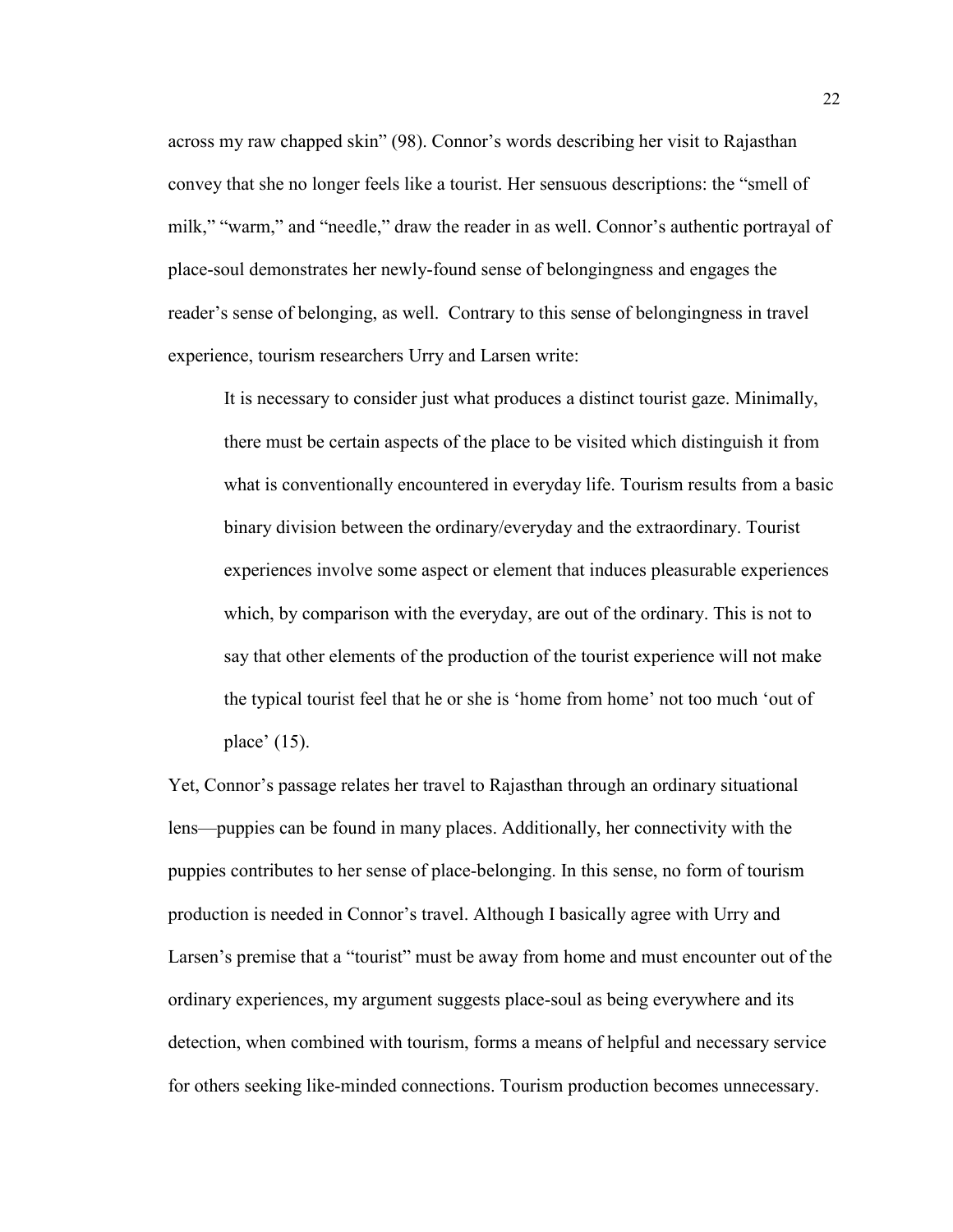Place-soul exists without production, whether the traveler is there or not, and it is up to the travel writer to unearth it and to convey its message.

The determination of place-soul, accurately documented, has the capability of inducing thought and propelling action from others: I *have to* go to Charleston to feel the soil underneath the Angel Tree or I *have to* visit Greer to taste their delicious peaches. These places, not that far from the ordinary, can be sensually experienced without going too far from home, and without costing an arm and a leg. Ecotourism expert Jeremy Smith writes,

Using tourism to bring people closer to the biodiversity or culture on their own doorstep enriches their everyday life. It makes them more excited about what is happening around them. Because they are nearby, they are more likely to return. And as people gain greater awareness of their own local environments and their specific conservation issues, they are more likely to engage in efforts to protect and restore them…it helps us to 'know our place in the world.' (90)

So, place-soul *can* be found in your own back yard, and can aid in local preservation. Determining place-soul is free and when you hone your senses properly, easy.

But honing the senses is difficult at first. Practice helps sharpen each sense individually, then the combination of perceptions leads to place-soul discovery. Day writes that "all the senses have a part to play—in ugliness or in beauty—but all too often each is considered in isolation. When together, giving the same message, they start to speak of the underlying essence of a place" (18), and goes on to state that "the senses all together—give a picture of a reality never adequately described by any *one* sense, a reality which we call spirit, the spirit of a person, event or place. More than just the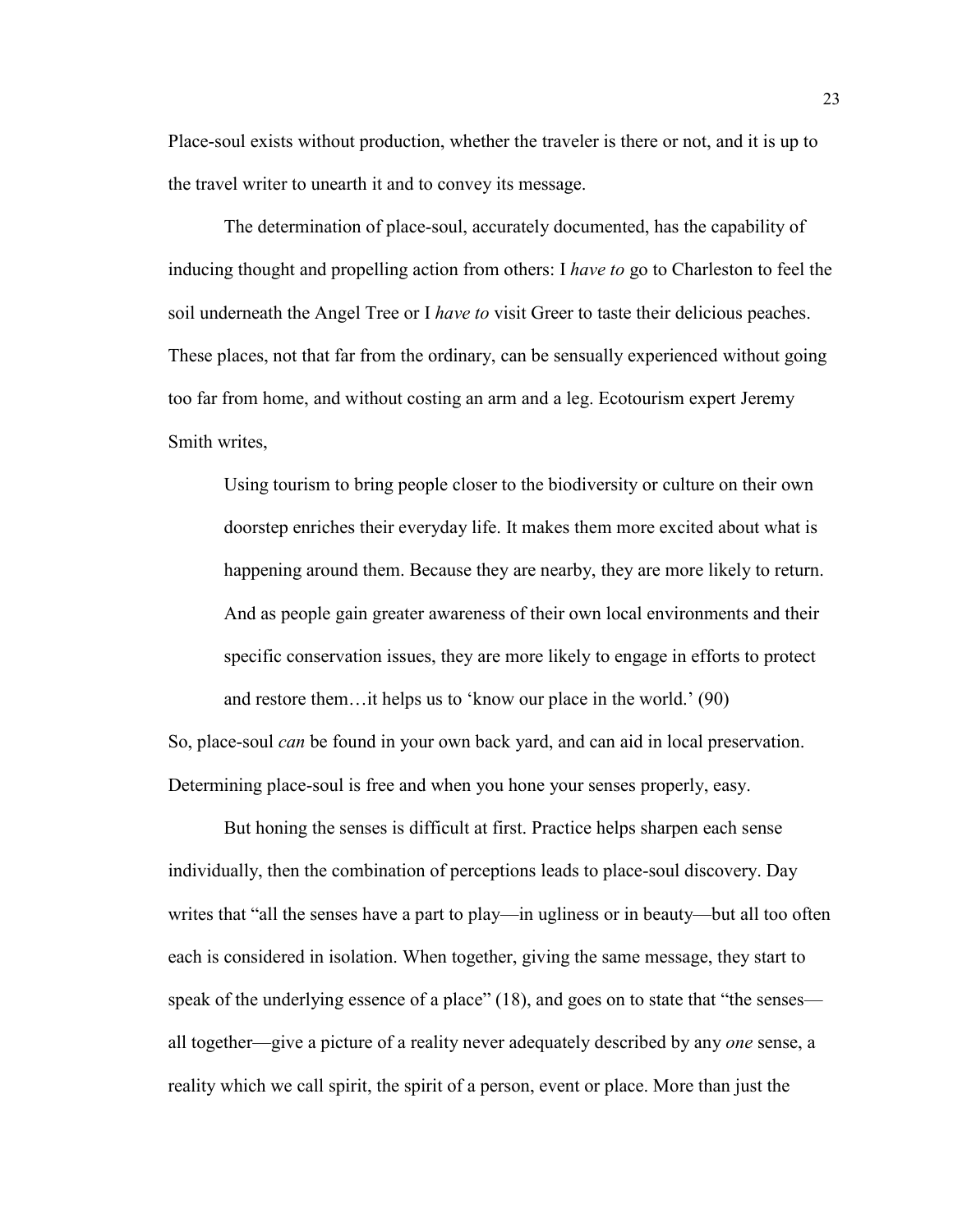appearance or comfort, it is this spirit which affects us deeply" (20). Thus, place-soul helps to determine the level of our sense of comfort and belonging. Day proclaims:

All of us from time to time experience boredom, insecurity, loneliness or stress states of mind which need something outside themselves to provide a balance. Where our environment can offer intriguing interest and activity, timeless durability and a sense of roots, connection with the natural world and its renewing rhythms, sociable and relaxing places, and harmony, tranquility and quiet soothing spaciousness, it can provide soul support—. (32)

Although Christopher Day speaks of architecture specifically, it becomes easy to transition these views to travel and tourism, or arm-chair travel, or backyard or to the store travel. Developing the senses and truly feeling place allows you to step outside of yourself for a while. Introspection may be enhanced depending on place-soul. Logically, it becomes my job as a travel writer to transport you to the place you most want to be, the space you most want to occupy; the environment you would most like to experience.

#### Language

It is at this point that I would like to offer examples of sensory language. In Stephanie Elizondo Griest's book *100 Places Every Woman Should Go,* she "speaks" to the reader sensuously. Whether her sentences depict sounds heard, odors smelt, or sights seen, all express her sense of connection to place.

- "If you have an extra \$50 to burn, sign up for the fifteen-minute airplane ride over [Victoria] falls—you'll swear you hear angels singing." (65)
- "Oak trees draped with Spanish moss; gardens perfumed by wild jasmine." (30)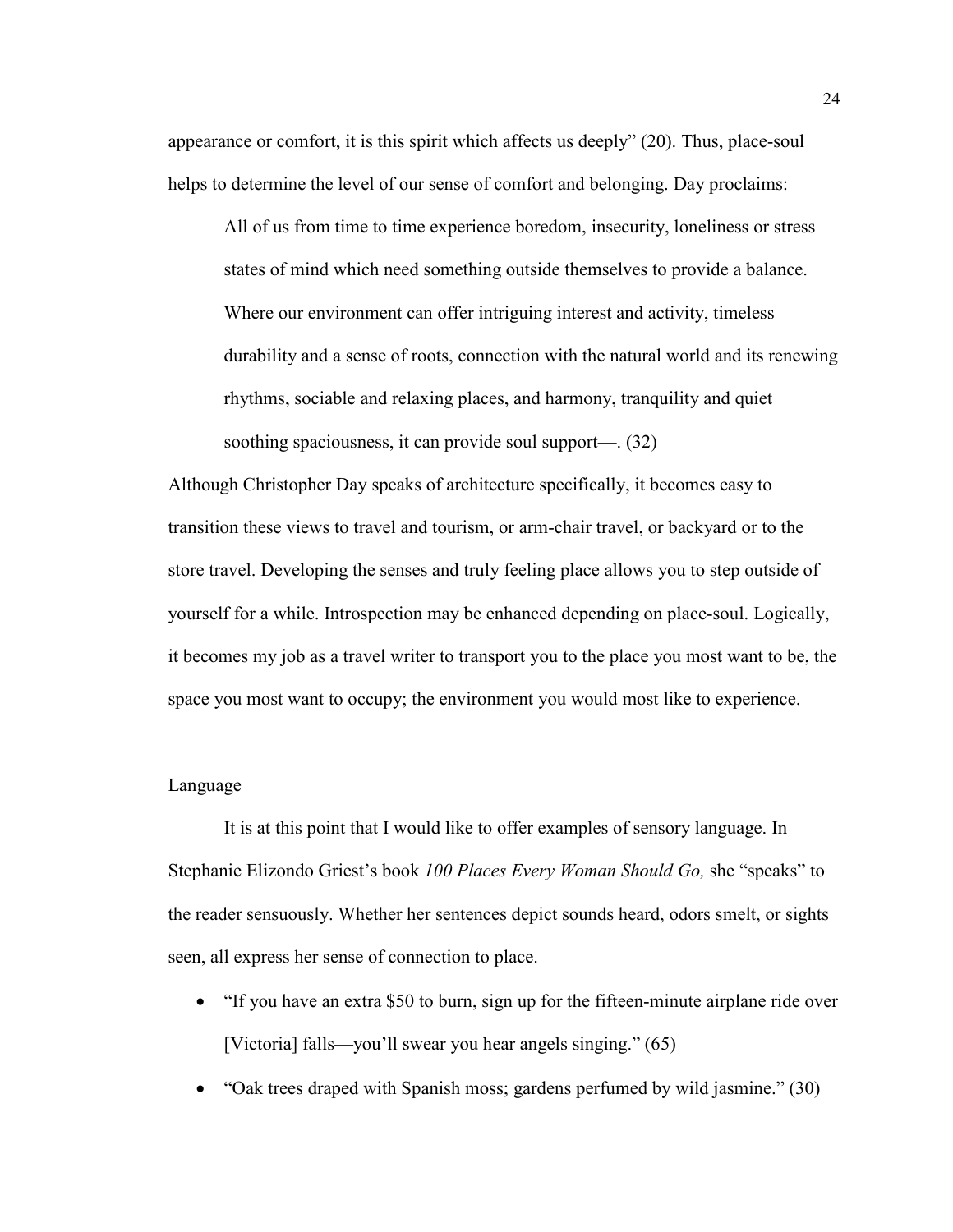- "At certain points of the day, the entire temple glimmers pink from the red sandstone." (162)
- "After the blessing, three cups are poured for each guest over the course of an hour (or two); if any is spilled, it means that spirits have joined you." (186)
- "Despite the hardships, smiles are vibrant in Cuba. Gaits are fluid. Movements are rhythmic. Theirs is a sensuality that transcends physical appearance." (137)
- "Cherry is particularly flavorful, but as any Arab will tell you: it's not what's in the pipe but who you share it with that counts." (170)
- "Dancing,' as Rumi aptly described it, 'is not rising to your feet painlessly like a speck of dust blown around the wind. Dancing is when you rise above both worlds, tearing your heart to pieces and giving up your soul'." (208)
- "Rise early in the morning to watch young monks in saffron robes flood into the streets, rattling their alms bowls." (222)

Griest's details can be felt. Place is understood particularly because of accurate descriptions, and these enable the reader to intuit their own sense of belonging with Griest's places. The sensuous language Griest immerses in her sentences is nearly palpable and can be contrasted effectively with a passage from Louise Purwin Zobel's *The Travel Writer's Handbook.* I found that while this handbook teaches the nuts and bolts of travel writing, Zobel fails to connect with or interpret place-soul. In the following passage, although she is encouraging the "show, don't tell, lesson" of writing, her sightonly descriptions "show" less than Griest's. Zobel writes:

But at first sight the buffet table was worth a little elbowing. The artists of the galley had even sculptured the meat into the shape of a lamb, kneeling on a bed of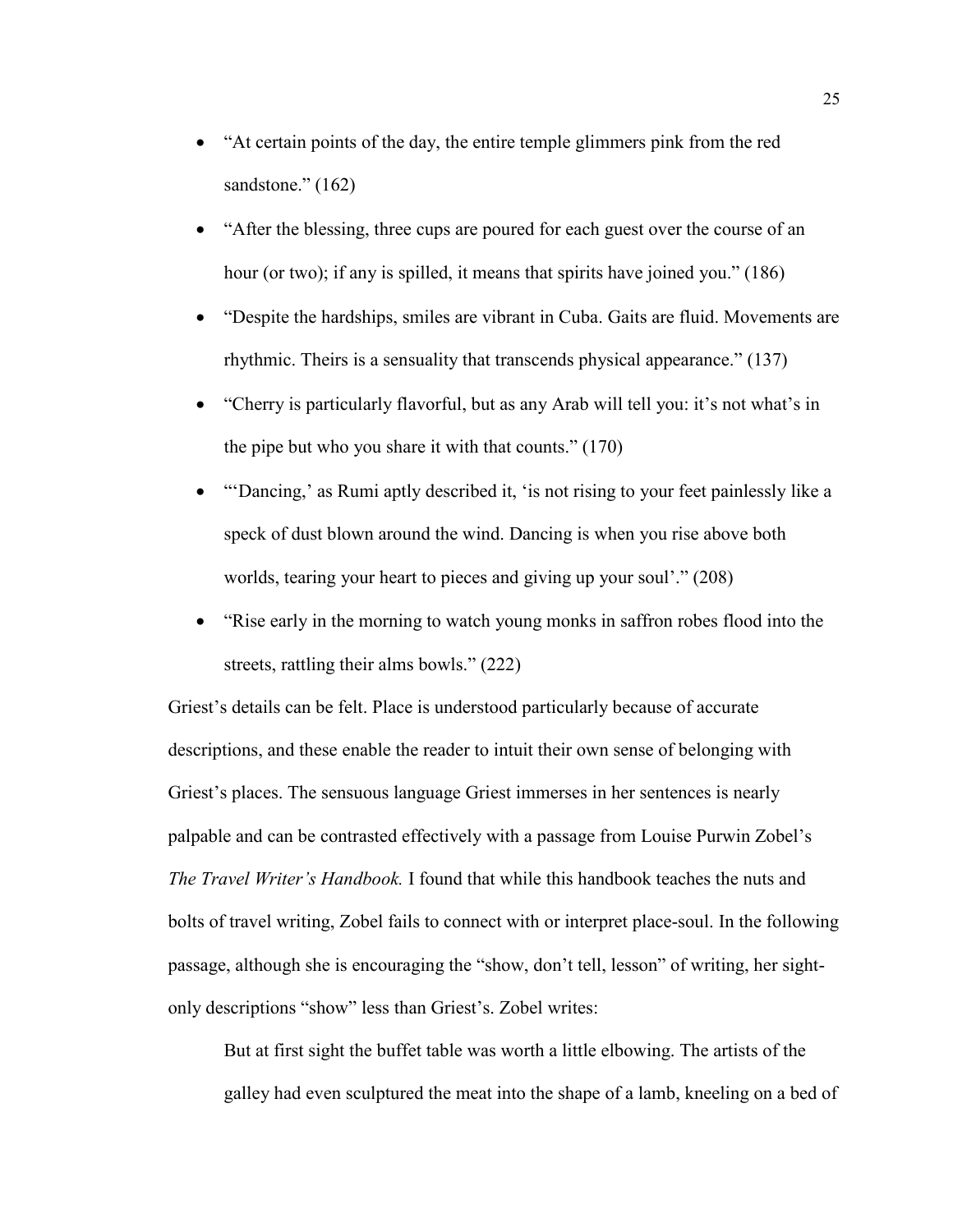rice that had been browned to simulate the desert. Roasted pheasants and game hens climbed an ornamental super-structure and a half-dozen varieties of fresh fish surrounded the "desert." Purple half-shells of savory eggplant alternated with stuffed green peppers and tomato-topped Oriental salads. Dishes of black olives and plates of yellow cheeses adjoined the platters of grape leaves rolled into dolmas, which encircled a huge bowl of yogurt. Steam rose from the couscous and the kabobs. Melons, grapes, oranges, and a dozen unfamiliar but delicious fruits and a garden of miniature decorated cakes accompanied the baklava and grape pudding, and were followed by demitasses of strong, sweet coffee. (217)

Zobel's sight-only descriptions seem flat when compared to Griest's more sensuouslydepicted expressions. Although the reader can appreciate Zobel's words "savory" and "sweet," the place-soul of the meal is not meaningfully felt. While her written "sights" are certainly a form of "showing," Zobel's isolated sight-only perceptions stymie her descriptions. The passage lacks the sense of belonging and connectivity that more inclusive, sensuously-experienced values would convey.

#### Belonging

It may be argued that living in the new frontier of technological and artificial intelligence will and is bringing people closer together. And there may be some truth in this. We certainly can communicate with those around the globe in ways that were unforeseen just thirty years ago. But this generation of technological advances: the blurring of time and spacial differences, the understanding and merging of cultures, the industrialization and capitalism that is made easier by technology, are the very things that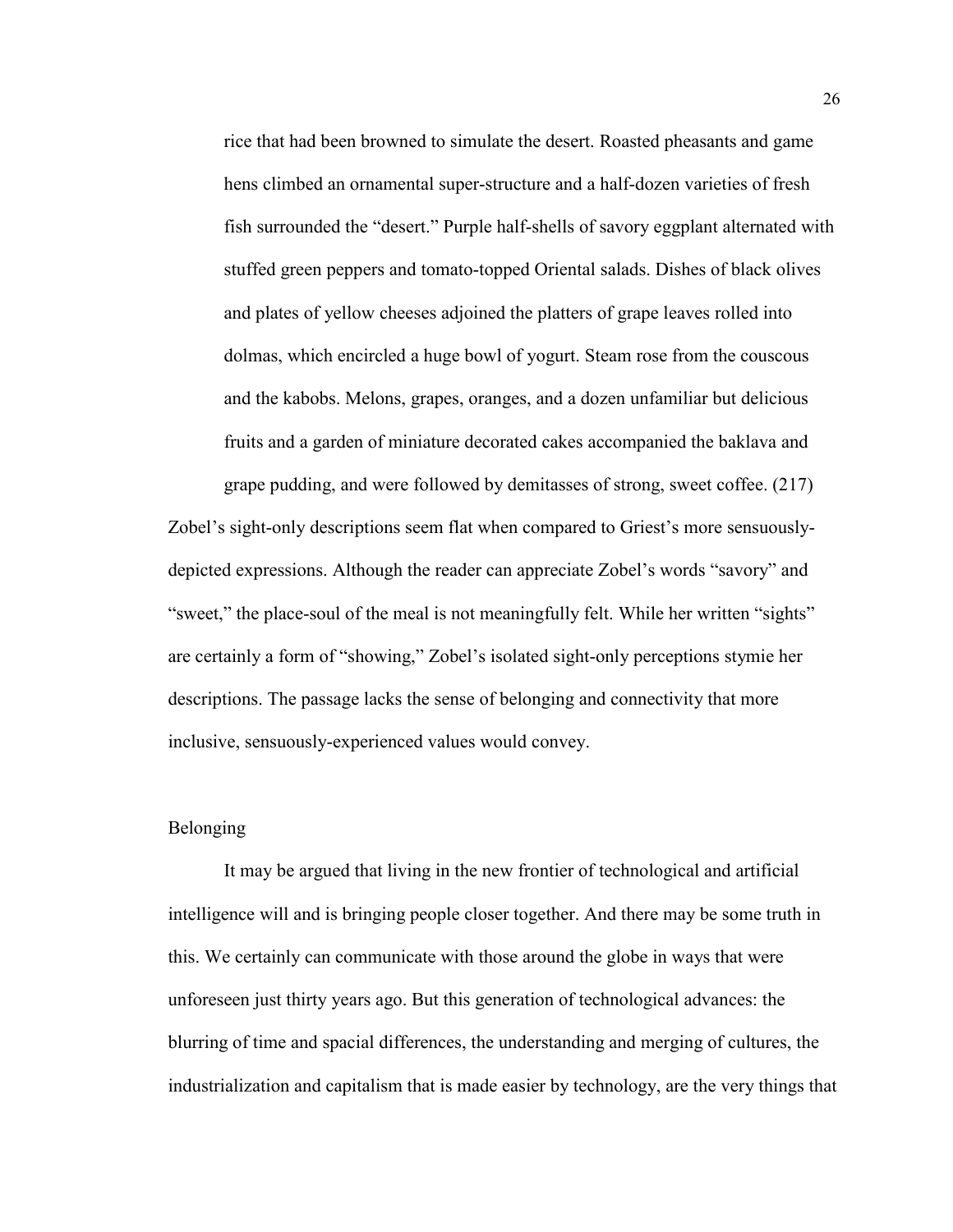isolate us, that enable hermitage: to never have to leave our own home or interact interpersonally with others. Although it can be asserted that computer-generated interaction *is* interpersonal, this is a larger argument for a later time. However, it is worth mentioning that many people feel that being plugged-in to their computers constitutes a type of community in itself. But, while I maintain that computer technology provides information, inspires creative thought, and stirs political activism, among other useful forms of connecting, these communities are enabled by the use of algorithms, automatons, hardware, and electricity. They do not necessarily promote physical gatherings. Therefore, I am hard pressed to conclude that technology can constitute community or place. To this end, human geographer Tim Creswell argues, "It is commonplace in Western societies in the twenty-first century to bemoan a loss of a sense of place as the forces of globalization have eroded local cultures and produced homogenized global spaces" (8), but certainly technology's use, not only in the West but world-wide, effects community and alters the user's sense of connectivity. But, again, this argument is much larger than my thesis itself and accordingly technology must be set aside, for now. Most assuredly, however, we are spending less time with others than we ever have before and sense of belonging wanes along with interpersonal relations and intimate involvement with place because of computer usage. Consider Rebecca Solnit's thoughts on coffee, in her chapter entitled "The World in A Cup," from her book *Infinite City: A San Francisco Atlas,* as an example of how places and things *can* produce a sense of connectivity and belonging. She writes:

For me, a cup of coffee is an ingathering of worlds: coffee growing in tropical highlands, dairy farming in the surrounding countryside, and hydraulic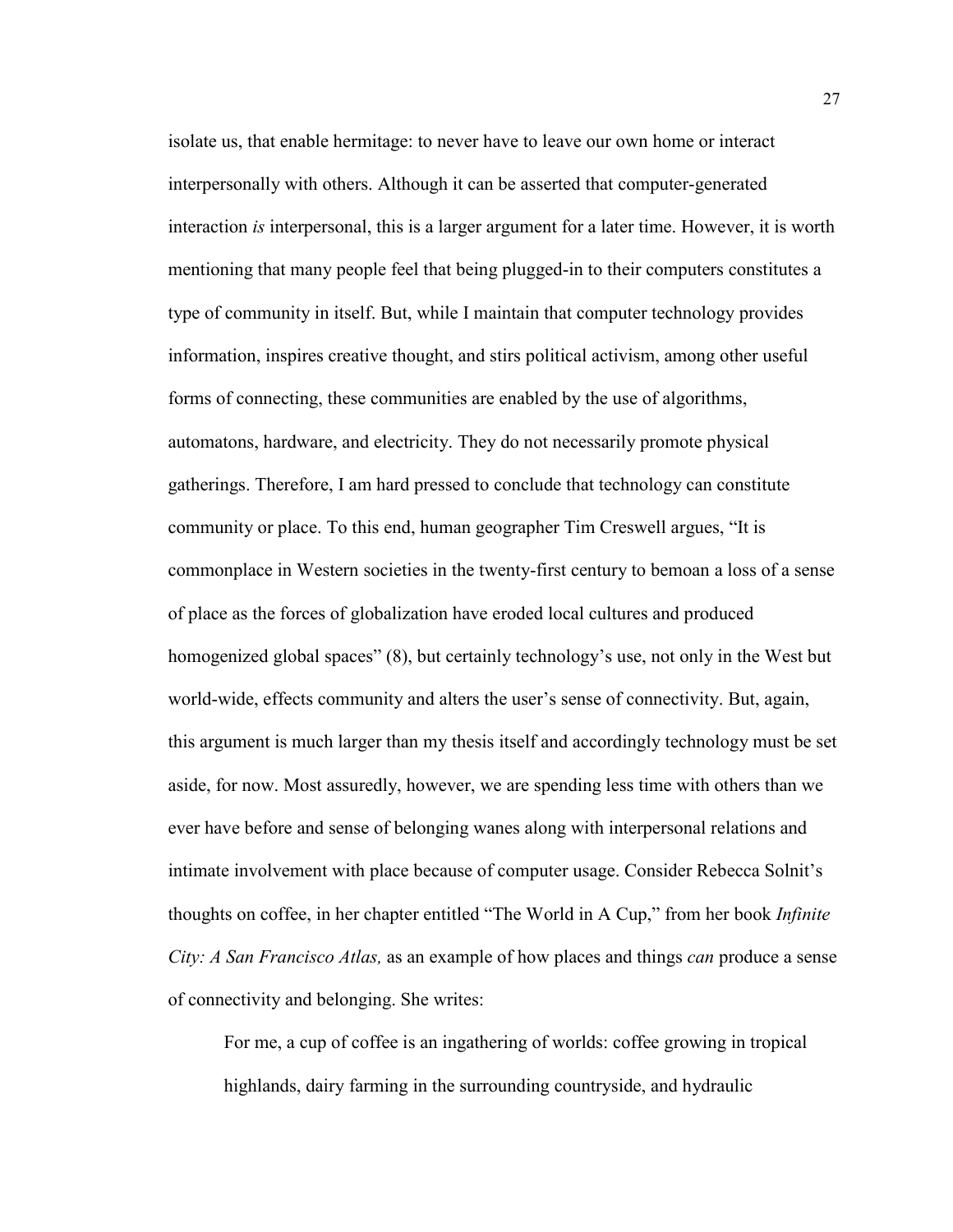engineering that gets the water from the mountains to the plumbing and then cleans it for the sea. For Bob Dawson, the photographer for this map, the same cup of coffee, bought and drunk in a neighboring café, is a sort of communion

with the people and place around you. Of course, a cup of coffee is both. (124) In this example, although Solnit and Dawson have different perspectives, they both have a sense of connectivity by being in the café and drinking the coffee served there. Solnit furthers: "Perhaps the golden age of cafes has passed, for everyone now complains about the people who come into San Francisco's coffee emporium latched as if by magnetic force to their electronics, talking or typing to someone who's anywhere but here, a little oblivious to the people around them, though proximity was once the point" (125). This passage indicates how connectivity through place is changing and how belonging is thwarted by internet and artificial means. Connectivity is experienced, then, by "everyone [who] now complains," and interestingly here, it is the complainers that feel the most sense of belonging.

Tourism, according to Urry and Larsen, "is not only a way of consuming (new) places, but also an emotional geography of sociability of being together with close friends and family members from home" (194). Although this is true when traveling with families, travel can ultimately be just as social experiencing place on one's own aided by the senses. Describing place-soul is necessary for those seeking parallel levels of belonging and connection, and even when we travel to the other side of the world we often seek places that make us feel "at home." This sentiment is unrelentingly marketed and capitalized upon, even by *Smithsonian Journey's* most recent land travel catalog—in which the first page screams "At Home in the World," in large, bold font. Home, a word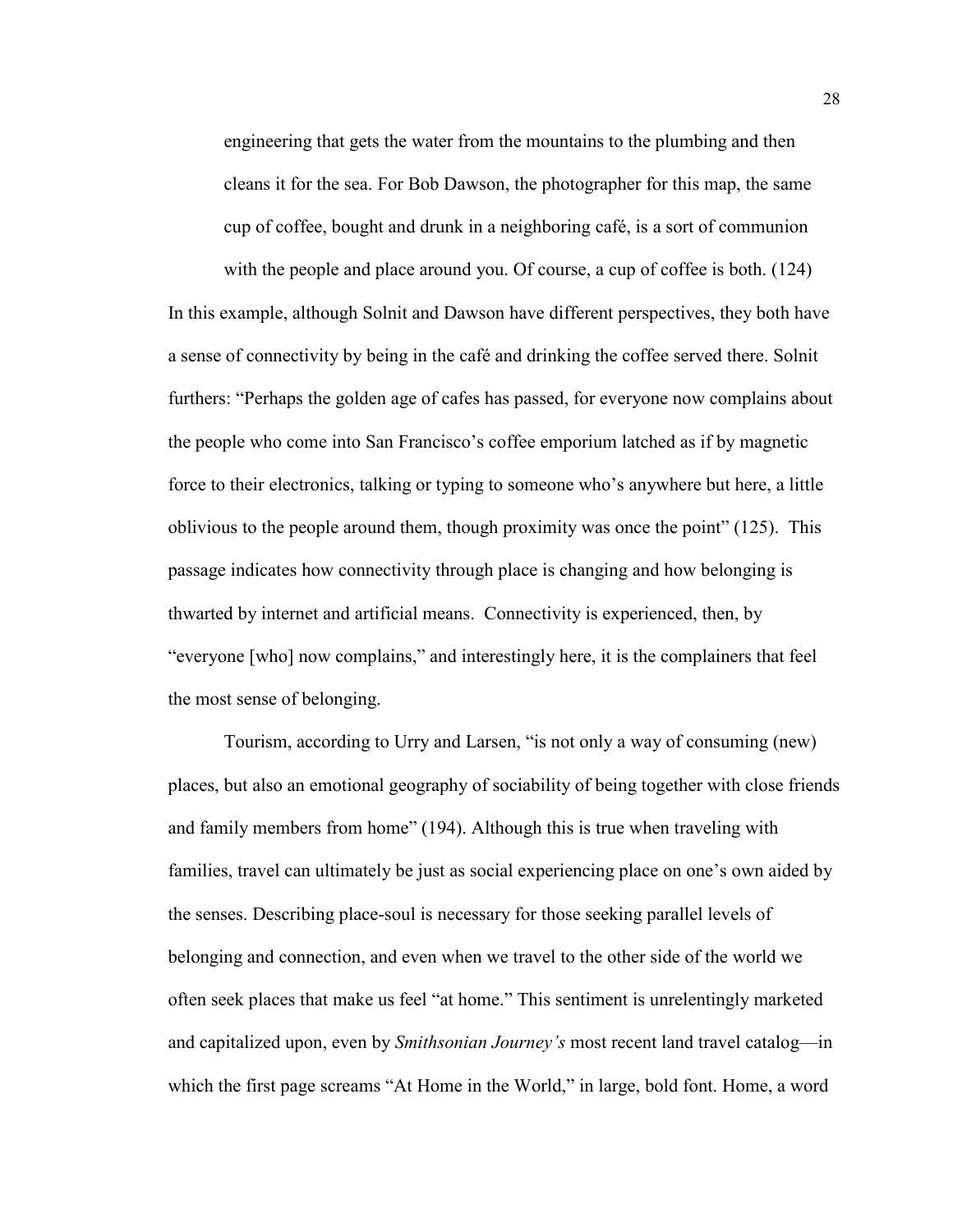that describes a place that is often safe and surrounds you with positive recollections, is now marketed for the purpose that subliminally reminds you that you *may* belong and *may* be cared-for in a particular foreign place. One has to ask whether this unconscious sense of belonging is best utilized for branding or if it is more authentic when it springs from the "realness" rooted in place-soul.

It is my contention that the most "real" reality come from the world of the senses. If the most "real" perceptions stem from memory and past experiences, then our immediate perceptions are colored by foundations of suppressed recollections and/or senses of nostalgia, defined, as Anne Buttimer suggests, as a "real or imagined state of harmony and centeredness once experienced" (166). Place is defined by the connection between oneself and one's experiences. Lippard writes:

Inherent in the local is the concept of place—a portion of land/town/cityscape seen from the inside, the resonance of a specific location that is known and familiar. Most often place applies to our own 'local'—entwined with personal memory, known or unknown histories, marks made in the land that provide and evoke. Place is latitudinal and longitudinal within the map of a person's life. It is temporal and special, personal and political. A layered location replete with human histories and memories, place width as well as depth. It is about connections, what surrounds it, what formed it, what happened there, what will happen there. (7)

The instinctual, gut reaction of place perception revolves around Lippard's idea of the local place, but may just as easily be applied to the connections that are made in *every*  place. Although Lippard describes her theory of the local as "the external world mediated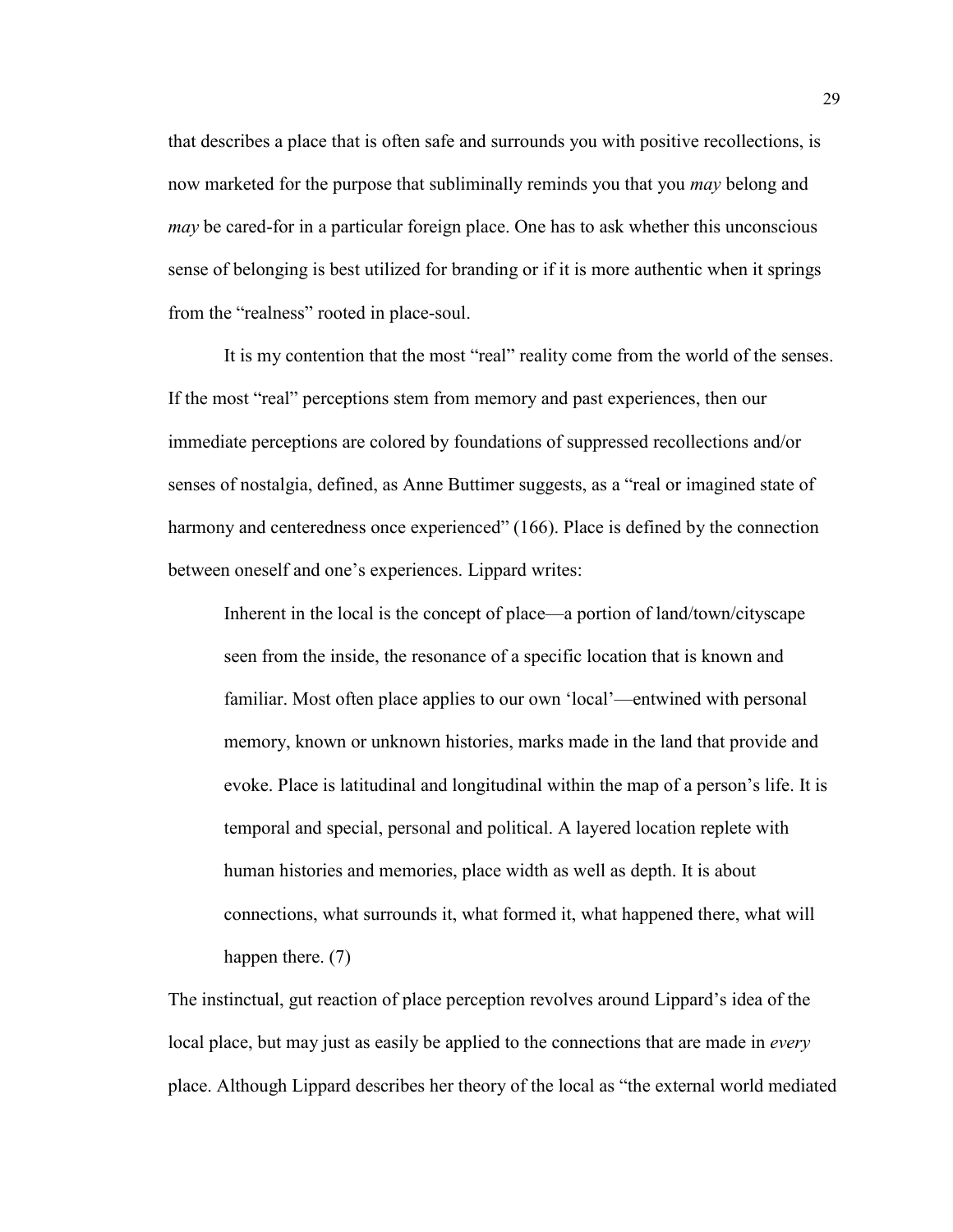through human subjective experience" (7), and this cannot be argued too vociferously, the objectiveness of added sensory perception can temper deep-seated instincts. Similarly, Solnit writes:

Bob found the cafes moving, vital, places where people mediated being strangers and being at home. He speculates that this is because so many people have come here from elsewhere that they are trying to finish the job of arriving. Maybe home can be found at the bottom of a cup of coffee. And so can the faraway, traveling across a sea of questions. (126)

Maybe home *can* be discovered at the bottom of a cup, or in a café, or in San Francisco. But without the accurate descriptions of sensual discovery, the reader cannot understand either the writer's or their own preconceptions of that place or thing. The best depiction of any place happens when the senses are utilized. While subconscious memory or nostalgia may guide and alert us immediately, and reaction differs from person to person based on their experiences, community and belonging may be authentically formed by this melding of the subjective with the objective. This, I believe, is the best way for travelers to intentionally "develop their [own] interior landscape" (Emmett and Nye 27). By bringing recollections and memories to the surface, the traveler begins to make their own memories by being in the present and perceiving place in real time.

#### Travelogue Objectives

In chapters 4, 5, and 6, it is my intention to illustrate the aforementioned perspectives in travelogue form. I intend to visit and uncover place-soul in my home state of South Carolina. A long-time resident, since 1990, I judge myself to have pre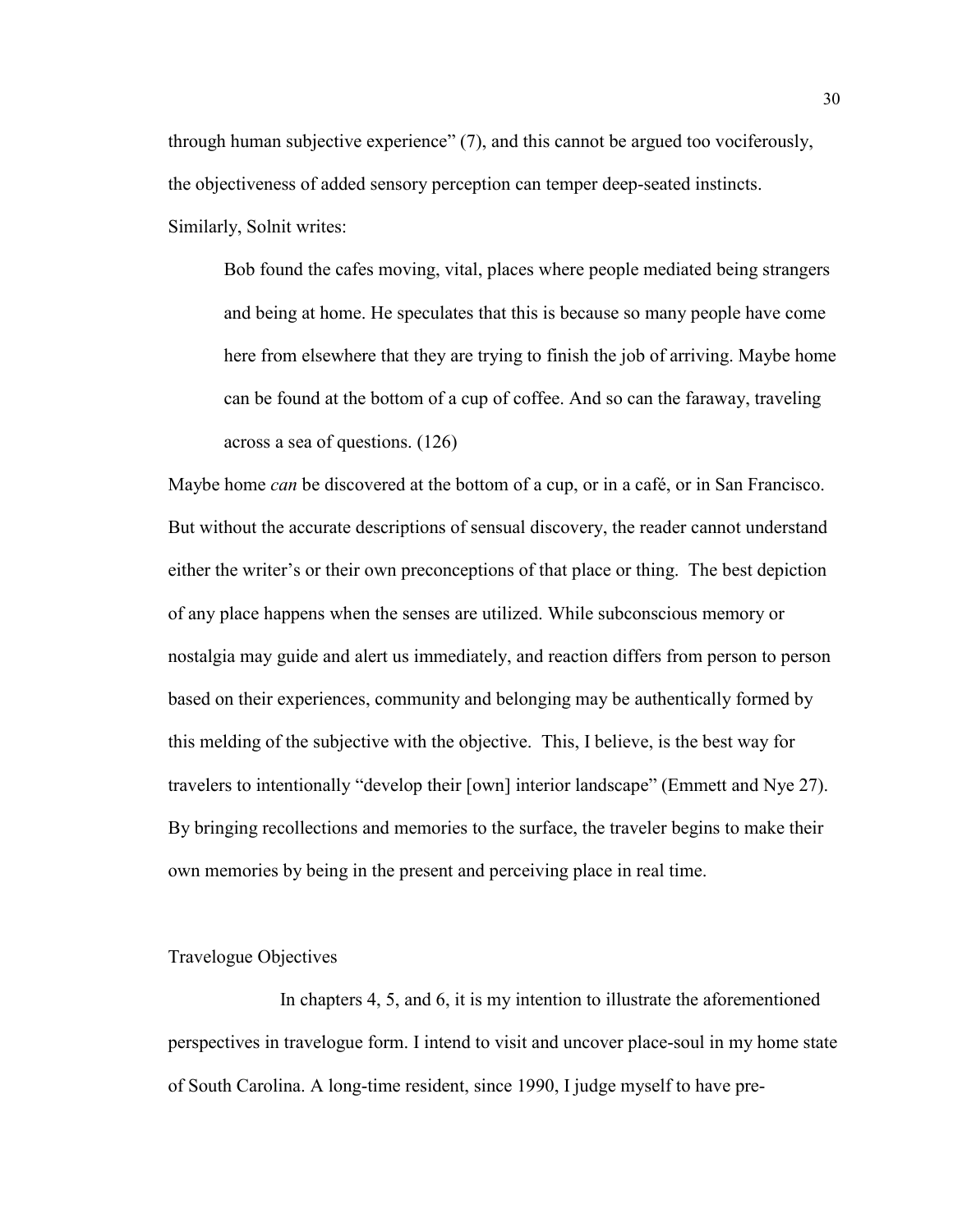conceived notions of place dependent on my state's history, or what I thought I knew about the history of "Southern" place. Born and raised in New York, the Mason/Dixon line is a place both real and imagined, and for me South Carolina's state history was guided by its relation to the Civil War and by the state's efforts to circumvent and opt-out of national concerns. Yet, it is my thought that by using senses in determining each travel destination's place-soul, I am more likely to mesh subjective and predisposed ideas *after*  experiencing the objective smells, tastes, sounds, sights, and feels that encapsulate South Carolina's genuine place-soul. Then, by utilizing authentic descriptions, my sentiments will promote the reader's own sense of connectivity.

While it is my intention to research locations beforehand (and not just drive-andgo), I am inclined to allow place to speak to me. While I may have a specific destination in mind to explore, I will concentrate on authentic experience with ecology in mind. Since I am greatly concerned with the disappearance of nature and the remorseless urbanization of the "wild," I will initially select an ecological place to visit. Ultimately, I will immerse myself in the experience and investigate place-soul, eat at a local farm-tofork establishment, and visit an historical site or museum. In these ways, my visits will incorporate several aspects of what is of most interest to travel readers, ecologically, gastronomically, and historically. It is my hope that the creative insight and physical, sensory perceptions that I impart may transport the reader in a manner out of the norm, enabling a broader vision of place and a greater incidence of connectivity and belonging.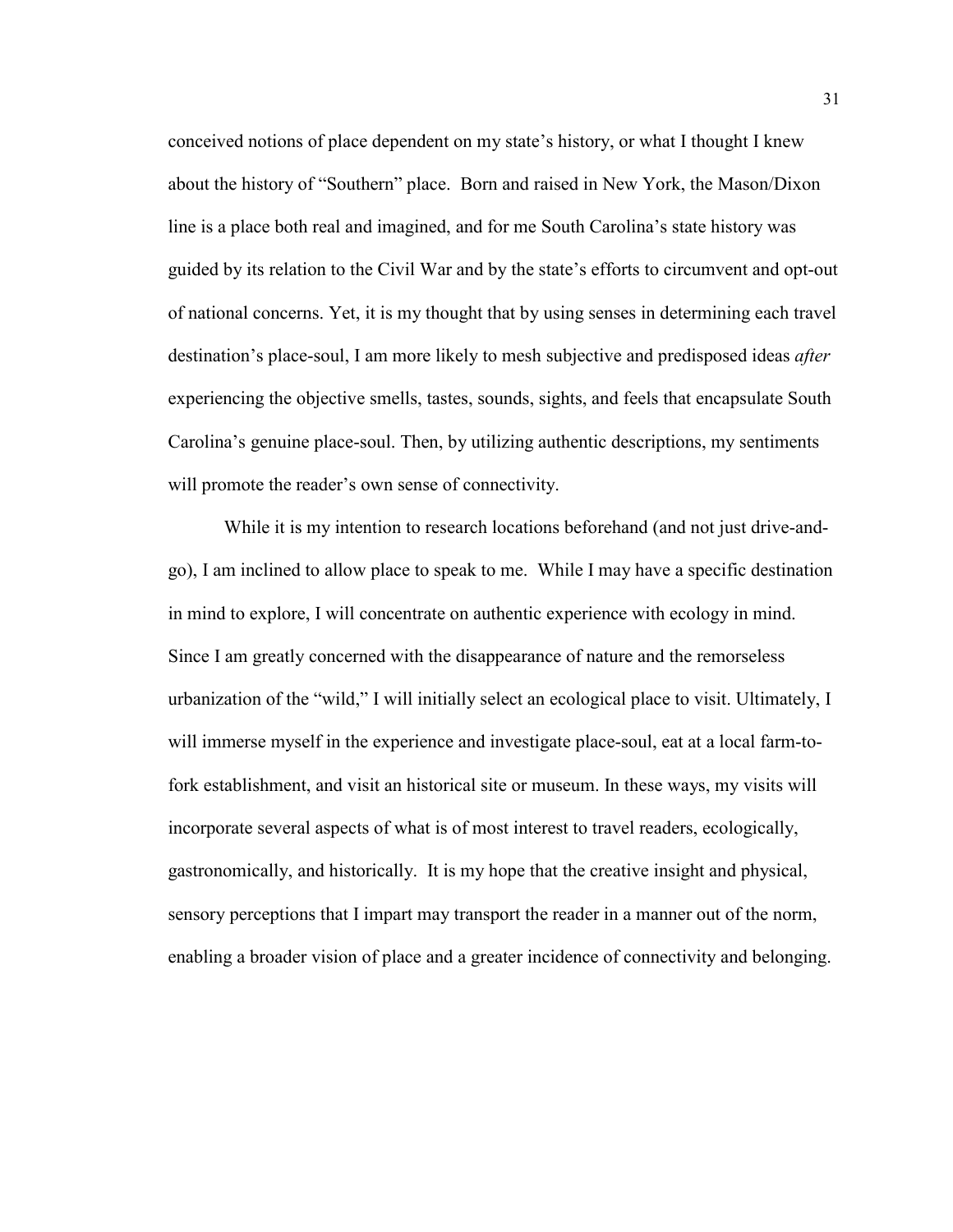Chapter Three: Farm-to-Fork: The Search for "Place-ful-ness"

While technological advances seemingly unite us by enabling communication with those from across the globe and artificial intelligence and virtual technology transport us so that one is able to don a simulator which places them atop Everest or in the Amazon (without ever leaving your home), it summarily divides us. With this division, authentic place-soul and sensory perception is causally eliminated. While some may deem actual travel unnecessary owing to these advancements, most should agree that physically visiting place: feeling place under your feet, hearing place as the wind whistles through treetops, tasting and smelling place in the air as you approach the ocean's shore—places awash the senses unlike any technological experience.

Similar to what the western world experienced at the turn of the  $20<sup>th</sup>$  century, the advent of industrialization and the persistent urbanization which forced and continues the migratory purge from rural to urban lifestyle, the advent of technology reveals more frightening and problematic considerations. With these, we have surpassed the era of modern and postmodern considerations of tourism and now an alternate line of study must be formulated to encompass these founding technological advances and their sociological and geographical victims. This chapter tiptoes around this new formulation in an effort to narrow the scope of the time-space compression that is of current global consideration.

The use of technology is taking center stage in our lives. Technology, in fact, makes us more mobile than ever before. We can access data from anywhere using multiple and diverse linking methods and some may not find it necessary to leave their homes at all, let alone ever interact personally. These vulnerabilities make it all the more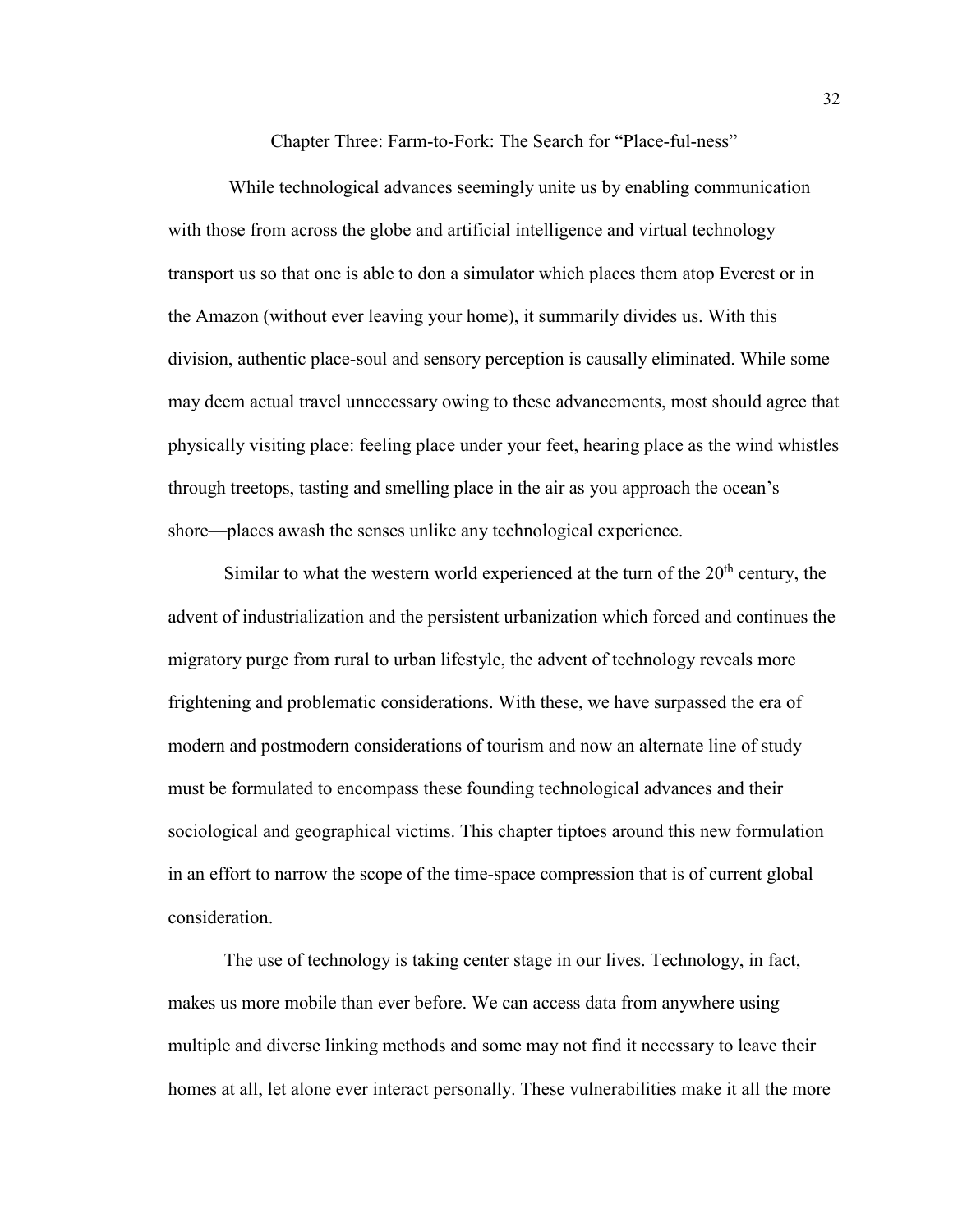necessary to keep the utilization of the senses active. Avoiding the slow-movement of placelessness that is being created by technology becomes of paramount concern. The independence that technology affords may be considered the most alienating and destructive force, thriving on isolation and creating chasms between interpersonal communication. This movement stymies the belongingness that each of us desire.

So begins tourisms'  $21<sup>st</sup>$  century slow technology movement.

Dean MacCannell, author of *The Tourist, The Tourist Papers, and The Tourist Gaze*, among others, writes that "interaction itself [is] a naturally collective effort to understand, or at least to cope with, everyday life" (Tourist 4), and his comprehensive and far-reaching tourism studies often blur the lines between traditional sociological, geographical, economic and political boundaries of postmodern tourism theory. He believes "expansion of modern society to be intimately linked in diverse ways to modern mass leisure" (*Tourist* 3), and his postmodernist theories are interestingly the foundation for the justification of the burgeoning farm-to-fork movement. MacCannell writes:

The community meeting ground for creative thought, expression, and political action is a powerful base because community can still be *total social fact*. The power of the community as an alternative base for political action does not come from it being 'total' in the sense of autonomous, closed, and self-sufficient. Rather, it is a total matrix for every possible human relationship. (*Empty* 11, emphasis in original)

Today, modern society's expansion is technological rather than migratory and it fosters exclusivity of physical being rather than mass inclusivity to centralized cities. What is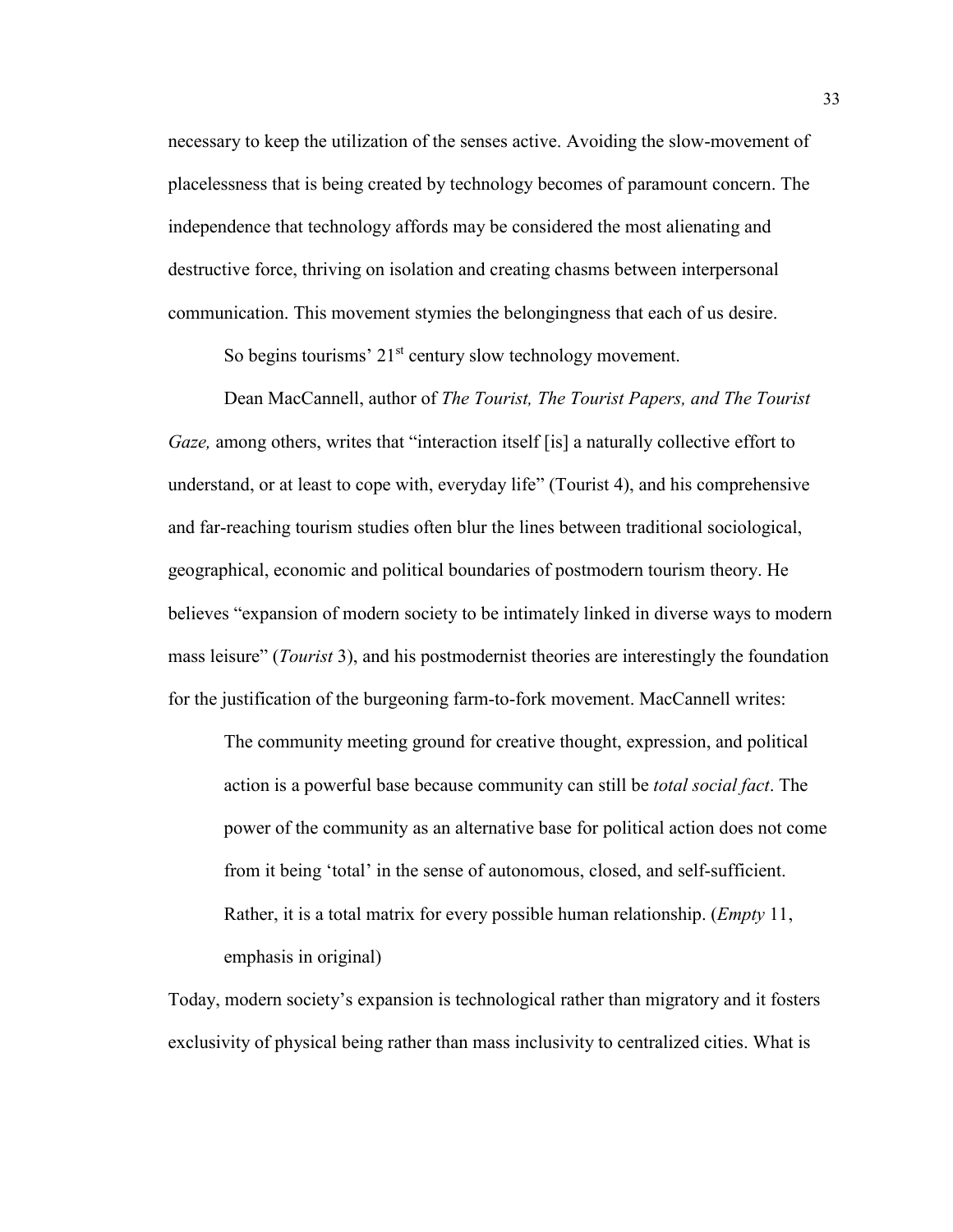missing in ecofriendly travel generally, and eco-dining specifically, is the matrix to which MacCannell alludes.

The modern age of industry stimulated the drifting from homes and families in search of employment. This drifting separated us from traditional values and divided efforts that promoted the well-being of family and extended-family units. A farming family, for example, worked together to make the farm a success, and the family strived to husband the land, intentionally caring for it and the sustainability of the crops and, reciprocally, the land sustained the family and the community. Therefore, successful farms sustained the family, the family sustained the health of the land, and both sustained the town and townspeople. Lippard writes,

In 1860, six out of ten Americans lived by farming; now it's two out of one hundred—even though farming remains the nation's biggest business. Since the '40s, "get big or get out" has been the message from Washington. Only six percent of the nation's farms make over \$100,000 per year, yet they account for half of all farm earnings. The large farmer's mechanized, specialized, chemically intensive methods developed over the last fifty years have proven disastrous for the environment. (150)

Not only was the ecology of the land effected but towns began shuttering. Lippard states, "Small towns were decentralized and individual scopes were broadened as communities were weakened and dependence on corporate power structures increased" (151). To add insult to injury, more food was needed and less farmers were available to grow it. Environmental activist Wendell Berry sardonically writes, "Millions are threatened with starvation—so the argument runs—therefore [America] must continue to farm in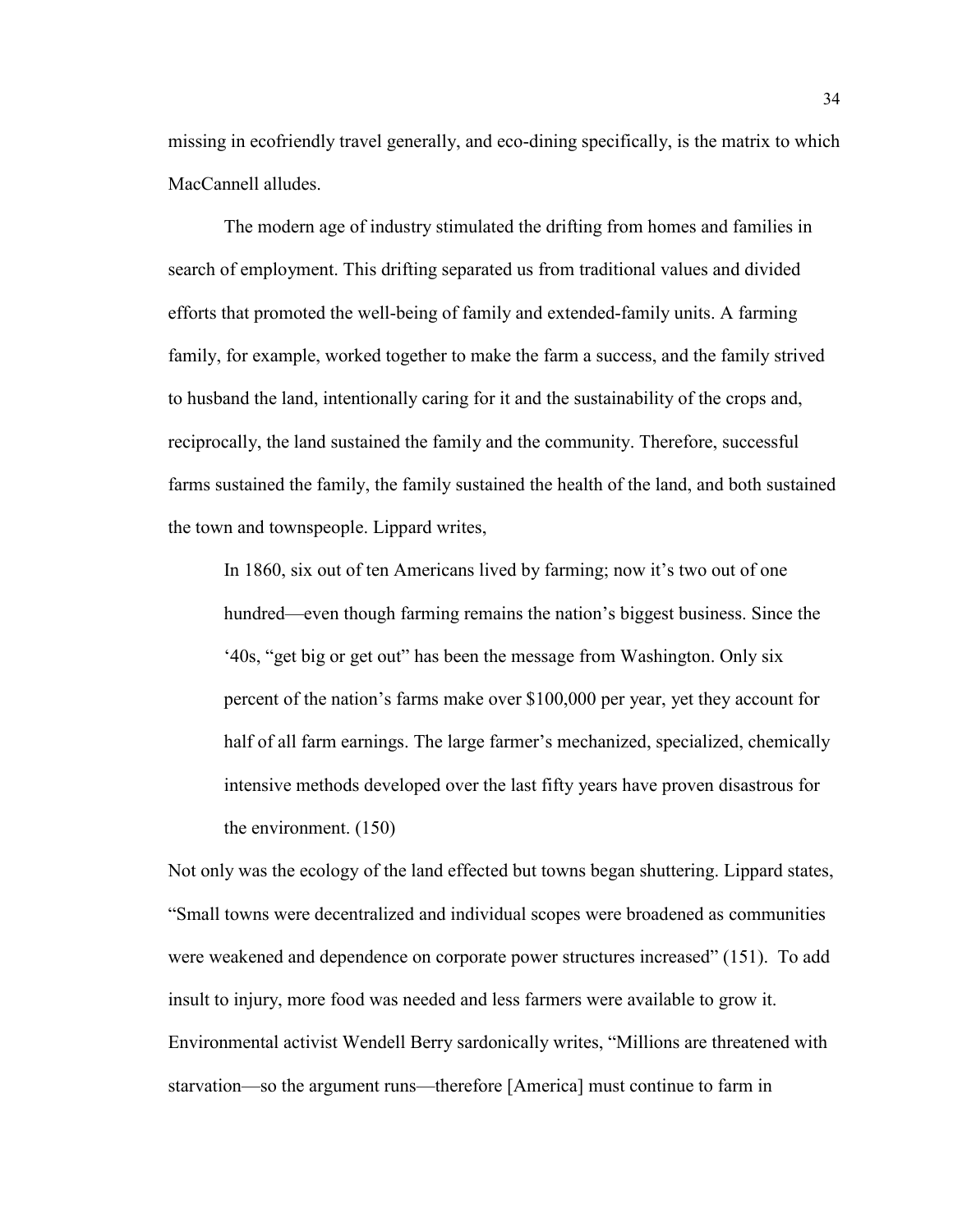monocultures on larger holdings with fewer farmers, larger and more expensive machines, more chemicals" (63). Then, as small farmers were overrun by corporations in an effort to monopolize and experiment, genetic modification and engineering techniques became prevalent. Even the farmers that did survive began to shop at the supermarket rather than live off their land. Since then, in fact, Priscilla Ferguson argues that "our twenty-first-century palates have been formed—or deformed, according to your alimentary persuasion—by a great number of foodstuffs that did not exist fifty, one hundred, or even twenty years ago. For better or worse, fast foods as well as once-exotic fare have shaped our tastes no less than our foodways" (686). With this migration, multigenerational farmers were divorced from their agricultural roots and this separation affected consumers as drastically. Communities that once depended on the local farmers' success were further removed from where their food came from and the animals that were raised in order to nourish them. This division not only separated the community from food sources but from one another. The technological advances that were intended to make lives better also "reduce us to insignificance" (Berry 104). Berry argues:

We have learned to be fascinated by the statistics of magnitude and power. There is apparently no limit in sight, no end, and so it is no wonder that our minds, dizzy with numbers, take refuge in a yearning for infinitudes of energy and materials. And yet these works that so magnify us also dwarf us, reduce us to insignificance. They magnify us because we are capable of them. They diminish us, say what we will, once we build beyond a human scale, once we conceive ourselves as Titans or as gods, we are lost in magnitude; we cannot control or limit what we do…If people are grass before God, they are as nothing before their machines. (105)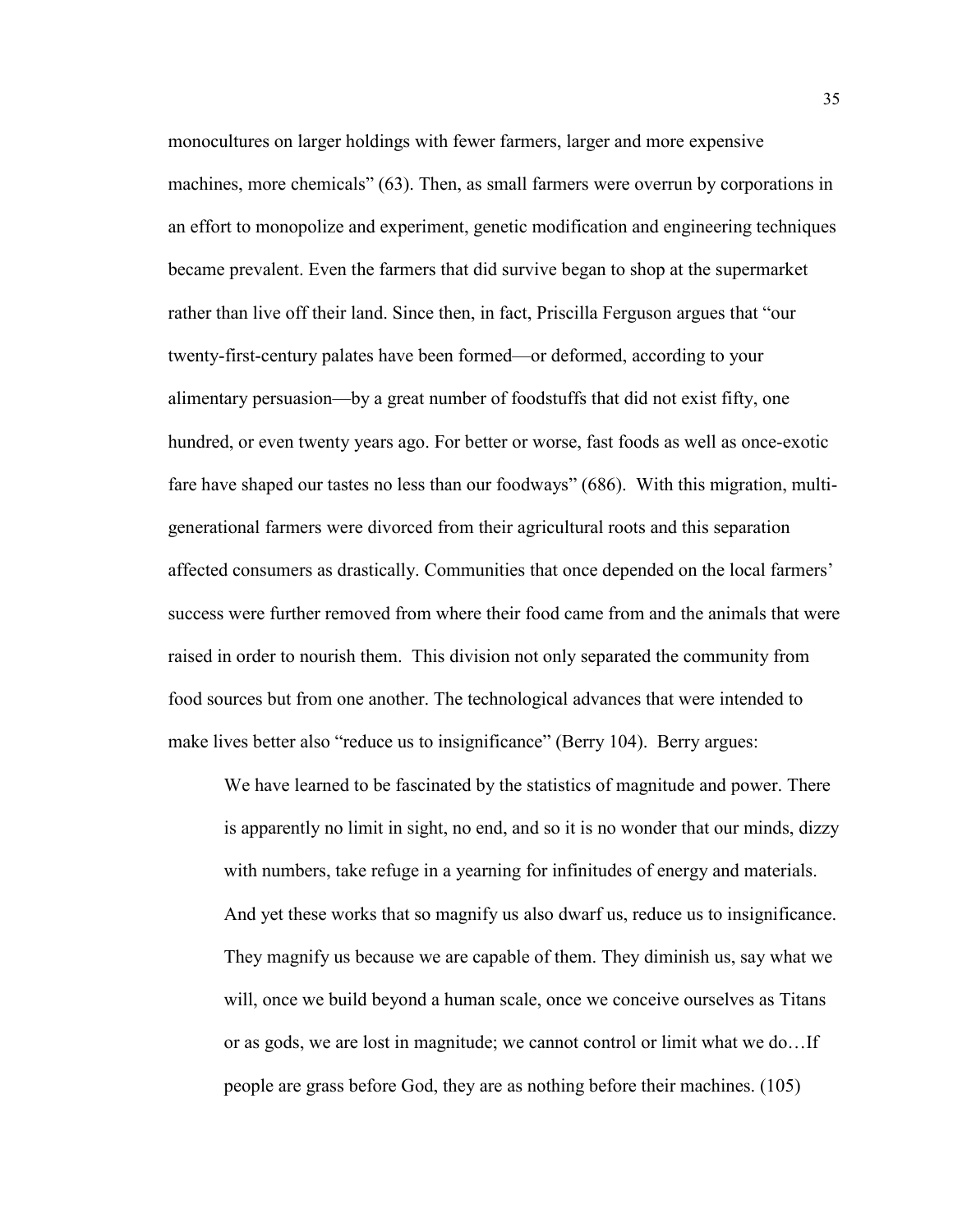But it is through this insignificance that now begs the question: what is more powerful than human interaction? Should technology be allowed to dwarf our sense of belonging?

Logically, the danger of separation from one another and from our food sources is compounded exponentially with the shift from rural to urban living and is further problematized by the isolation introduced by technology. Agribusiness is not going away, and food sources continue to be shielded from the consumer. The food process has "passed from a farm-based, family-based, independent agriculture abjectly dependent upon many kinds of industrial 'inputs'…producing [what amounts to] …an incalculable waste of topsoil and of human life and energy, and at the cost of destroying communities and poisoning the land and the streams" (Berry 171). As a result of these losses, I argue that the Ecoconscious, including ecotourists, should consider farm-to-fork food choice a high priority and should support these grassroots, sustainable agricultural concerns so they may continue to grow in popularity. Brad Weiss, in his article entitled "Configuring the Authentic Value of Real Food" writes:

Opposition to industrial agriculture decries the damage wrought by food conglomerates but nonetheless embraces integration as an esteemed dimension of sociality and action. This embrace can be seen quite clearly in the way that advocates for local food highly value, at the most abstract level, a range of what are deemed "connections" forged between elements and actors, producers and consumers, terrain and technique, seasonality and sustenance. (615)

Contemporary ethical food consumption has inadvertently produced a sense of belonging for the traveler in search of culinary place-soul. By patronizing farm-to-fork eateries, the eco-traveler connects with the community and becomes a "local," supporting the small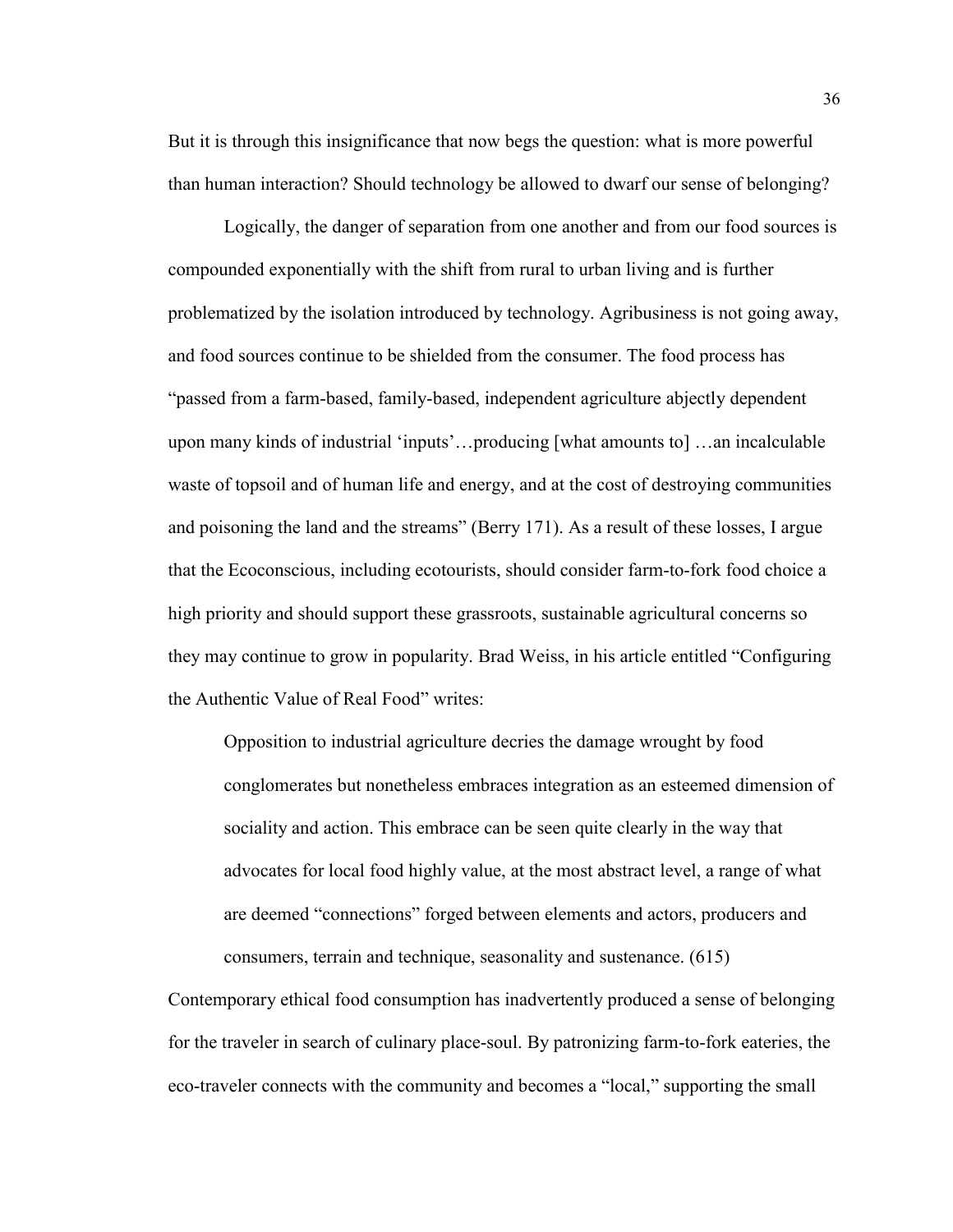farmers and thus creating and inhabiting an authentic "place-ful-ness." Belonging to a group culture interested in the preservation of small farm life becomes the "someplace" that Lippard describes when she questions "placelessness." The travel writer interested in ecotravel, or with readers that are Ecoconscious, must embrace this authentic food system, one in which a degree of separation exists from the mighty food conglomerates. The commitment to consuming local foods will help to cement a sound foundation on which to educate and provide information on the sense of belonging one feels with the connections that this food movement embraces.

The owners and chefs of the restaurants, too, have a stake in the revitalization of the local farmers and their success once again depends reciprocally on the success of the farmers. Weiss writes that the chef he interviewed for his article stated "he wants people 'to see that connection [between the animal and themselves] and to make [patrons] think about how they use that animal, and what can be wasted and what isn't wasted—and so, how every piece of that life that was sacrificed for us needs to be made use of'" (618). Quite distinctly, the chef not only promotes the husbandry of the farmer with his livestock, but consideration of the animal itself. This grass roots philosophy parallels the authenticity of the meal and links each participant to place-ful-ness. The framework for the relationship between all parties is built around the authenticity of the meal itself bridging a connection and forging belongingness to those who value living a life with greater agricultural roots and authenticity.

Authenticity indeed begins with the farmers themselves, and this authenticity, a word that Weiss writes "is widely and regularly used by farmers, breeders, chefs, and consumers" (623) unites everyone involved in the food process. However, once again the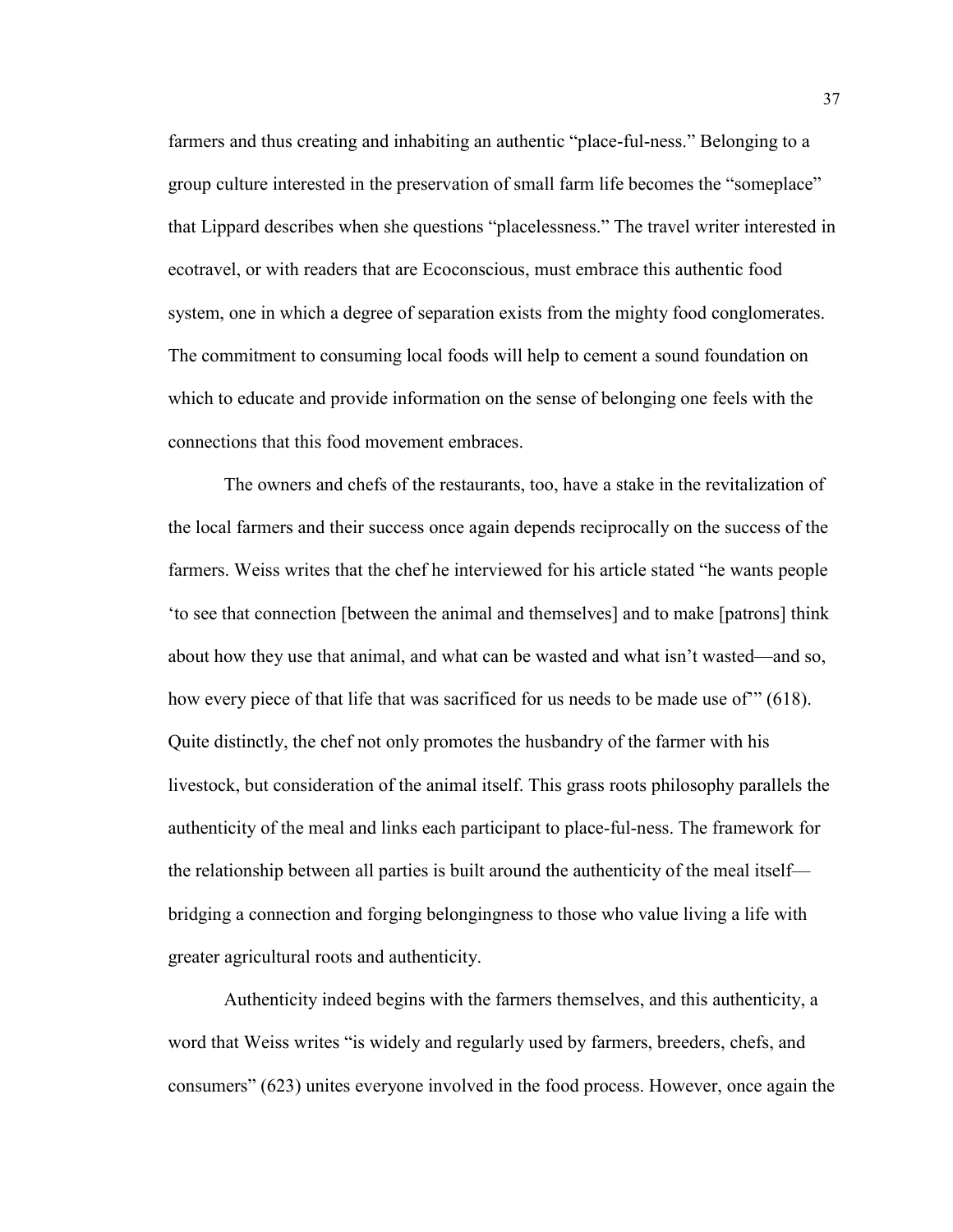local farmer that supplies the farm-to-fork restaurant often must defend his authenticity as both producer and consumer in that his concerns marry sustaining the vitality of farm operations with enhancing the quality of life for the farmers themselves. And, indeed, for society as a whole. This relationship between the agricultural process and the environment is dependent upon its valued authenticity. Weiss writes:

When I asked Eliza [his interviewed farmer] what she thinks most moves her customers to buy the un-car-battery-like pigs she raises, she tells me, 'I'm authentic. I control the entire process from genetic to slaughter.' The seamless connection among all dimensions of production, one not generated by an industrial division of specialized, repetitive tasks but carried out by the direct application of unmediated, skilled labor, is critical to confirming the authenticity of this process. (623)

The authenticity of farms such as Weiss describes, in conjunction with the tourist's perceived authenticity, forms the place-ful-ness- the sense of belonging that the entire enterprise forges. This connection is part of the vital process that promotes the slow movement recognizing the importance of both the food sources and the land husbandry. This authenticity harkens a time before the technological modification of foods became the norm, once again placing the community's vitality within the hands of the farmer's viability and embodies the true essence or nature of agricultural authenticity.

The sense of belonging that is the natural by-product of this return to process is appropriately formed and exacerbated by the indignation felt by the ecotourist when imagining the "battery-like pigs," and propels the solidarity with those of common sensibilities, and these common sensibilities constitute Ecoconscious communities.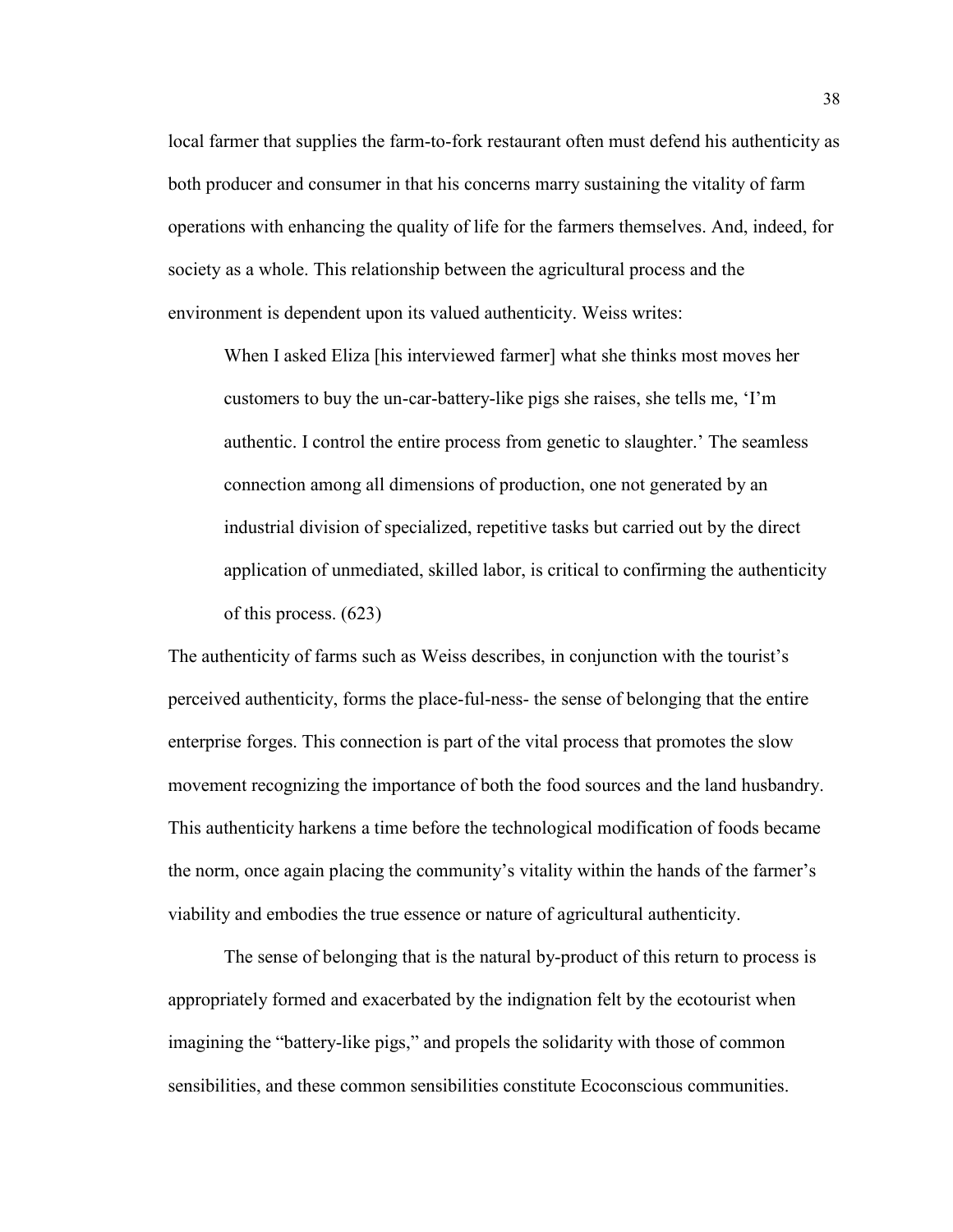These feelings, and the type of community fostered by farm-to-fork place-soul, cannot be authentically connected through technology but must depend on the sensory cues portrayed through the honest and descriptive words of the travel writer. While the erosion of the food process continues its slow march toward total tastelessness or modified plasticity, the regard for the animal and the land is reawakened by the farm-tofork movement. It is amidst this reawakening and redefinition of food sustainability that paves the way toward place-ful-ness and the necessity for determining place-soul in farmto-fork establishments.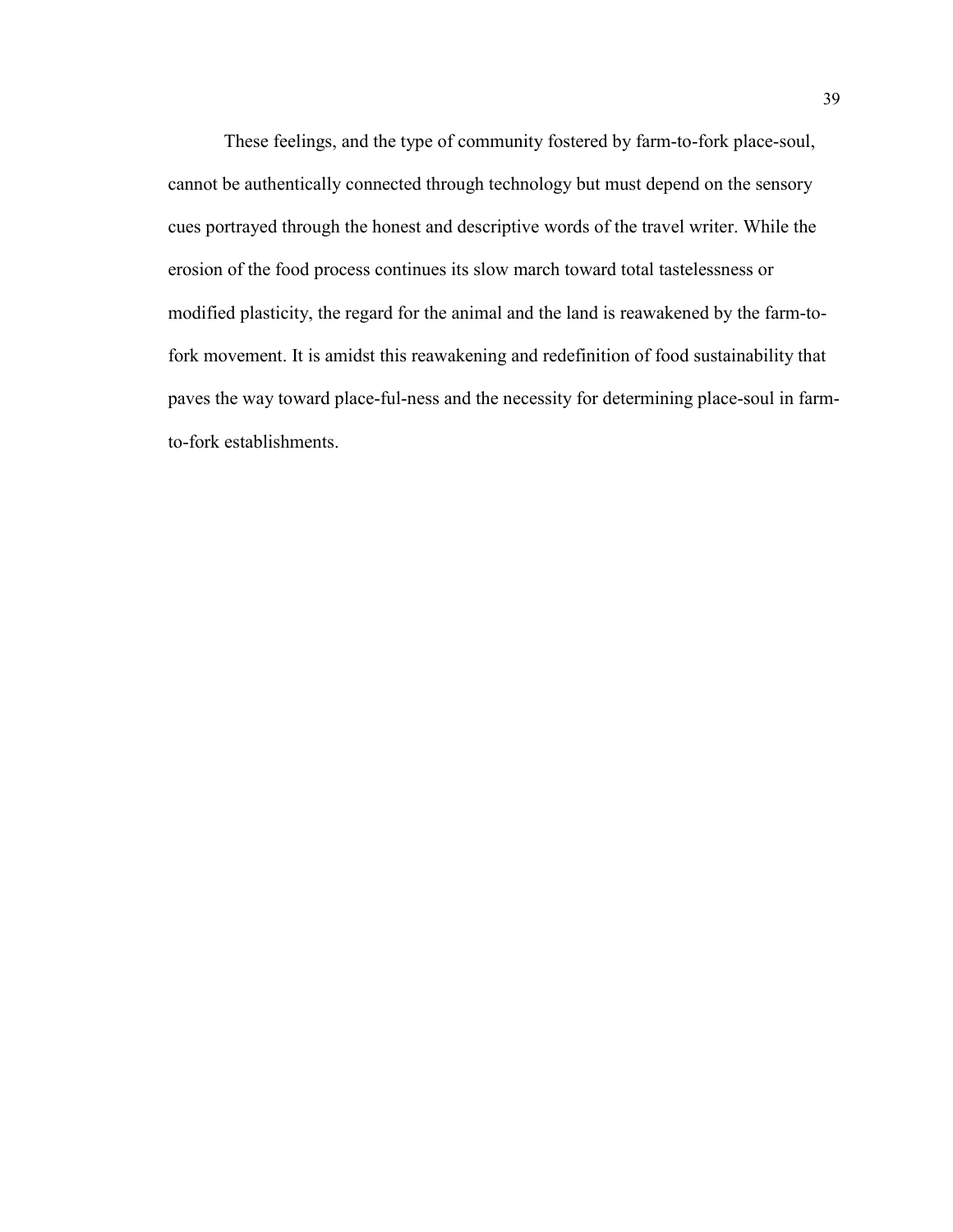#### Chapter Four: Greer Is Peachy

To get there, we sped down Interstate 85-the quickest route, according to our GPS. The nearer we got to the heart of the Cherokee foothills, the more prevalent the peach farm signs became. On both sides of the highway you are assaulted by the vying advertisements of the local farms: Abbot Peaches, Black's Peaches, Lemmon Farms.

Approaching Gaffney, the giant peach water tower welcomed us to the official peach county of South Carolina. The commercialism and progress of Gaffney indicated a boon of progress as it crept around the dotted mill houses that still fight for their right of place, their grandfathered space. Stores, road names and advertising cry "Orchard Clearance" or "Peach Salsa Cider." Such larger-than-life advertising for such a small site was Abbott Farm--boasting two convenient locations--easy on/off from the highway.

Taking exit 68 to Greer was a knee jerk reaction to a highway sign and a rejection to the GPS. We decided to fly by the seat of our pants—to wing it—the old-fashioned way. Inconspicuous street markers guided us to the fork, the right tine indicated that Greer was ten miles. Appropriately, Supertramp's "Goodbye Stranger" played on the radio as we trundled toward town. Tractors were leisurely parked on corners and along the cracked and oft-traveled byway, the crossroad at 292 presented a boat repair station- gee, were we near water? Rolling up to Bi-Lo for a quick pit stop, it was quite telling that one of the aisle indicators stated *Organic Cereal* and the next offered *New Age Drinks.* 

The folks that we approached in the store didn't know about the Peach Jam, an open-air community farmer's market located in downtown Greer's City Park. Although the Jam ran each Saturday from May through November, the folks proudly informed us that we were in Lyman, and not Greer. Bopping past Tootertown Livestock Auction we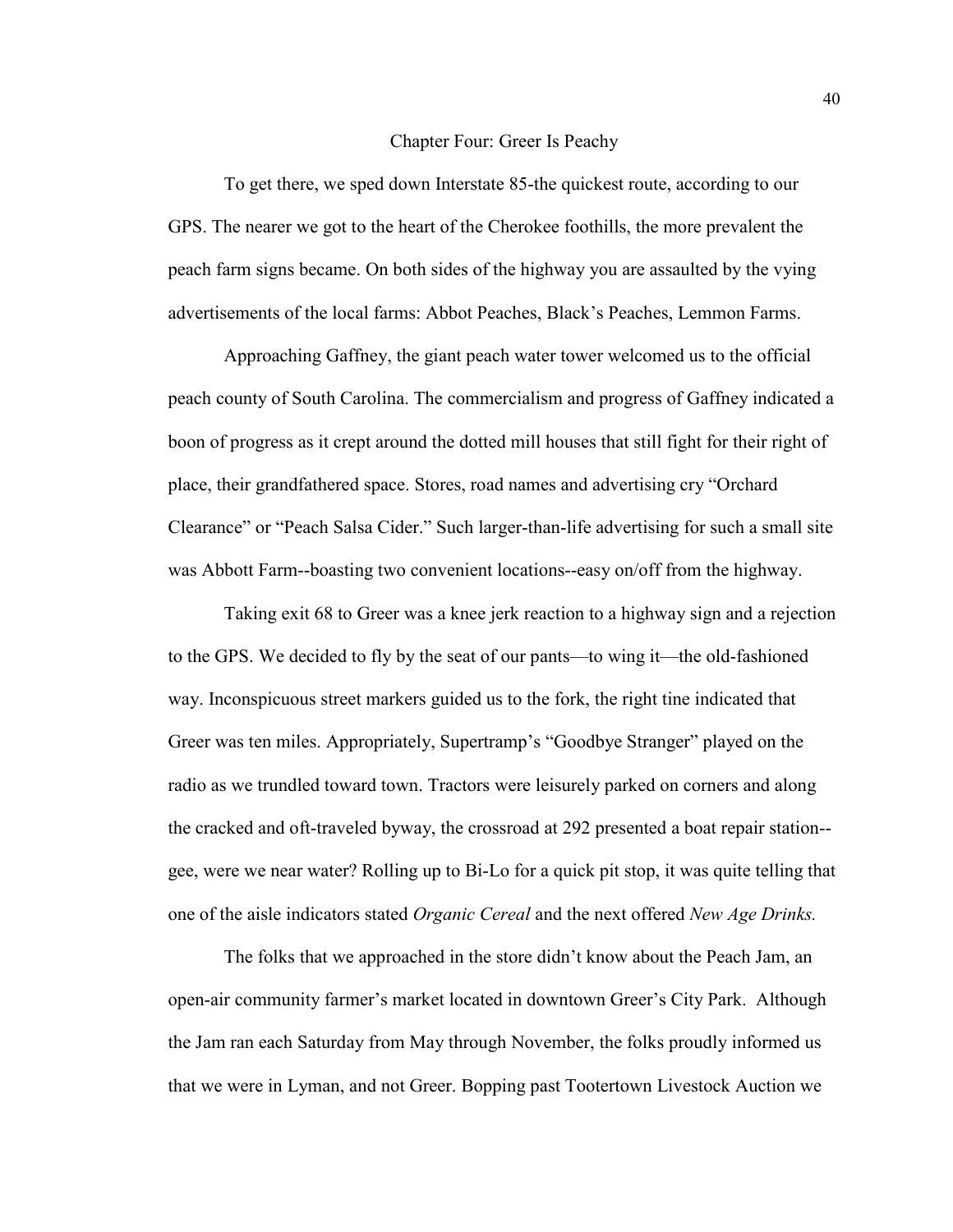finally had Greer in our sites. The colorful tents of City Park were as welcoming as coquettes to a suitor, a wink that promises the sweet peach.

The revitalization of the downtown area was fully apparent, yet parking this Saturday morning was easy-peasy. Bypassing the orange barrels and piled rock of change, we shimmied into a parallel parking spot just around the corner from the Jam. My hope of peachiness was on-point...this seemed just the place for a peach lover to be on a sunny September morning.

City Park's entrance invited the pedestrians that entered with open arms. Declaring *Peach Jam 2018,* the entrance banner design replicated each stall's banner that proclaimed each vendor by name. Tranquilitea Company and Joyful Sounds Farm boated fresh peach beverages and all-natural body products- fresh from the farm. The "All Natural" product campaign was in full swing here--no chemicals or preservatives was the chorus, fresh peaches, the bridge. Stopping by each booth we were treated to a taste of the wares, and to some local information to boot. Do you use fresh peaches? Are you the owner, the baker, the artist? Peach soaps and peach brittle, peach salsa and peach pastries.

The center of City Park boasts a two-tiered fountain, resplendent with gurgling blue water surrounded by a grassy stadium-seating arena--a welcoming community platform for small, intimate performances. This sense of place-soul shone through the glimmering water, the calming sounds of the spray, the effervescent bubbles that captured the reflection spectrum of color, was a calming respite, an escape from the rebirth of its surrounding city. Sweet peachy aromas wafted in the slight breeze created by the fountain sprays.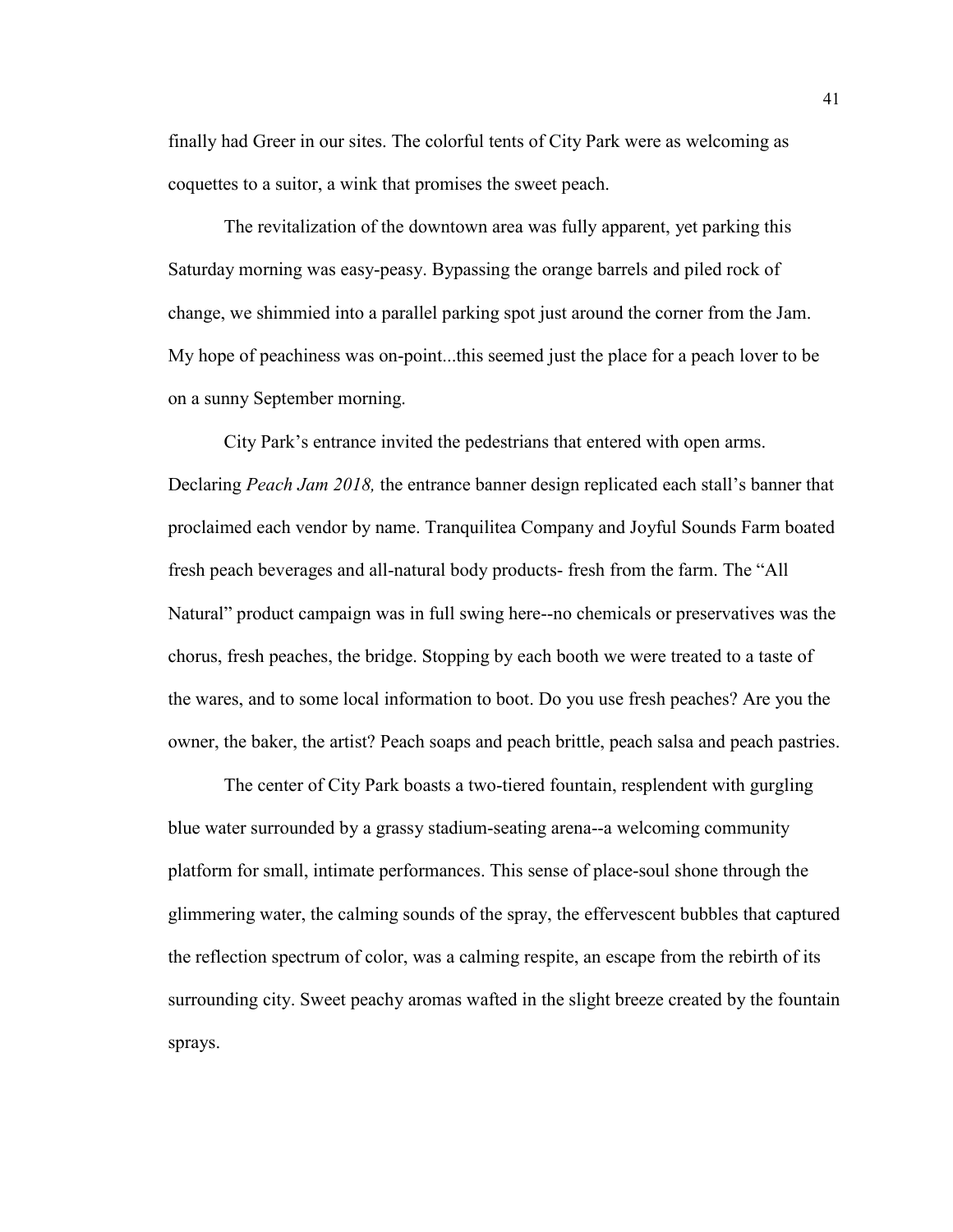Drawn by the sumptuous aroma to the Satterfield Farms table, which offered a fresh tasty tidbit of sausage and burger samples, a promise and the delivery of mouthwatering succulence lead us to the smiling face of Tommy Satterfield. Tommy confidently and proudly explains that his farm uses no antibiotics or hormones. Tommy boasts that he slaughters at 30 months and under, and not the 10-year-old toughies that the supermarkets carry. His farm is small, only about 50-75 head on leased acreage. Most of his workers, Tommy proclaims, are native to Greer, and most used to be customers, some from his family's original farm beside 85. He casually, yet tellingly, mentions the industrialization boon in the mid-90s, and how the airport and BMW displaced more than ten families from their farms—all in the name of progress. After our conversation, loyalty and empathy encourage me to take a menu, and I vow to order his prime rib at Christmas.

Strolling by the high school musical performers, Sally the dancer grasps me for a quick do-si-do. Her calloused hands grip mine tightly as she shakes her hips to the music. While the audience sings along with the local budding pop star, I notice that the performance lacks nothing but a jarful of dollar bills. Sally sashays away into the crowd as we turn back toward the exhibitors. So far, the sights, smells, and sounds are in keeping with my perception of South Carolina's birthplace of peaches.

Peppered amongst the local products are the imposters—the baked goods made from canned peaches, the as-seen-on-TV gadgets, the franchised pseudo-natural dip mixes, that are disturbingly hawked under the guise of natural products. Pushing past these pretenders with nary a glance, I'm luckier to happen upon a jar of freshly canned peach jam and a rustic peach galette, along with the directions to the Greer Heritage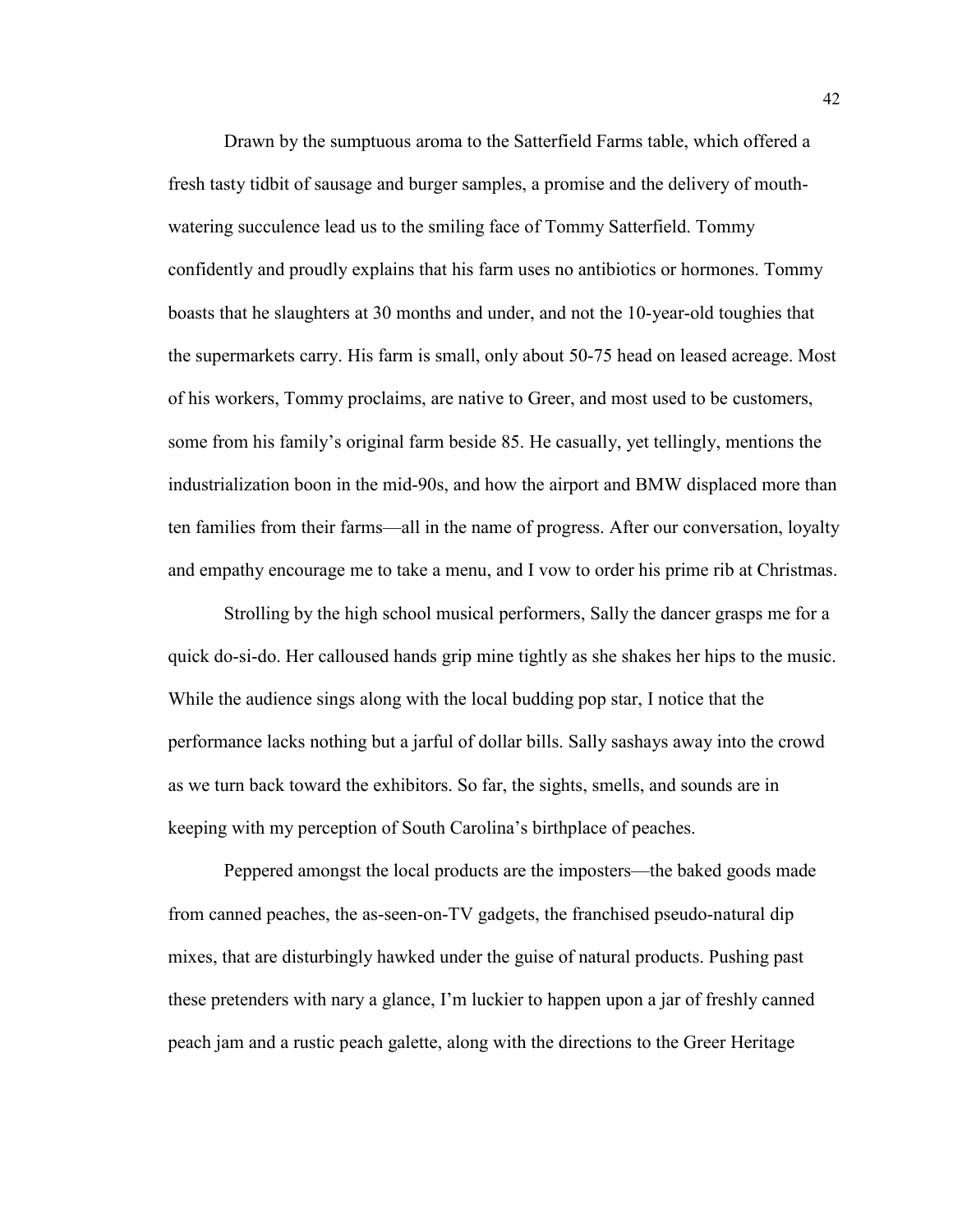Museum and the Campbell's Covered Bridge—two Greer must-sees...you know... where the police department is and just down the road a piece, past the Indian boundary line.

We found a shady parking spot behind the museum, underneath the protective limbs of the centennial oaks, we stride to the concrete steps, and as though on cue Sally the dancer sashays towards us. Did I know that last month a 150-year-old pecan tree had to be cut down? Sally says that she cried when she saw them topple the magnificent beauty.

Opening the massive wooden door, the hinges squeak with time-worn pleasure at our entrance. I approach the desk and a hand-written sign attached to a jar proclaims "Free Admission—Donations Appreciated." Digging deep for a couple of dollars, "Ed the Docent" approached— "It's a fancy way to say I work for free," Ed snickers, as he leads us toward the library. Originally built in 1935, the brick building was first a post office, then the city hall. The current library was once occupied by the post master, then the mayor, Ed tells us. He also confirms what I'd heard snippets of at the Peach Jam: in the early 1900s this area grew more peaches than the *whole* state of Georgia. Smiling, I recall a couple of others at the Jam mentioning "Georgia peaches" with a sneer—who knew there was such a contentious rivalry going on between one small county in SC and the entire state of GA?

The same story of old-meets-new is the atmosphere as we watched historical presentations on DVD, accompanied by a 40-choice menu, regarding the entire peach history of Greer, from its peaches to its forefathers. Beginning as a 5-acre orchard in 1898, by 1913 James Taylor, "The Father of Peach Growers," exported his first boxcar of peaches. Additionally, cotton, as well as cottonseed oil, and fertilizer were major crops in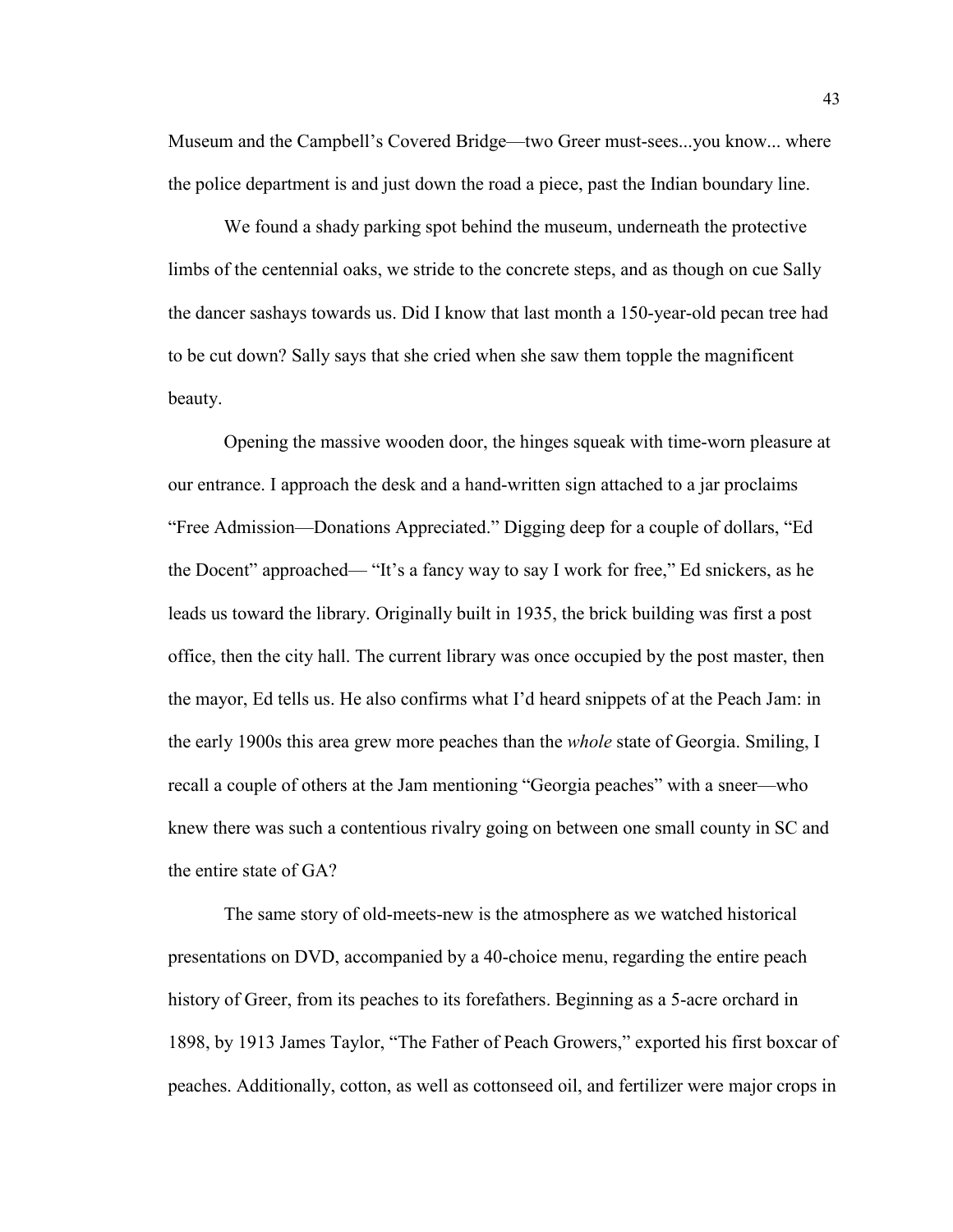the 20<sup>th</sup> century. Grist mills ground corn and wheat and for generations the original 1890 mill turned out white corn meal and grits.

The museum covers generations and depicts what the old movie theater looked like, the military uniforms worn, the women's garments of the early 1900s, and even a wicker transport casket—slightly used. Notably missing are the African-American and migrant workers' presence from the museum's displays. More prevalent is the weaving machine with an invitation to try your skill.

A small breeze welcomed us as we left the museum and the hair-whipping wind lashed through our open windows as we sped toward the bridge. The secondary road we traveled was winding and allowed us to pass single family dwellings peppered with farmland. Approaching quickly on our right, as if it were dropped from Zeus' Olympus, emerged a Greek revival mansion the likes we hadn't seen. At the last moment, after glancing the painted sign Carolina Carriage Horse and Tack, I cut the wheel to the right, and we found ourselves in the gravel parking lot of the largest carriage house I have ever seen. We wandered up and down the many aisles of carriages, marveling at the restorations and originals, hearses to wedding carriages, pleasure buggies and fire carts. Sold nation-wide to buggy owners and enthusiasts, Carolina Carriage offers over 125 selections, priced into the tens of thousands. The plush velvet of the fancier models contrasted with the rustic wooden models, but all invited you to step up and see yourself in yesteryear. Up the narrow outdoor metal stairway we climbed, leading us to a hay loft full of leather tack. The aroma of tanning, inviting and heady, drew us in as we passed through the door. Wandering up and down the aisle, we each picked out our favorite saddle and made our way to the octagonal window at the end of the massive room. As we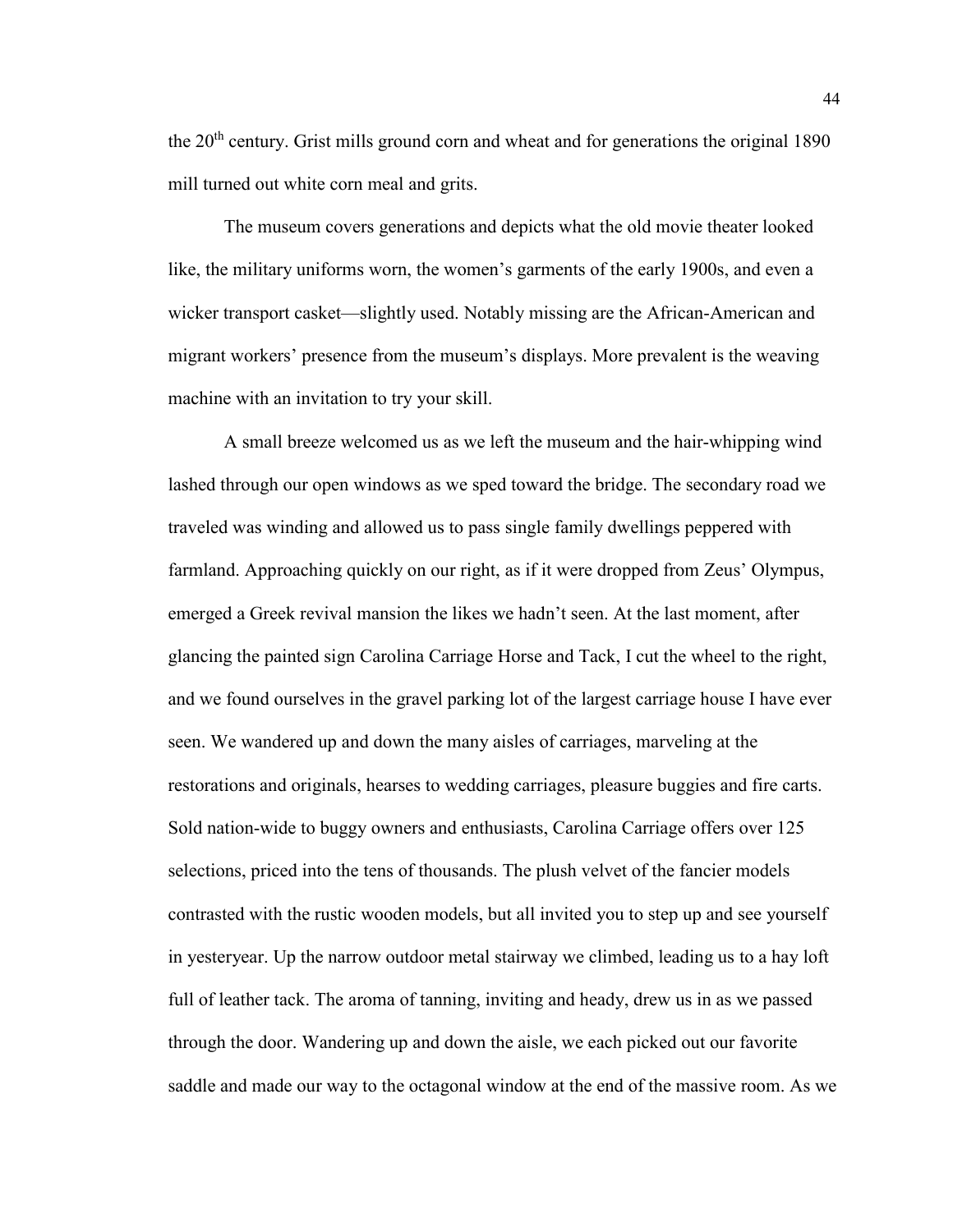looked out, we were greeted by the sight of a worker on his way back from lunch driving a horse and buggy! A shiny stallion galloping alongside matched the harnessed horse in stride. Mouths agape, we reminded ourselves of the time and turned away from the joyous sight of healthy horses. We clambered back into our own gasoline buggy and trundled down highway 101 toward the covered bridge. Gurgling water sounds welcomed us as we pulled into a parking spot at the top of a gently sloping hill. The rippling of the stream and its iridescence enticed us to the hills edge and it is here that the magnificence of the covered bridge sweetly hits you like eye candy. Beneath it children are splashing, couples are canoodling. Wading in, the clean, cool water cleanses your soul as the green, flowing moss tickles your toes.

The carriage path harkens how things used to be and fleetingly I think of the farmer and his horse and buggy. I take a moment to refresh and to ponder how far we've come and how far we have yet to go. Hand in hand we walk up to the car and pledge to drive home on the back roads—longing for more time and dreaming of a time long past.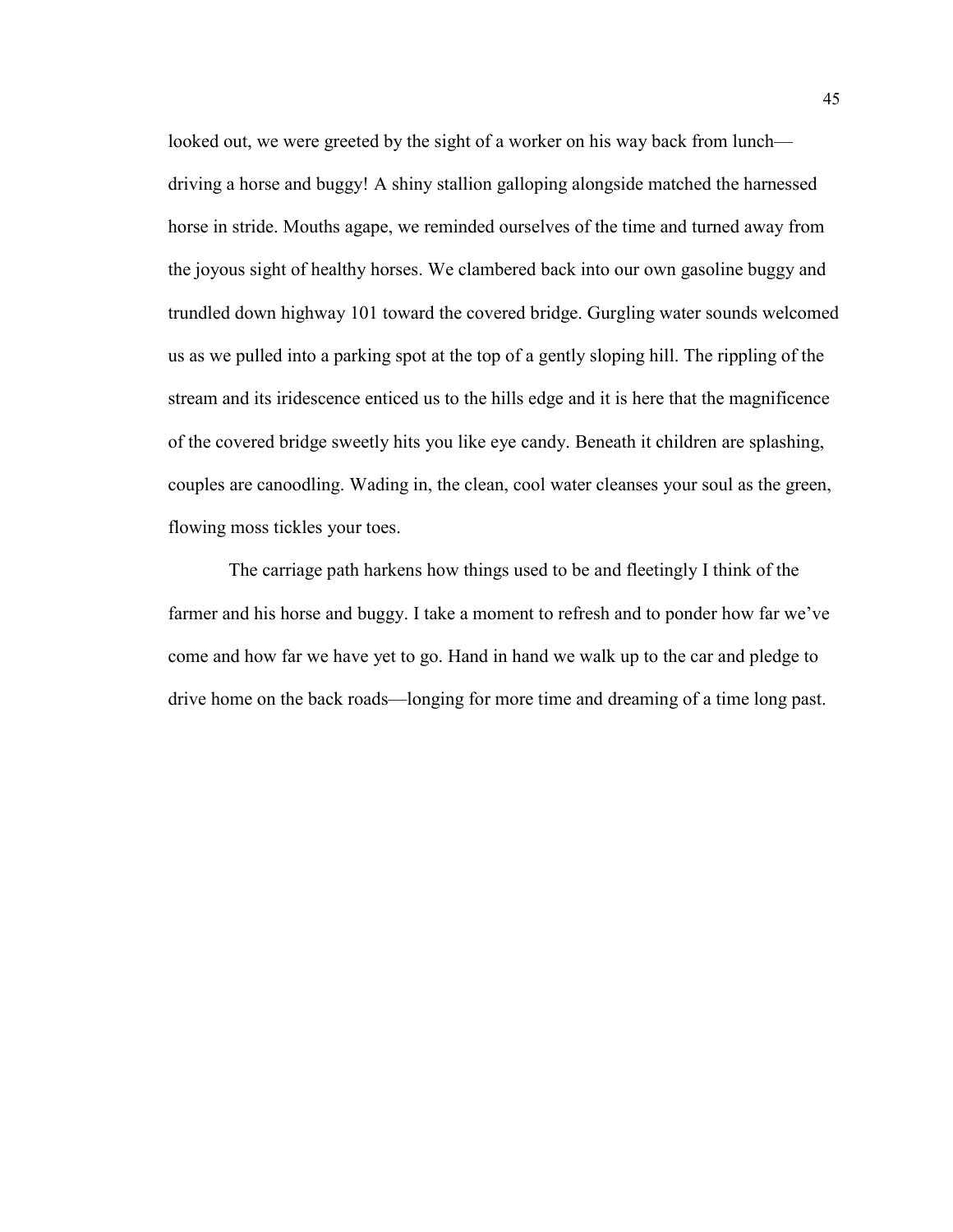#### Chapter Five: Charleston's Soul Is in Its Soil

As I approached the Angel Oak, a live oak tree that has grown resplendently on John's Island in South Carolina for over 400 years, I was feeling the rush, the weightiness of deadlines, the lostness when you're not truly "present;" when your feet don't feel firmly planted on the ground.

In anticipation of my visit, I researched articles about oak trees and live oaks in general, and the Angel Oak's history in particular. Learning a bit about its heritage: owned by an African-American slave-owner in the antebellum South, the ghosts stories of the lynched that ramble amongst the oak's hollowed branches, the canopy that shades over a half an acre, I tried to free myself of any preconceived notions of injustice in order to recognize the true essence of the tree, its place-soul. I then remembered that it was Martin Luther King weekend and thought how apropos, and an interesting and unexpected frame emerged for my short visit to Charleston.

The drive from the piedmont to the coast took only three hours, and I was pleasantly surprised. The owners of the bed and breakfast that I reserved for the night, located on bricked Church Street just steps from the battery, were kind enough to allow me to check in early, and the caretaker suggested I go to the tree directly in order to avoid the crowds that cluster under the Angel's evergreen branches throughout the day. On the way to John's Island, what amounted to a mere 12 miles from downtown Charleston, I drove past so much construction that I mourned Charleston's gentrification. I traversed the drawbridges that connect John's Island to the mainland, the thrumming of the tires on the steel grating allowed me to take a step or two back in time as I imagined ships passing beneath. As the bustling avenue narrowed and the car dealerships and restaurants were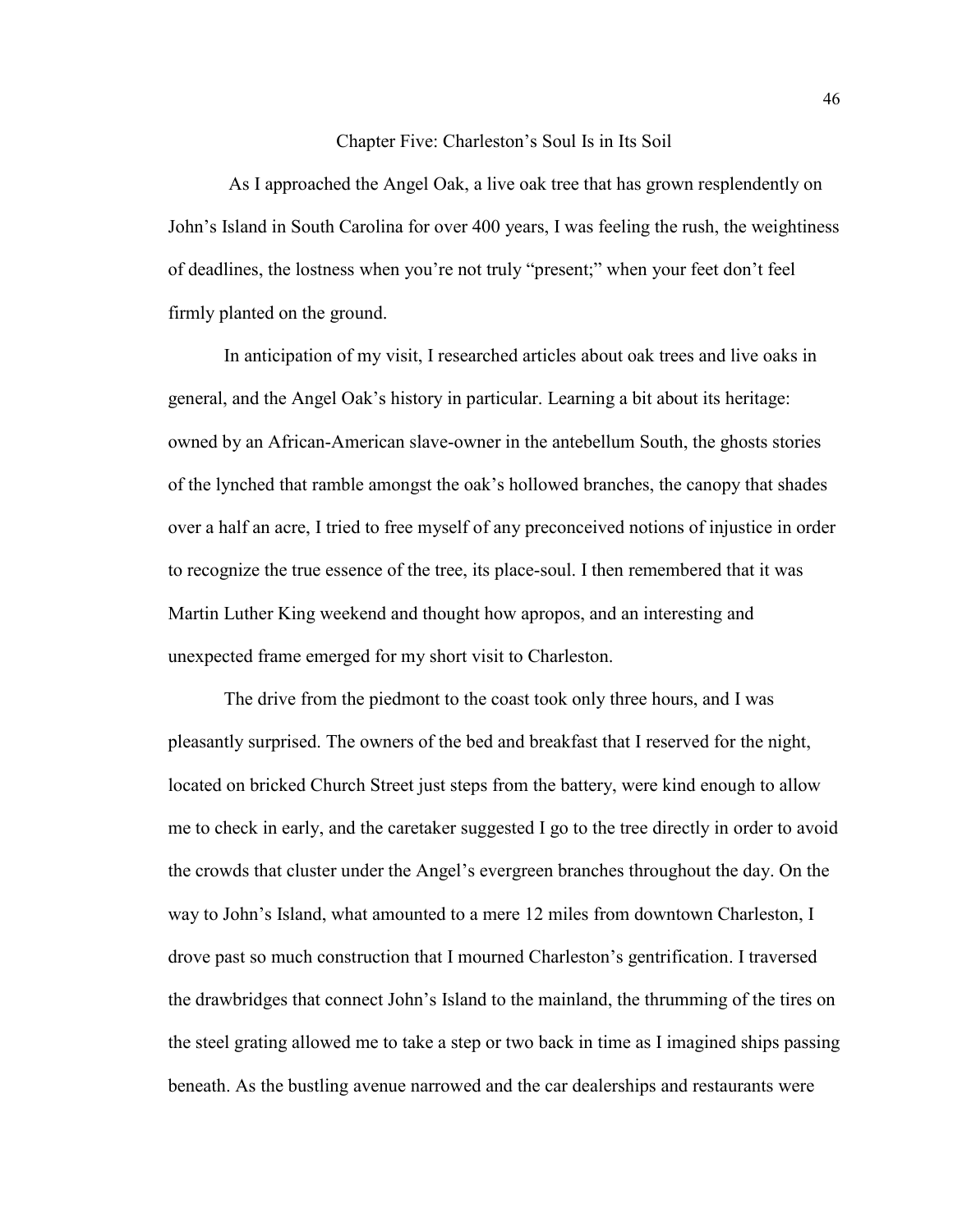seen in the rearview mirror, bungalows and churches replaced the corporations. I turned left onto a nearly single-lane, pot-holed dirt road, and found it difficult to believe that hundreds of cars drove it daily in order to catch a glimpse of the infamous oak.

I squeezed my jalopy into a compact spot in front of the gift shop and unfolded myself, breathing in the fresh morning air as I stretched. It wasn't until I rounded the corner that I spotted her. Upon first sight, I fell in love with her stature, her lofty, majestic limbs, and the lower branches that kissed the sandy soil, their outlines looking like a Scottish depiction of Nessie in the Loch. The tree's welcome sign, its crudity reminding that there is no charge to see the Angel, informs the public in rhyming verse, that the Angel needs protecting:

I am old, as old can be,

I'm estimated to be 400 years old you see;

I've got to be very attractive;

Because the surveillance on me is active;

*My limbs are hollowed but you can't tell,*

*Because my bark is what keeps me looking well;*

I don't like when you lean, pull, sit, stand or

Climb on me, also your purses, cameras or

Anything that would danger me;

*I ask that you just admire and let me be!*

Posted signs dot Angel's underneath, warning visitors that they may rub, hug and kiss, but anything else is restricted. The signs proclaim: "I've got someone who will tell me" and sure enough, periodically, a startling, reprimanding voice rung out into the crowd.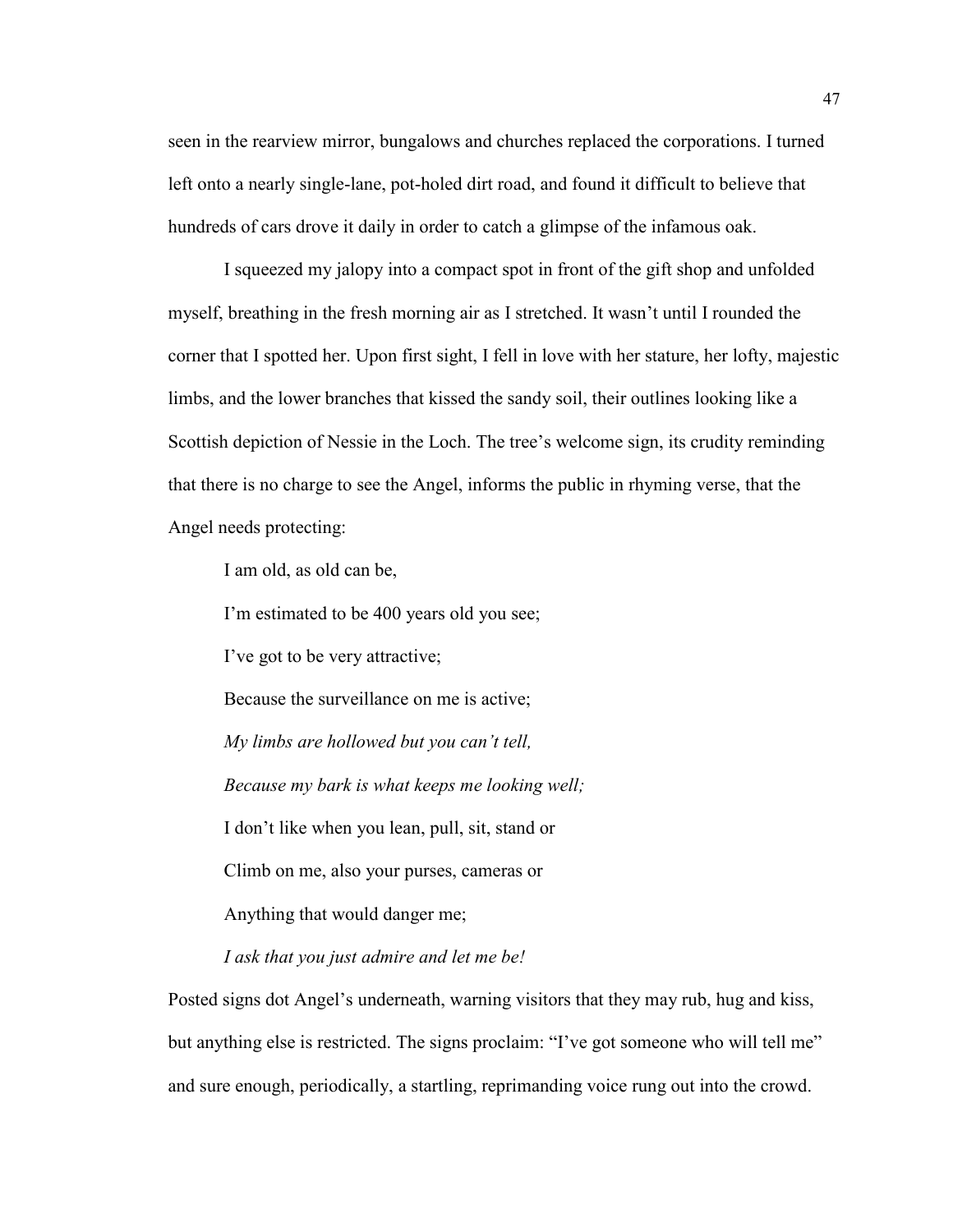The baritone chastised: "Please don't stand on the branches," or "Please get the children off the tree."

The Angel Oak is enormous and you don't realize her breadth until you step under her and the temperature drops ten degrees. On this occasion, my early arrival merited whispered gusts that sent dew droplets down onto my awed, upturned face. Carolina blue skies peeked through as the sun's rays, dappled by the tree's winter leaves, created fanciful shadows. Friendly ferns, moss, and algae grow on the Angel's enormous branches as they arch downward, bending like tremendous arms reaching toward the visitors who are momentarily allowed a touch of her bark's cragginess, the crinkly ferns and the petal-softness of the forest green algae. The Spanish moss is just out of reach, but seem soft, gray-tinted elven rope ladders swaying in the breeze. The smoothness of the knots and weathered bark limbs harken a memory just out of reach, and the pruned limbs remind visitors of the care that is necessary to preserve her history. The Angel's heavy limbs are also aided by posts, cables and poles lest they break off when the coastal storms lash and ravage the area.

Although I surreptitiously sought oak druids or unsettled ghosts, what I actually experienced was a certain peace, the Angel's calming reassurance that life goes on amidst troubles encountered. I dipped my fingers into the compacted sandy soil and felt the vast number and density of the miniscule grains. The sand's softness made me question how the Angel's roots sustained in its texture. It was at this moment that I felt the place-soul; it was not in the massive trunk or the swooping, hollowed branches. The Angel's essence was not in the harrowing supposed history of the oak. The Angel's place-soul is in its roots.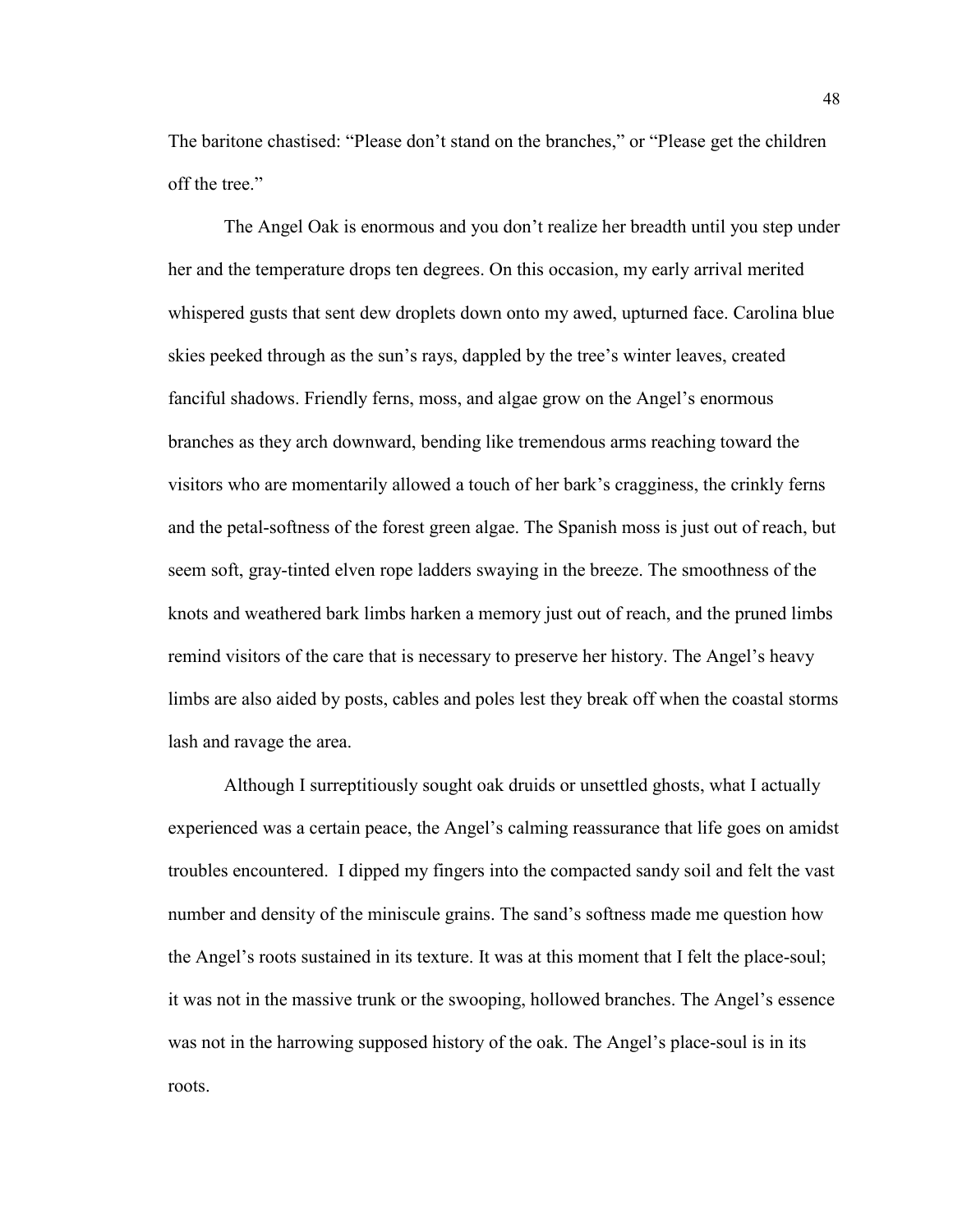The roots, only four feet deep, have offshoots called taproots which delve another 90 feet down. Whatever hangs from her branches overshadows the taproots' subterraneous journey, a place concealed by the enriching sand and moistened by her own self-made mulch—the scent earthy and heady when brought to the nostril. The compact nature of the soft soil blankets, safely rejuvenates, and sustains by the regeneration process of the Angel's bark and foliage, which then again fortifies the roots. I perceived the Angel's welcoming essence as coming from below and sustaining what is seen from above.

I wandered out from beneath the tree and saw an artist as he worked on a painting of the Angel, commemorating and honoring her by the use of the soil as texture for his oils. I popped into the gift shop and dropped what I could into the donation box that hangs unobtrusively on the wall, in the hope that my meager offering may help retain this place in some small measure.

I intentionally turned the opposite direction out of the driveway and a quick mile or so drive brought me, much to my delight, to an authentic farmer's market. This large open-air affair was a congregation of twenty-five or so tents filled with local produce and crafts. Organic vegetables, canned and baked goods allowed for a wafting sweetness to fill the air, tempting the senses. Free samples were offered: the chutneys, jams, and cakes acted as their own mouth-watering enticements to buy. The friendliness of the vendors added to the market's place-soul. Conversations were encouraged, and I spent many minutes speaking with a cattle and pig farmer who moved his farming-family from central Indiana to Charleston. His enthusiasm, anticipation for a better life, and hope for the future were sentiments that were uplifting and contagious. After viewing, smelling,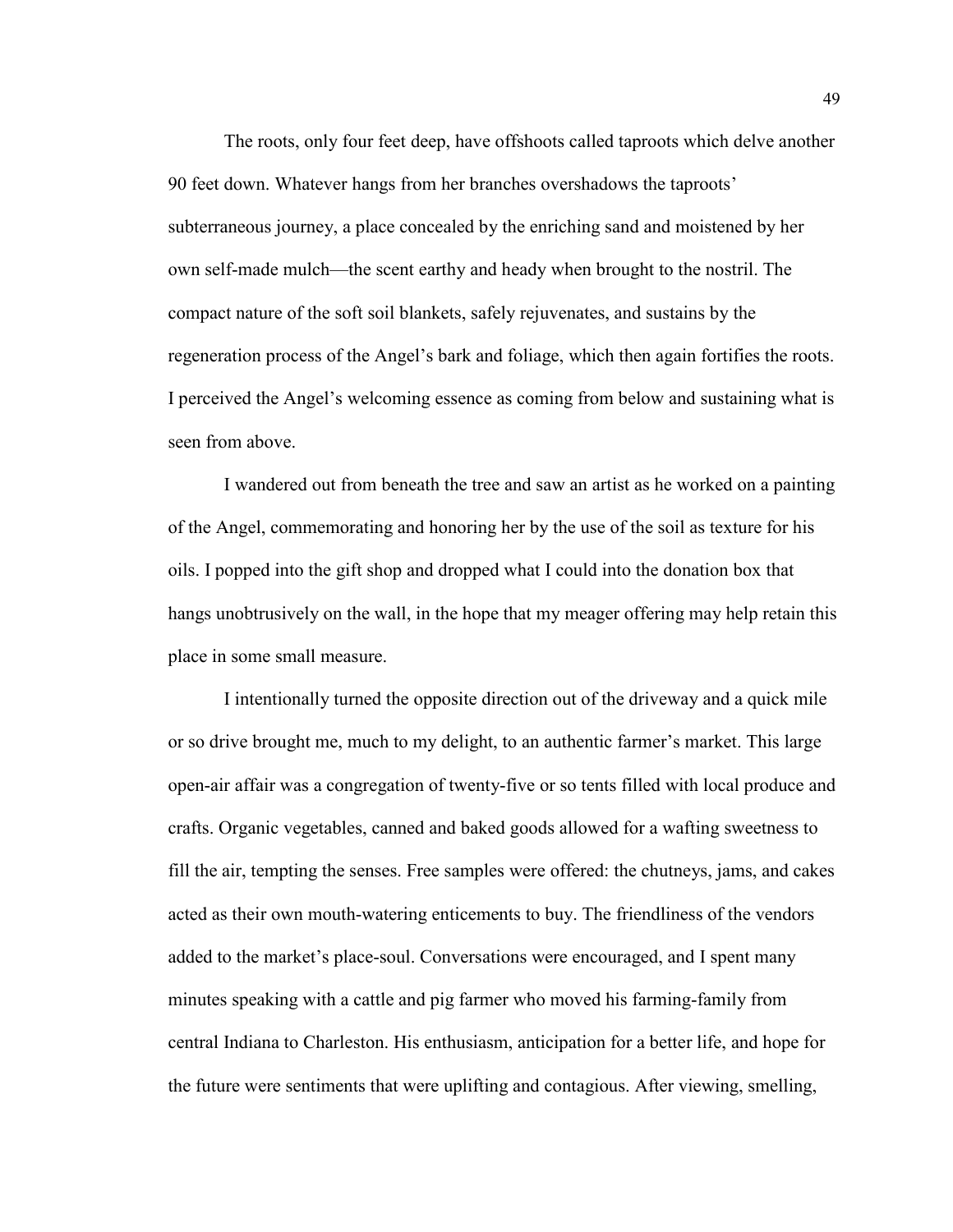feeling, and tasting my way around the circle of tents, I felt a deep satisfaction when I chose a glorious bunch of dirty beets, drawn that morning from the grainy ground, to bring home with me. I looked forward to re-creating my mother's beloved beet soup recipe. As I explored, the lilting tones of a lone singer-guitarist tinkled through the air and the warm breeze ruffled my hair and massaged my exposed pores. I left wishing that I had more money to spend in order to sustain the hard-working farmers and craftspeople that joined together in this community space.

The drive back to Charleston allowed me time to contemplate the Angel Oak's age, its preservation up to this point, and the irreverence of some who find themselves underneath the blissful shade of her branches. It also recalled the history of the city: both the good and the worrisome. I once again noticed the construction that encroached the historical district where I was staying. I turned onto Church Street for the second time and my eyes drank in the narrow brick street, the gas streetlamps, flowered porticos and boxes; my ears were attuned to the thump of the tires, my teeth chattered in time with the staccato of the brick.

15 Church Bed and Breakfast, also known as the Phillips-Yates-Snowden House, is a privately-owned colonial residence belonging, like many other residences in historical Charleston, to house-poor owners struggling to keep afloat amidst Charleston's skyrocketing property taxes. Although the owners were not in town to meet me, I immediately felt a sense of their lives and perceived the family's history walking up the steps to the traditionally built Charleston historical home. Complete with four stories, courtyard garden and carriage house, side-yard facing, storied porches and wrought iron fencing, I imagined a life two centuries ago.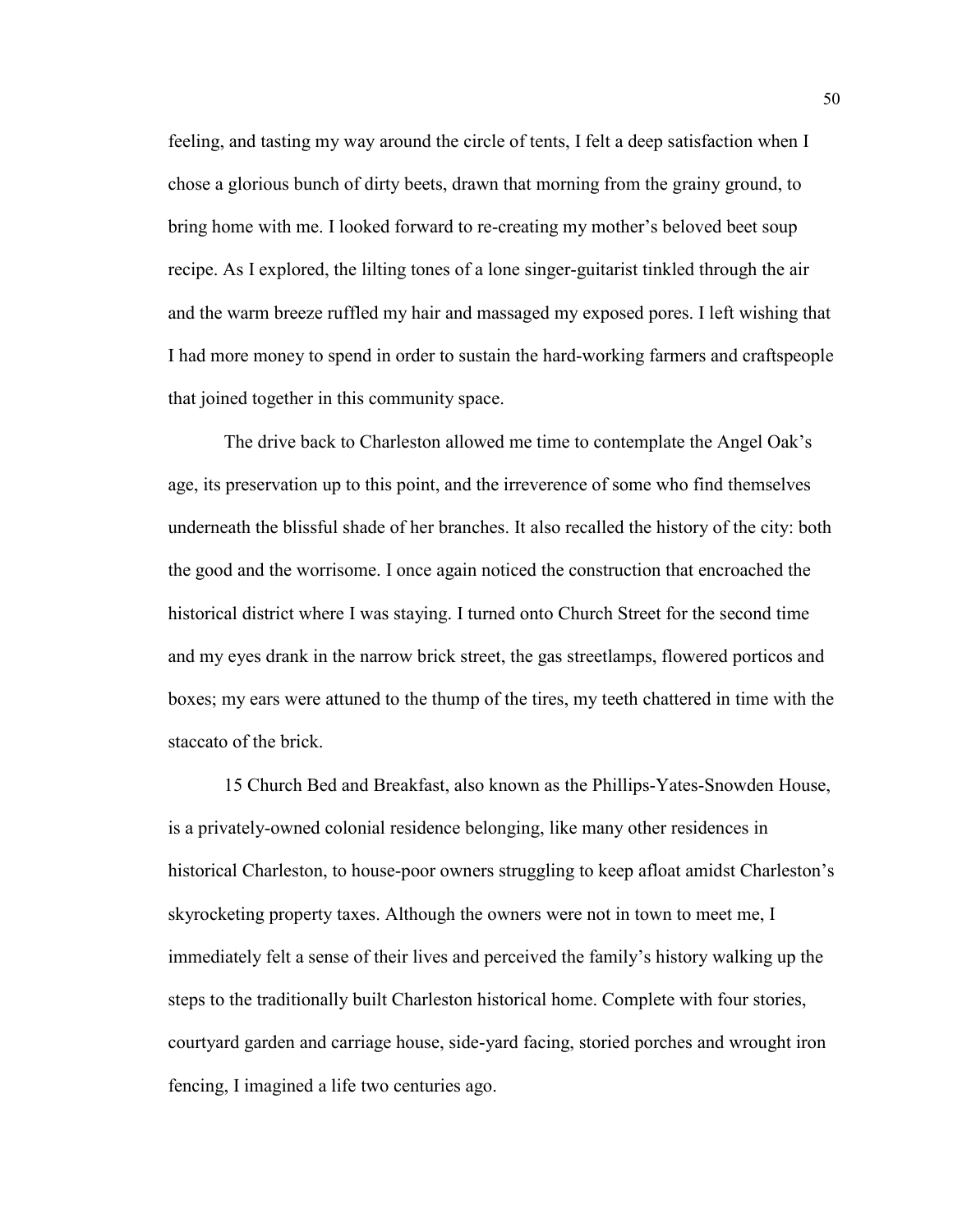The marvelous 18-foot ceilings were trimmed with original moldings and the wood floor, although remodeled and sleek, was reminiscent of what used-to-be. My room, situated on the ground floor, felt humid from the recent rains, but a gas fireplace stood sentinel to ward off chills. The upstairs rooms perhaps would have been a better choice, allowing the sunrise to be viewed from within, but with such a short couple of blocks to the ocean and the private entrance the lower room afforded, I was not awfully disappointed with my room selection.

The antique furnishings were what you may envision in a southern colonial home, and added were the comforts for those who live there year-round. Pets roamed freely, but owing to some visitor's allergies were not allowed in the rooms. The linens were weaved of soft cotton, the beds firm and quilts cozy. Private bathrooms in each room aided in the understanding of the scope and grace of the mansion. Private parking, a must for downtown stays, was included.

I headed out to explore the myriad streets that wended around my accommodation, and a couple short blocks away I turned the corner onto a cobbled stone street. The name Chalmers seemed familiar, and I soon learned that this block was the location of The Old Slave Mart Museum. Located in the middle of the block, I crossed the rocky, uneven street and nearly tripped toward the entrance. The archway, a typically inviting architectural structure, belied the nature of the mart within. This building housed the first location for indoor slave sales. When a town ordinance was passed in 1856 restricting outdoor trade, due to the upheaval that often transpired around the auction, trading was required to be moved inside rather than on the streets or docks. This building was the first of forty in a four-block radius that housed the slave auctions. "Ryan's Mart"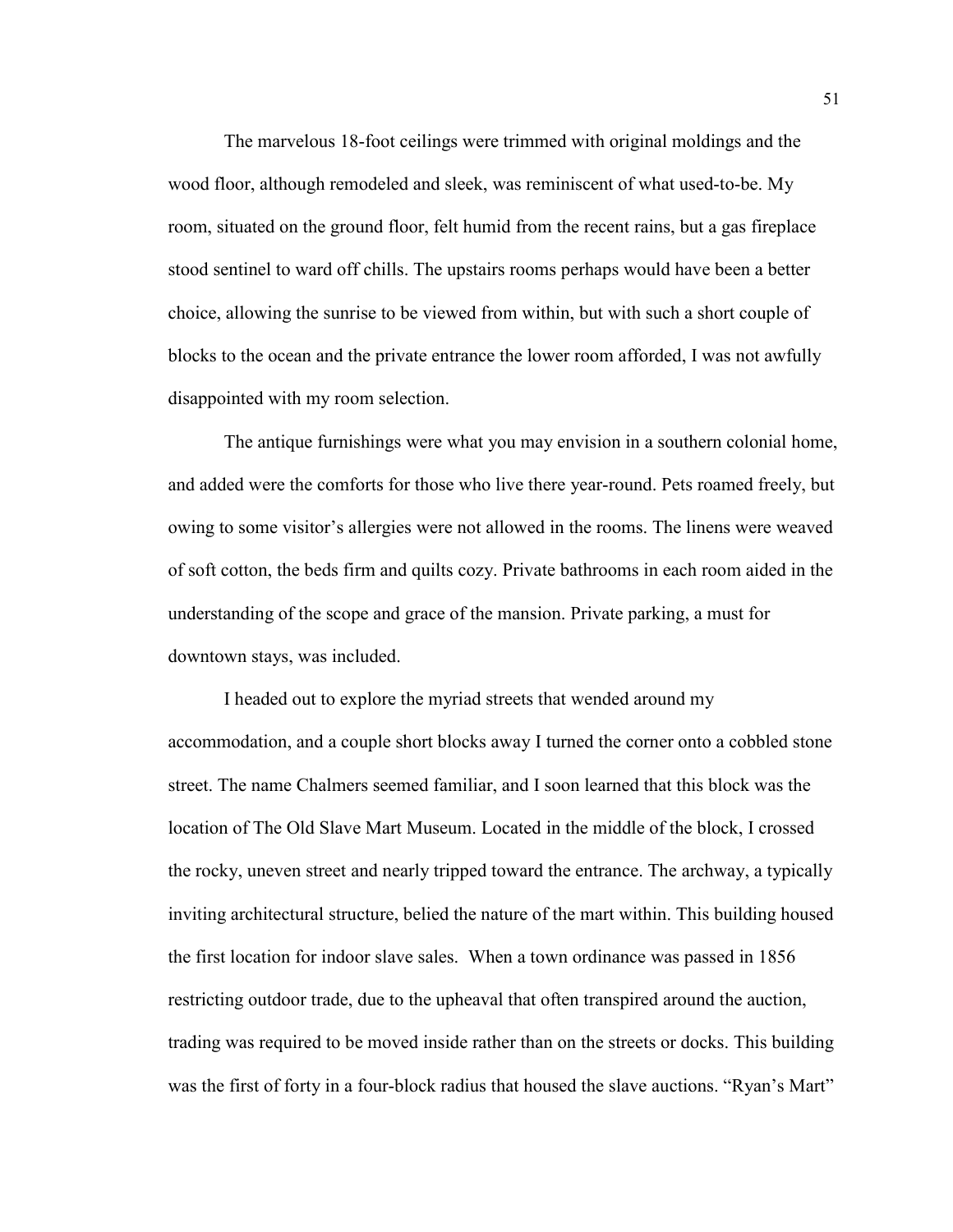was located here for seven years and boasted "packaged," "marketed," and categoricallysorted men and women for auction. Although renovated, the small, cramped enclosure still possesses the jagged brick walls that many hands clutched in agony. Informational displays pepper the original walls and describe the pens and stalls that were used to hold the "goods" while awaiting their sale. It was the trader's job to prepare the slaves and match the enslaved with labor that suited their skills.

Graphs and charts display the costs of slaves and their modern equivalents. Depictions and voice-overs tell visitors how the slaves were made to look lively on the auction block and were often forced to dance for the buyers. These often-deceptive performances were used to market those souls once considered no better than livestock. Articles describing slaves who protested and fought their capture and sale are posted in heart-wrenching text. The stories of African families, often broken up in order to pull in more money or separated later to raise capital to purchase more slaves, are displayed. Cries and wails are broadcasted from hidden speakers. Documented bills of sale are exposed, as if there were any doubt to these atrocities. Framed photos of the "death house," since torn down, and the layout of the yard is posted. Auction chants and bidcalling amplify the clip-clop of horse's hooves as they reverberate on the cobbled streets.

A creaky staircase wends its way to the top floor and to additional informational displays and a lecture area. Scholars and researchers utilize the space to educate and inform the public. Displayed shackles and chains permeate the building as grave reminders of its horrific and oppressive past. Freedom never felt as fresh as when I emerged through the doors back onto the smooth stones of Chalmers Street. I realized, upon my re-emergence, that I had been holding my breath. When I looked behind me, I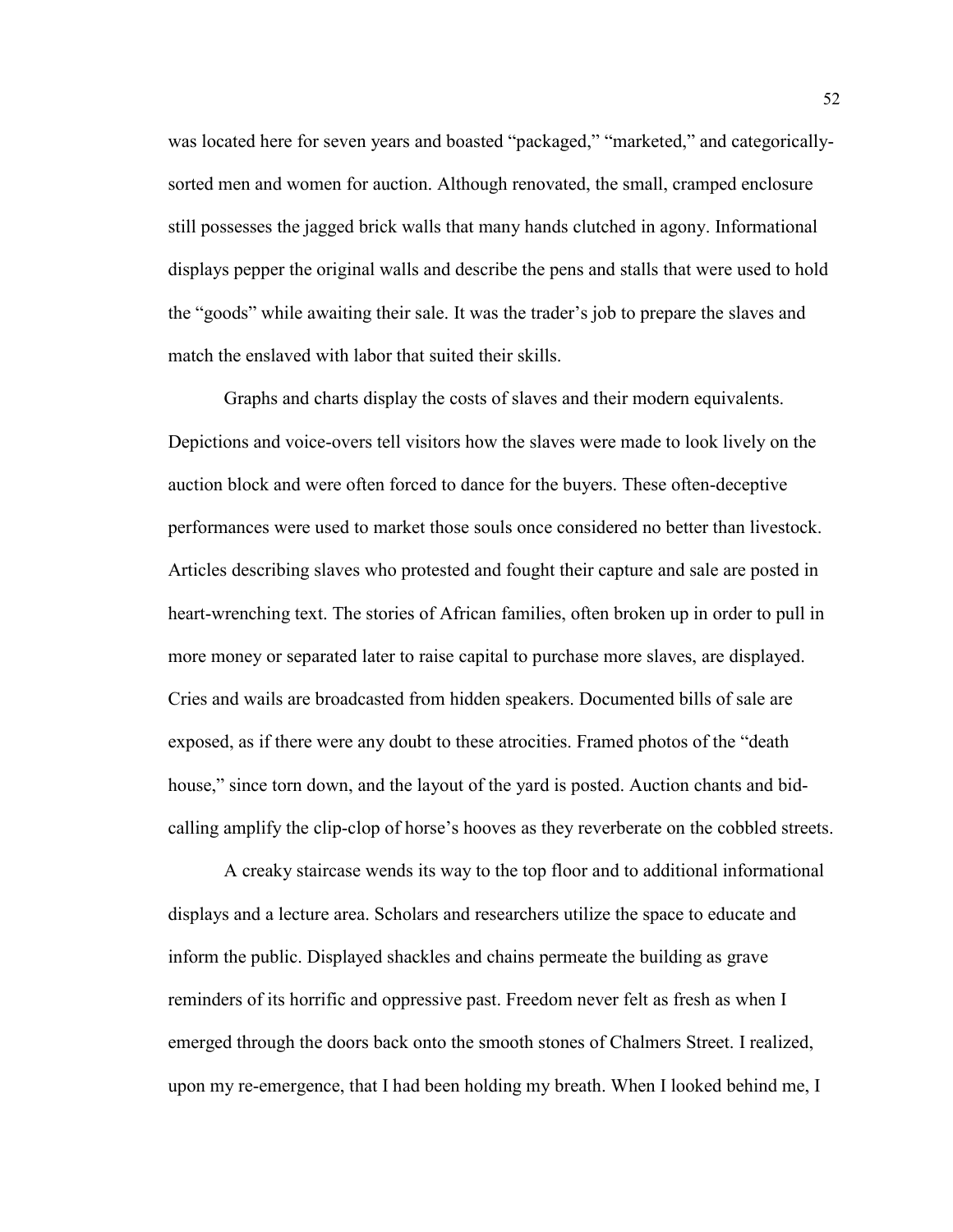saw each visitor who followed exhale. As the sun peeked through the clouds, I reached for my hat to shield my shame. My despair lingered even as I sought to hide my heartache.

Shifting emotional gears was difficult, but dinner time approached. One of the highlights of travel stems from my interest in the farm-to-table restaurant movement and I always look forward to choosing and dining at a small restaurant that boasts local fare. Sometimes I get lucky and run across an authentic farmer- and community-sustaining restaurant, but often it is difficult to tell from a website and my emails to these establishments frequently remain unanswered. So, I usually resort to flying by the seat of my pants when choosing where to eat.

I chose Angel Oak Restaurant not only for its décor and menu, but for its proximity to and namesake of the Oak. I was pleased to encounter the one-room restaurant, its quaint furnishings, and local offerings. The rustic tables and chairs were arranged in a friendly open-conversational manner around the square room, covered with sheets of butcher wrap. The water glasses were mason jars and fresh, sweet-smelling roses adorned the tables in small glass vases. The plates were mix and match, and the vibe of the restaurant befitted its ecologically-friendly intent.

The menu offered locally brewed beers, local teas, and a smattering of decidedly un-local wines. The server hastily indicated, when asked which dishes were local, that they all were. I still have my doubts about the Wild-caught Dill Salmon…but who am I to argue? The server was brusque and seemed rushed although the restaurant was not that busy for 7:30 on a Saturday night. I ordered the honey drizzled Fried Chicken and the Shrimp & Grits and was satisfied, but not blown-away, with my selections. Budgeting, of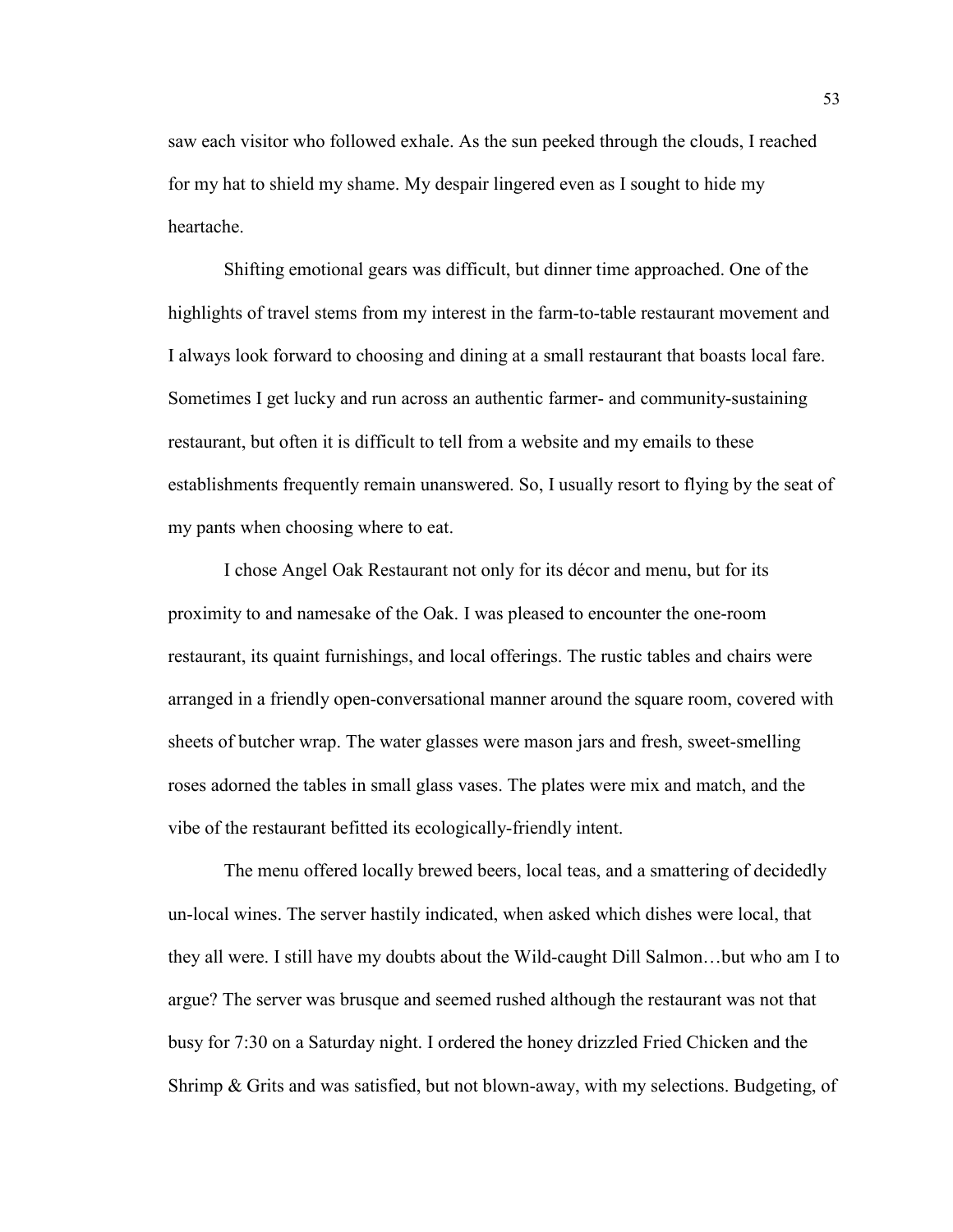course, limits me, and there were more expensive dishes offered that may have been more flavorful. While the salad greens were fresh and crispy and the vinaigrette tart and savory, the honeyed-chicken was the stand-out. Although the shrimp were meaty and firm, they were quite tasteless and I left the restaurant wishing that the owners had answered my email and that my server had been more informative and friendly. All in all, I was moderately pleased with my method of roll-the-dice, spin-the-wheel choosing, but vowed to get local input next time I was in the region. While I thought that this particular restaurant was lacking in great service, compared to its sustainable intention and local namesake, I felt gratified to have encountered a community hub with hearty food—even though they sent my leftovers home in Styrofoam.

While the breakfast served at 15 Church was ordinary and quickly prepared, the cook and housekeeper were locals who had a lot of information about the town, and themselves, that they readily shared. The two women had weathered illness, changes in hospitality careers due to tourist development and demands, as well as the growth and unpredictability of the area, yet still clung to their personal values and exuded southern hospitality. We chatted in the kitchen while they prepared breakfast and this was equally as enjoyable as the fancy place-settings of the ornate and opulent dining room. Kindly, they directed me to the churches in the area, as I am always keen on the personages and dates that dwell in any one place for eternity.

I idly strolled through St. Michael's and St. Philip's Anglican Churches, off Meeting Street, and this was a treat for the historian in me. Very old memorials and tombstones mixed in with the newer force the visitor to tiptoe over the graves of Charleston's ancestors in order to view, and in most cases feel, the writing that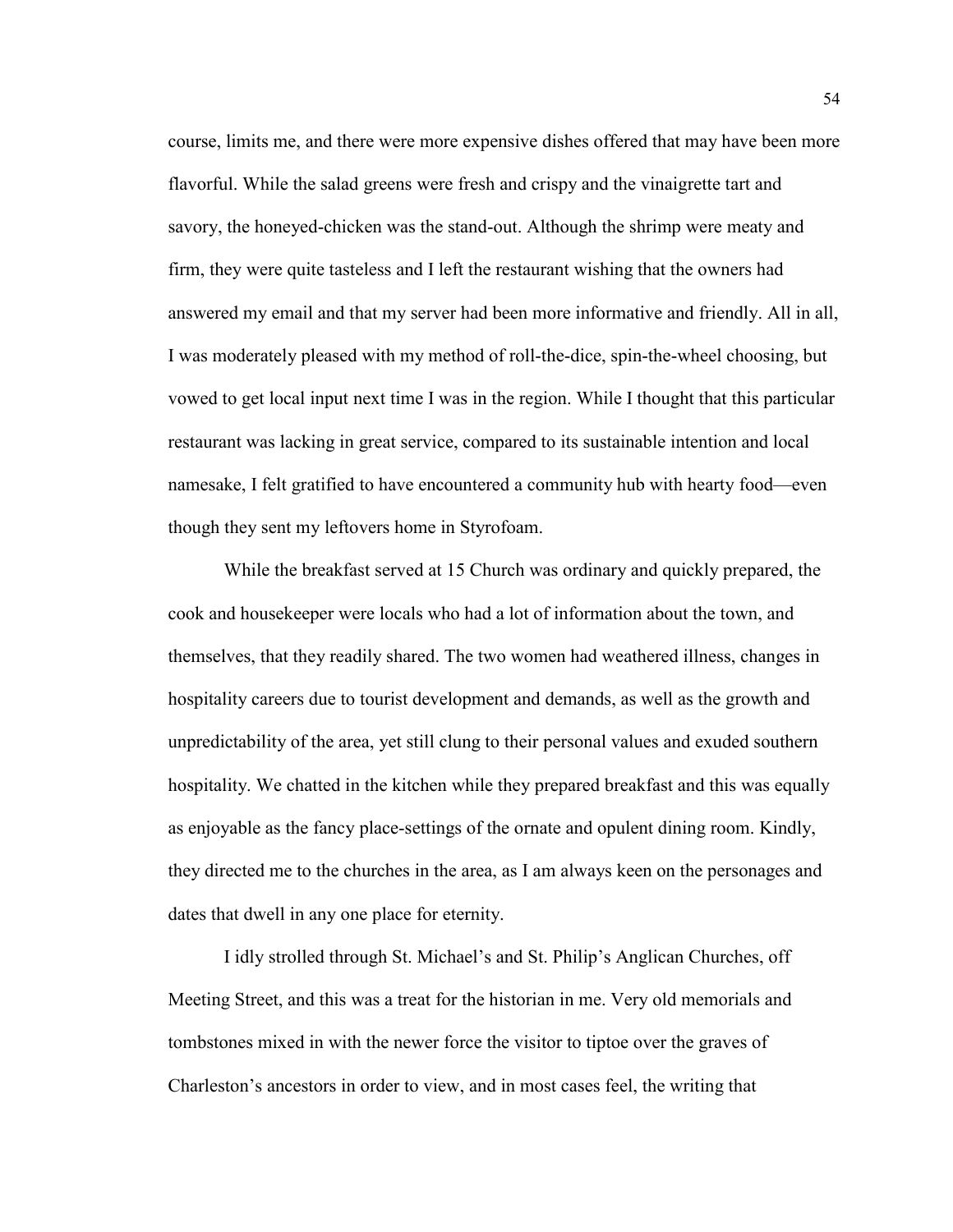encapsulates the lives of the departed. Narrow walkways allow you to wend your way around the yards. The larger, bolder gravestones loom and demand to be seen, while the smaller lean and are forgotten in the darkest of corners. Obelisks and monuments of national import are adorned with picketed signs suggesting valor and statesmanship, but the grave markers are overshadowed by the live oaks whose soil seems mixed with coldness and desolation. As I touched and compared the hard and unforgiving soil with the Angel Oak's sandiness, I began to comprehend the difference between a six foot and a ninety-foot depth. As I stepped along the paths in the graveyards, and on the sidewalks of the city itself, I began to understand the cement cracks and ruptures that threaten to trip Charleston's visitors. It is the reaction to the city's live oaks' roots grasping for freedom, only to be thwarted and repressed by the city's fettering.

The Church bells pealed, welcoming their congregations to worship on a Sunday morning, and their harmonizing dongs and chimes lingered in the air well beyond their last strike. This Sunday morning was blustery and the wind whipped my hair, slapping at the sides of my face as I wandered slowly back to my car to head north-west toward home. The chimes that rang melodiously for Charleston's living or their dead, in my mind echoed to produce a din, and confused me as to whether they sounded for those who were freed by death or those who are free only because of death.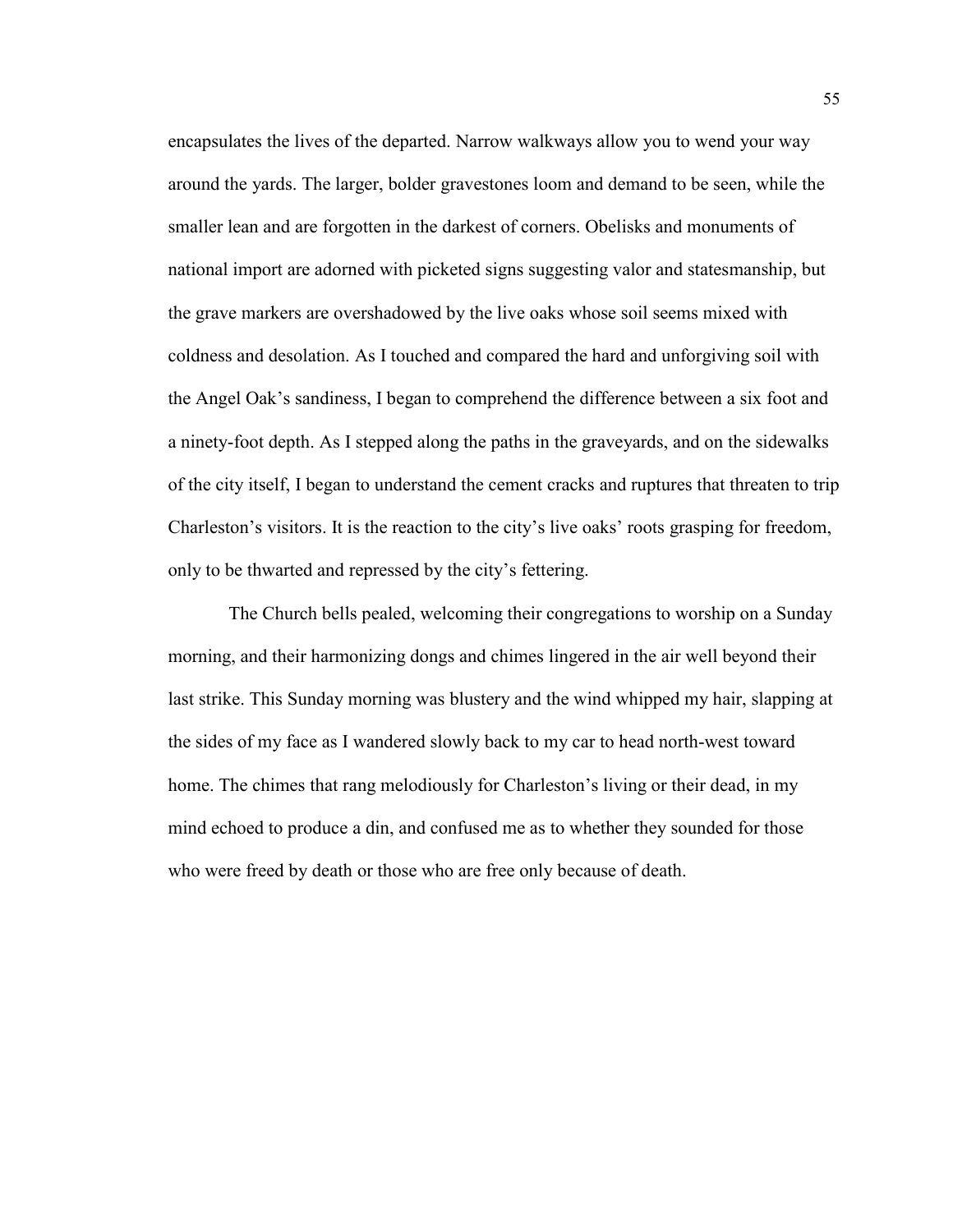#### Chapter Six: Breeches and Boots in Aiken

One of the greatest things about living in South Carolina is that wherever you live there's always less than a three-hour drive to wherever in the state you want to go. So, the drizzly rain, while a nuisance, did not hinder my timetable in any way. Whether I left at 6 or 7 was of no import, the wet weather seemed here for the duration.

On the drive down 77, the droplets on the windshield made the evergreens we passed seem kissed by snowflakes. On some, the drops resembled Christmas tree bulbs. But still, traffic sped down the highway. About halfway, I was able to turn off the intermittent wipers, yet the gray day lingered. Luckily it was balmy.

This southwestern part of the state boasts flat, smooth roadways, and the town of Aiken separated their double boulevards with tree-lined medians. A bit confusing though, was the manner in which a U-turn was necessary to change direction. Almost made the mistake, several times, of u-turning on the first one-way instead of the second right-way. The city grid was cross-hatched in a way that was unfamiliar, yet exciting.

The downtown area is a vibrant mix of shops, services and restaurants. This particular rainy Saturday didn't stop many from exploring. Clothing stores ran the gamut from high-end menswear to English riding gear. Who knew breeches had become so high-tech? Breeches used to have patches of real suede on the knees; now integrated silicone ribbing takes its place.

Annie's Inn is situated just five miles from the heart of Aiken, in Montmorenci, SC. Annie's consumes the entire corner, and even in February you can imagine how the flowerbeds and pots adorn the brick walkways when spring has sprung. The cottages in the rear surround a pool area and the ivy carelessly creeps up the structures. The main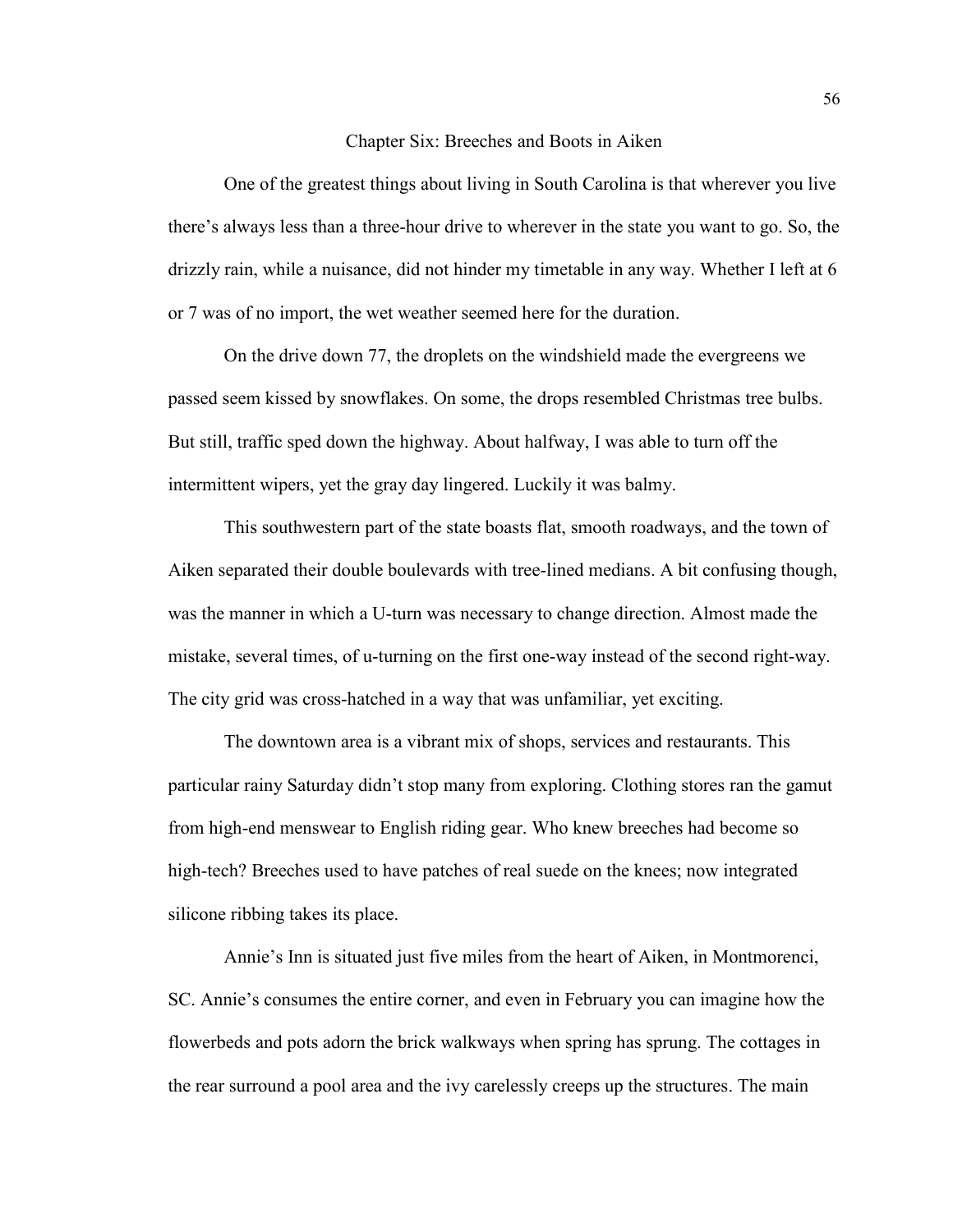house is a stately manor, a remnant of an 1830s, 1800-acre cotton plantation. Not knowing in which door to enter, I chose the back. A large mud room has that "grandma's" smell: a strange mixture of cookie dough, Vicks VapoRub, and must; this long-forgotten odor welcomed me as much as the proprietor's smile. As she shows us up the stairs, Annie, aka Scottie, proudly explains the layout of the home and mentions the cannonball that destroyed the third story during the Civil War while pointing to the shadowed line of the long-gone second staircase. Even though she's probably repeated this information thousands of times in her thirty-five years of operation, I felt as though she views it through her lodgers' eyes each time—with awe and reverence.

The pine plank floors glisten and creak authentically. Each of the four bedrooms offers its own reconstructed-from-closets bathroom and open fireplace. The larger rooms boast sofas and king-sized four-poster beds. The furniture is country antique, solid and handsome. All the bedrooms are lovingly decorated with the softest cotton bed linens and quilts. The towels are fluffy bits of cotton paradise! You know what sort of place you're in when the natural fibers and feather pillows beckon you early and hold you late. Nevertheless, I had places to explore on this day and no time for napping. Excusing myself, I hopped back in the car and headed for the Aiken Farmer's Market.

Back-tracking toward town, I found the market easily on its outskirts. The large, covered, open-market was partially filled on this soggy Saturday. Although warm, the cutting wind whistled through the structure and the farmers held their layers around themselves tightly, their smiling faces mocking the elements. An array of fresh offerings from baked goods, February's typical chard and kale varieties, potatoes and root vegetables, hand dipped candles, honey, fresh eggs, goat's and cow milk, to local grass-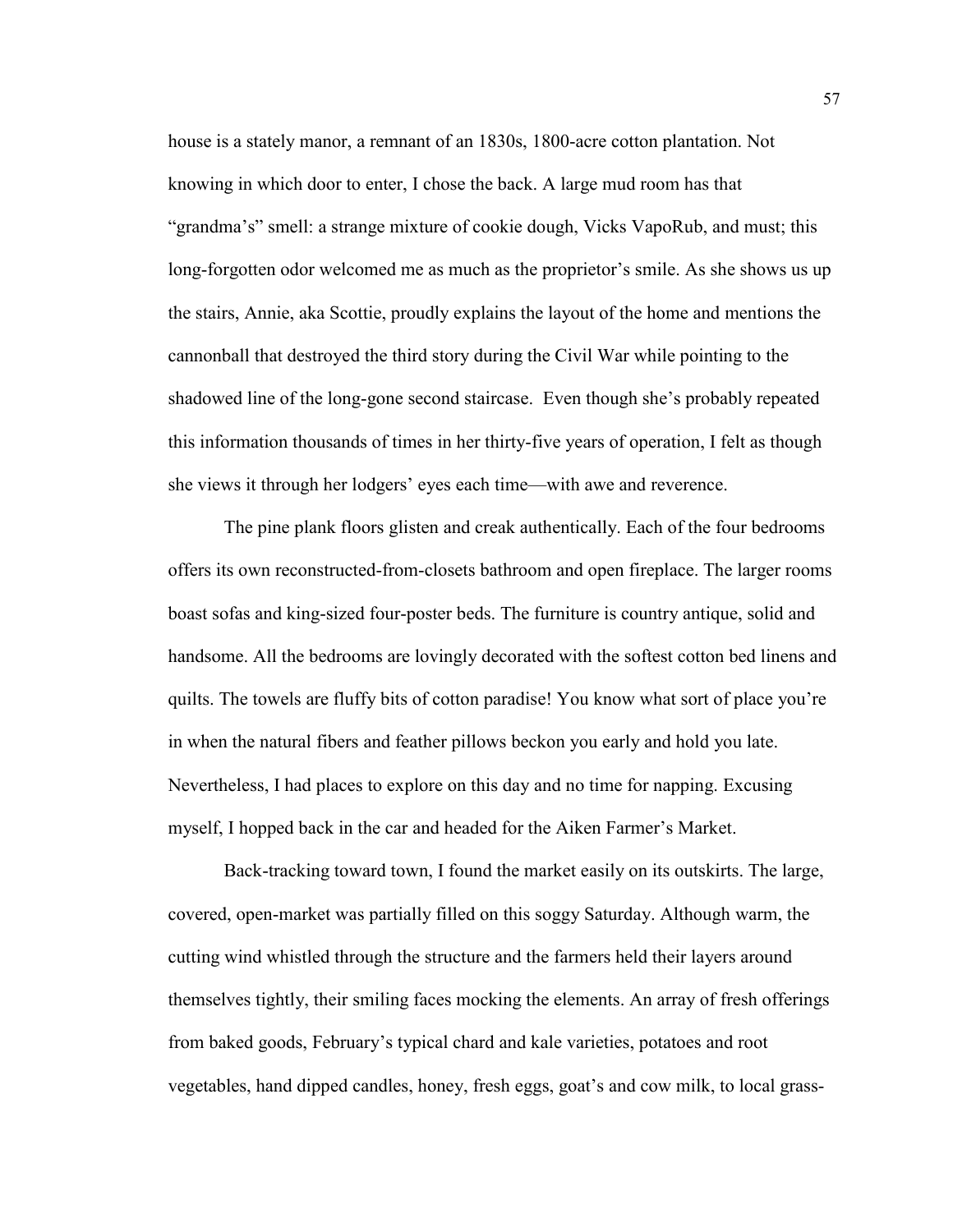fed beef and pork seemed an outlandish array for the day's uncooperative weather. I always wish that I had gobs of money when I walk into places such as these—authentic farmers with authentic goods. Freshly-picked, no-nonsense sustenance. Not a tube sock or plastic gadget in sight. Struggling sales on this oppressive and dank morning prompted me to select several sweet potatoes and a homegrown rose wax melt. I left with a heavy heart hoping that the rain would hold off a bit longer.

The Hopelands Gardens and Rye Patch is the home of the Aiken Citywide Arboretum and the Aiken Thoroughbred Racing Hall of Fame and Museum. Stationing the car on the grassy parking area, I opened the door and immediately noticed how a scent of citrusy spice filled the air. The "rose of winter," or camellia japonicas, adorned the welcome garden, their fuzzy yellow stamens reaching out of their crimson and fuchsia petals were a vibrant opposition to the stark day. Wandering down the brick walk, live oaks stood as sentinels and every so often their forks cradled painted rocks, much to our delight. The oaks gave way to other trees, some but not all, conveniently labelled for identification. Eventually, I deduced that the lemony zest scent was emanating from the Witch Hazel trees, their brilliant, spidery blooms ranging in color from amber to flaxen filled the air as if the visitor needed any proof of their "Queens of Winter" reputation. Mrs. Oliver Iselin, the garden's developer, seemed to have preferred oriental varieties of flora when she began planting at the turn of the  $20<sup>th</sup>$  century. Although there are deodar cedars and Southern Sugarberry, their bark buttoned with fungus-friends, in the main park and cat-o-nine-tails and cypress congregate in the wetlands area, most of the trees and plants are imported and seem displaced in both time and locale. But the beauty of the garden, along with the visitors who walk their dogs on leashes (and cats in strollers!),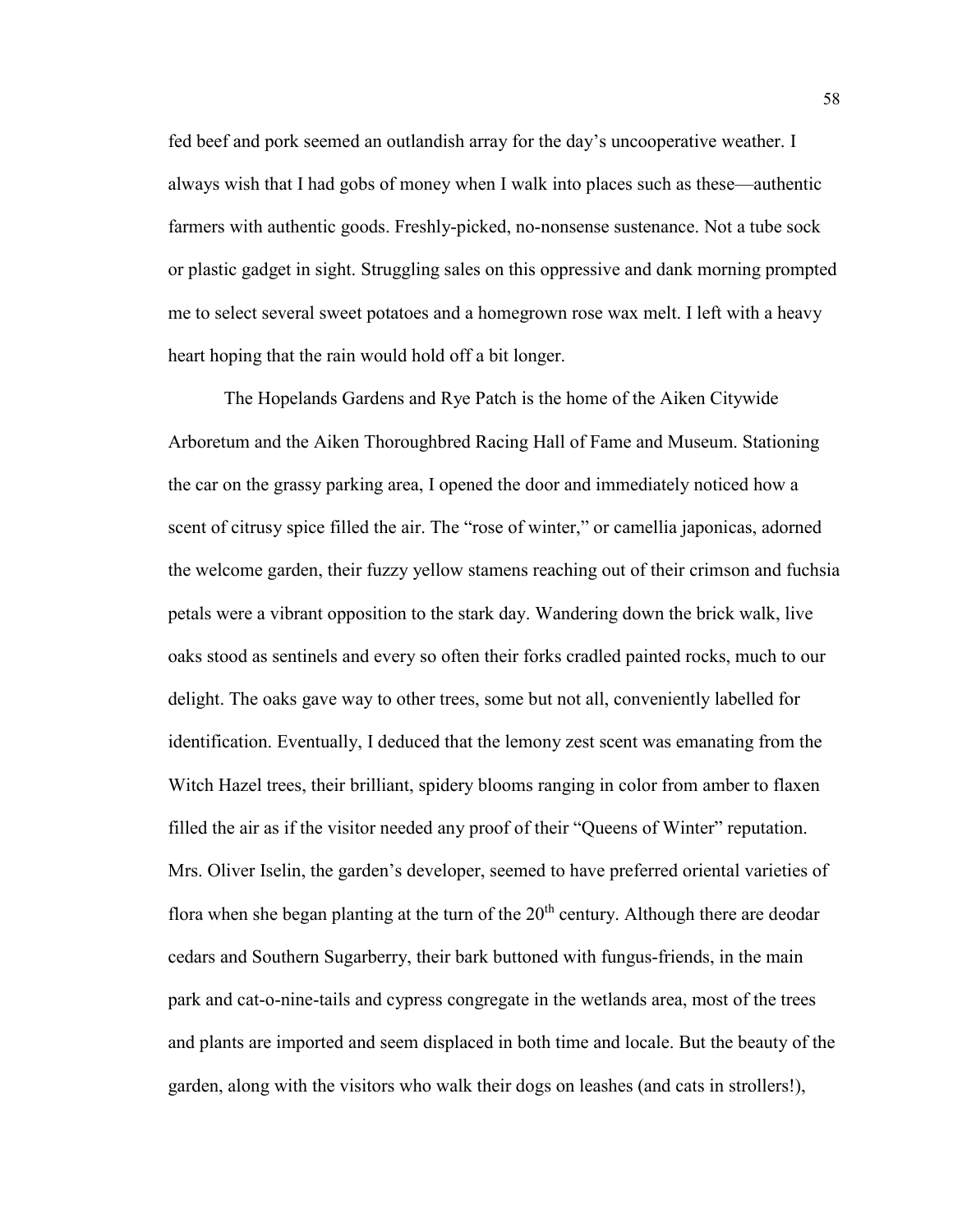smiles and speaks to you. The surroundings are tranquil, the fountains mesmerizing, and the Aiken Community Labyrinth meditative.

Meandering past the reflecting pool, the performing arts stage and the rose garden, all slumbering deeply on this dim day, you arrive at the Thoroughbred Hall of Fame. From the early 1900s, Aiken has played a vital role in the training of champion thoroughbreds and forty have been inducted into the Hall of Fame and immortalized by their photos, trophies and displayed silks that hang in veneration, spotlighting the careers of these famous racehorses. The large Hall of Fame Room features each champion, and the adjoining and upstairs rooms feature the important "humans" that helped fashion the reputation of this racing town. The museum smells of the polish that keeps the silver platters, boxes, trophies and pitchers sparkling in their smooth, lighted glass cabinets. The reflective glow of the museum's soft lighting mirrors the gleam seen in the eyes of each owner, trainer and horse pictured in the victory photographs. This museum was especially poignant for me because my grandmother, who died much too young of an embolism, owned and raced thoroughbreds. I was a "track kid" at the now defunct Green Mountain racetrack in Pownal, Vermont for about a year when I was eight, and the memories of her pride and hard work came flooding back to me as I wandered among the many exhibits. Outside of the main museum, old box stalls, complete with original Dutch doors, contain more displays. My melancholy was relieved as I attempted to ride the mechanical thoroughbred, complete with the itty-bitty saddle and stirrups that force your knees to your chin. This distraction was a welcome respite from the nostalgia of the museum, and I unconsciously burst into laughter as I attempted to dismount the spirited contraption.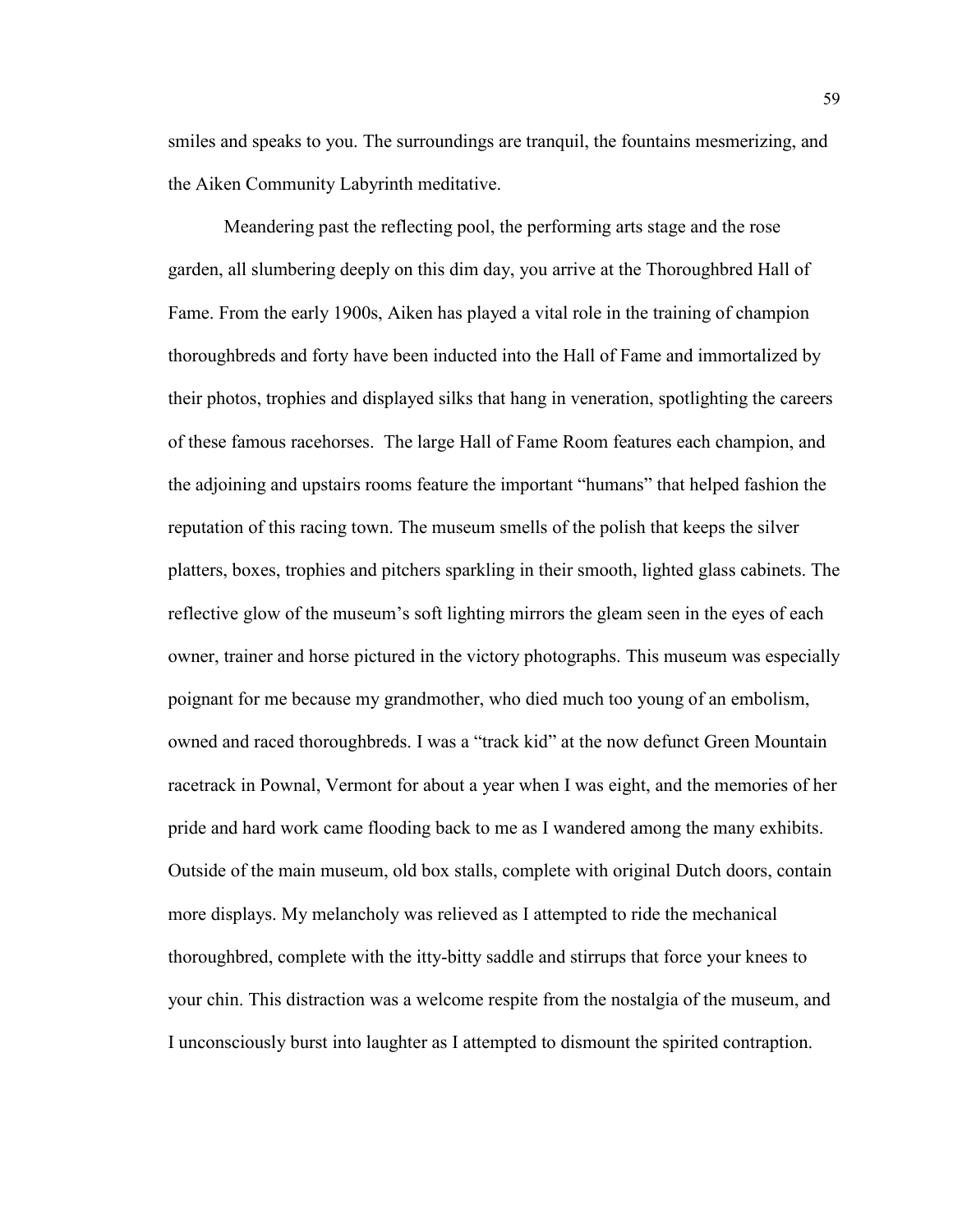A quick couple of blocks brought us to Hitchcock Woods, the largest privatelyowned urban forest in the United States. Founded in the early 1800s and measuring 2,100 acres with over 70 miles of bridle paths, Hitchcock Woods has long been a haven for equestrians. Fortunately, they also allow two-footed species to wander the sandy trails. After walking a bit, you begin to notice that the stillness of the woods is deceiving and its remoteness belies the fact that you are in the middle of a city. The sassy birdcalls echo through the tall pines and if you are still you can detect the vast variety of utterances: chirp, chirrump, tststs, trills, winka-winka-winka, that welcome or chastise you amongst the sound of a random raindrop as it falls from the needles far above your head. The breeze caresses my forehead and lovingly draws me deeper into the woods. The serenity makes you feel as though you're in a different time and place. Since then, I've heard about the many people who get lost among these pines and I believe it. Trails that snake from the main path are an option, and the pines' gnarled roots are like arthritic fingers breaking free from the soil forming nature's steps, leading you further from your course. The pinecones that have fallen are as large as two hands and are smooth rather than prickly. The holly bushes' spiked leaves can't hide their ruby-red berries and these sporadic bushes offer a break from the endless pine trunks. As you creep deeper into the endless forest, a heady vapor engulfs your lungs and invigorates you. Back on the bridle path you begin to understand why Aiken is exceptional for horse racing, cross-country eventing, or fox-hunting, the latter which is held in the woods each Tuesday and Saturday. The paths' soft, sandy soil allows for quick absorption of rain and the traction is a wonderment. As you sink your foot into the soil, it naturally propels you forward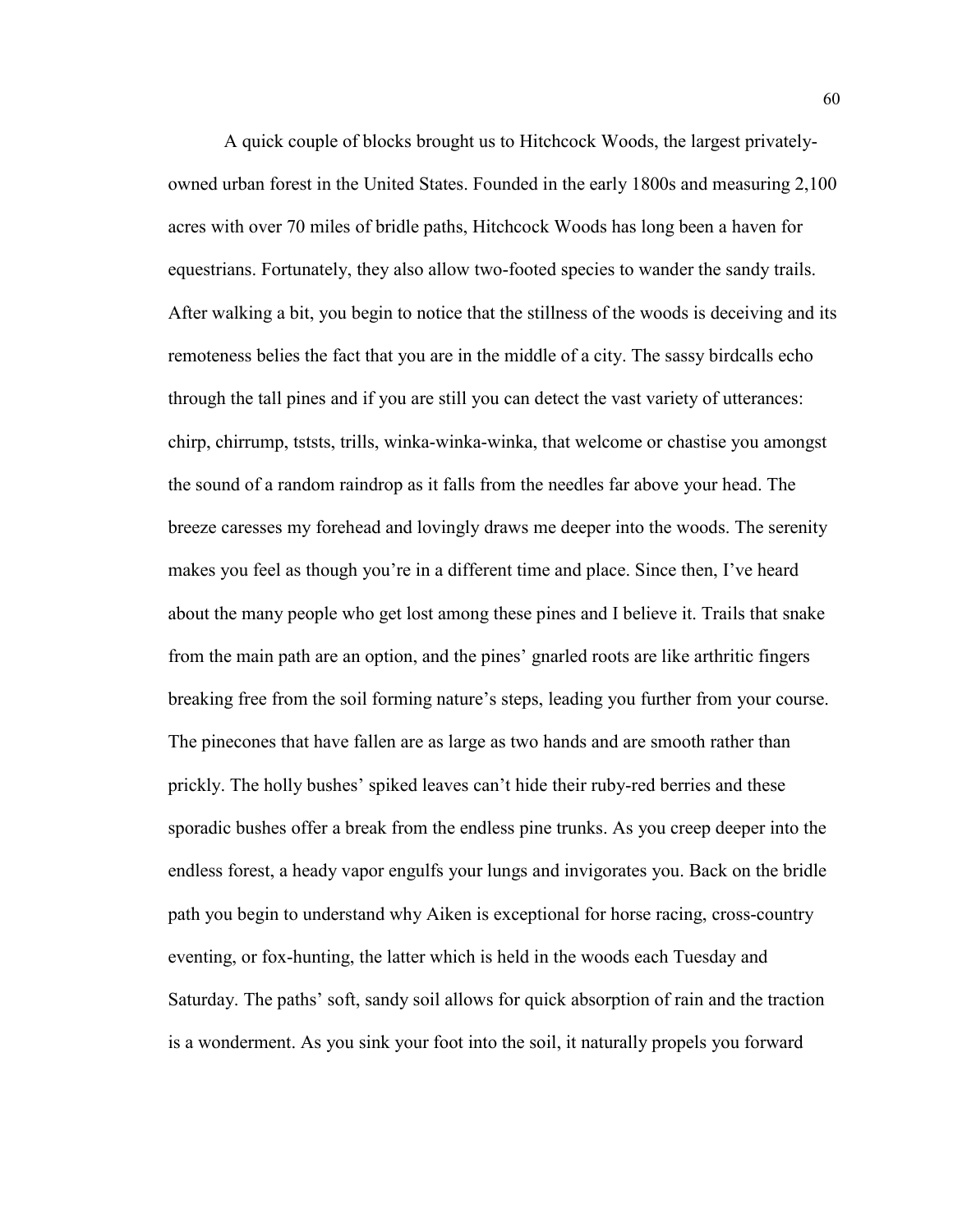from the heel and you notice a feeling that the land is helping you along. You feel present. You feel confident. You feel solid. This soil was meant for horses.

Back downtown, the organic restaurant that I had researched, unbeknownst to me, had closed down a month prior to my visit. Well, little wonder why the phone was not answered nor the email returned. Luckily, I stumbled across The New Moon Café. The café is colorful and eclectic, decorated with neighborhood artist' works and offers local, healthy fare. The restaurant roasts their own coffees in small batches, bakes their own breads, and embraces their community by purchasing locally sourced and produced ingredients. About half of the menu is labelled LL, which stands for "Local Lover," and from this selection of sandwiches and salads I chose to order the Fiona Panini—a veggie and melted cheddar on a wheat wrap with an iced vanilla chai. Although a bit pricey, as local often is, the sandwich was delicious and the drink refreshing. The bustling café would fill with horse-people in breeches and boots and then empty leaving the students on their computers sponging the free Wi-Fi. The patrons were decidedly upper middle class. Nearby, one couple shared their table with a stranger and invited conversation. The space felt welcoming, and the staff was efficient and friendly. Although you ordered at the counter, your food was carried, freshly-made, from the kitchen in back and was piping hot. Next time I vow to try their artisan toast, which by far seemed the most popular dish.

The night at Annie's was restful and quiet, although perhaps I secretly wished to hear the ghost of the little girl calling for her mama. Yet, I choose not to stay in room 2, for this reason, so I can't complain. Historically, after the war, the home had been used as a county doctor's residence and hospital. The cottages, Scottie informed me at breakfast,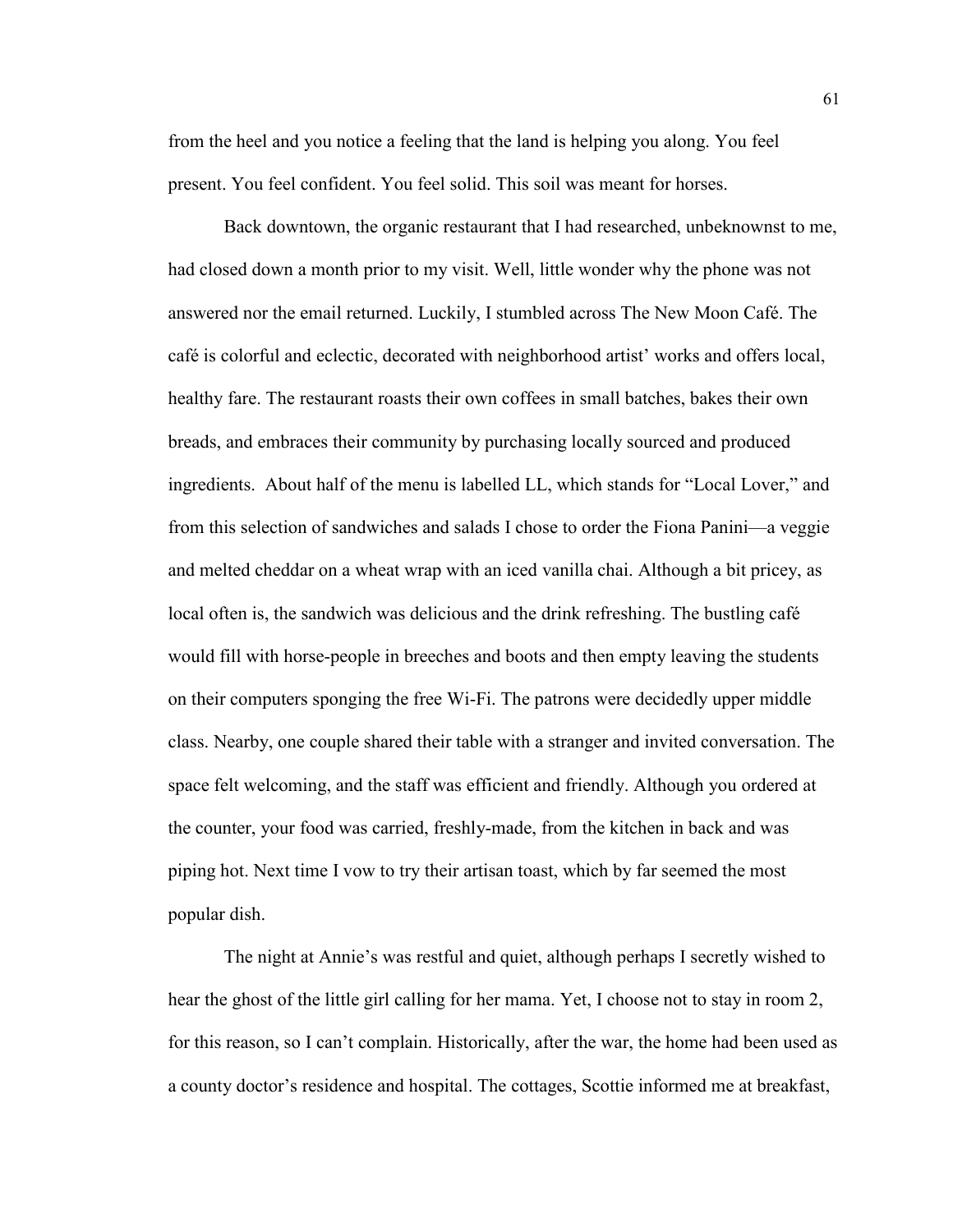were rented to "horse people" who came for longer periods during winter for thoroughbred racing or polo training. Although Scottie does not provide breakfast to these lodgers, I suppose their ability to stay in a quaint, inviting place is reminiscent of a home away from home. Scottie also mentioned that the adjacent acreage was purchased by the Prince of Dubai for the training and care of his thoroughbreds but that he has since vacated, leaving his beautiful farm up for sale. Similarly, Scottie wishes to sell. After 35 years in business, she is the longest person on South Carolina record to continuously run an inn. She is ready to retire and priced at 1.2 million, the historical inn seems a steal for the right person.

Like Aiken's1920s "Whiskey Road" mansions that were built and fled from by the "Robber Barons," and the Prince of Dubai's absconding, Scottie seems intent on escaping. Thoroughbred racing, polo and fox hunting interests are waning, and a certain sorrow touches my heart as I exit the town. I reflect on the fate of these beautiful horses as the rain pounds on the windshield. The small, independent tracks where my grandma's horses raced have shuttered, and only the major tracks still survive. Hopefully, the farmers and trainers, the grooms and owners, and the horse lovers, can find a way to resurrect the sport of kings back from its steady decline to its former glory.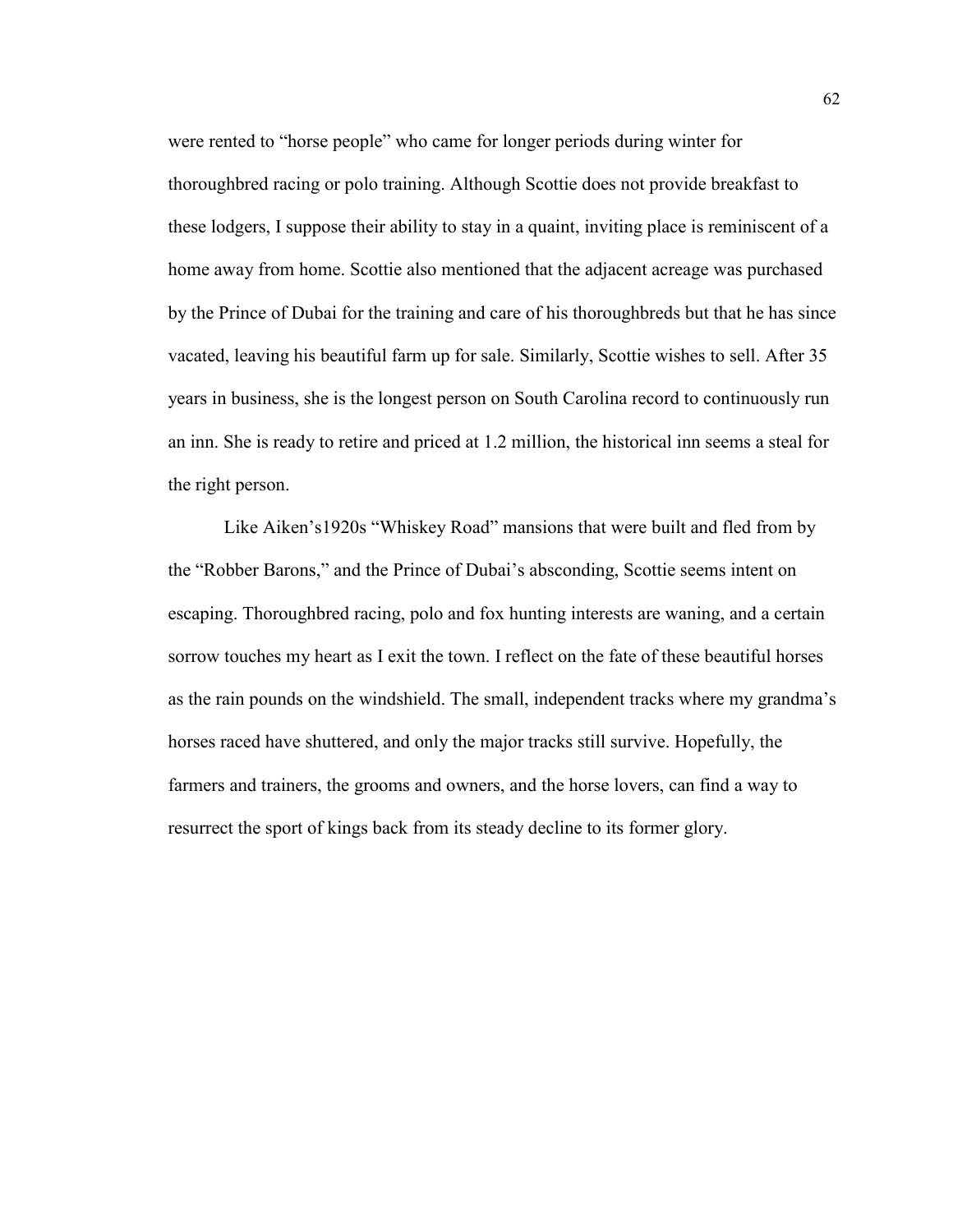#### References

Anderson, Kay, and Fay Gale, editors. *Inventing Places.* Longman Cheshire, 1992.

- Auge, Marc. *Non-Places.* Verso, 2008.
- Baldwin, James. "Stranger in the Village." *Eight Modern Essayists,* edited by William Smart, St. Martin's, 1980, pp. 296-308.

Berry, Wendell. *The Unsettling of America.* Counterpoint, 1977.

- Buttimer, Anne, and David Seamon editors, *The Human Experience of Space and Place.*  Croom Helm, 1980.
- Collins, Lauren, editor. *The Best American Travel Writing 2017.* Houghton Mifflin Harcourt, 2017.
- Cresswell, Tim. *Place.* Blackwell, 2004.
- Dann, Graham M.S. "The Green Green Grass of Home." *Tourism Development and Growth.* Routledge, 1997, pp. 257-273.

Day, Christopher. *Places of the Soul.* Elsevier, 2004.

- Emmett, Robert S., and David E. Nye. *The Environmental Humanities.* Massachusetts Institute of Technology P, 2017.
- Featherstone, Mike. "Global Local Cultures." *Mapping the Futures,* edited by Jon Bird et al., Routledge, 1993, pp. 170-87.

Gilbert, Elizabeth. *Eat Pray Love.* Penguin, 2010.

Griest, Stephanie Elizondo. *100 Places Every Woman Should Go.* Traveler's Tales, 2007.

- ---. *Mexican Enough.* Washington Square P, 2008.
- ---. *The Best Women's Travel Writing.* Solas House, 2010.
- Goffman, Erving. *Frame Analysis,* Northeastern UP, 1974.